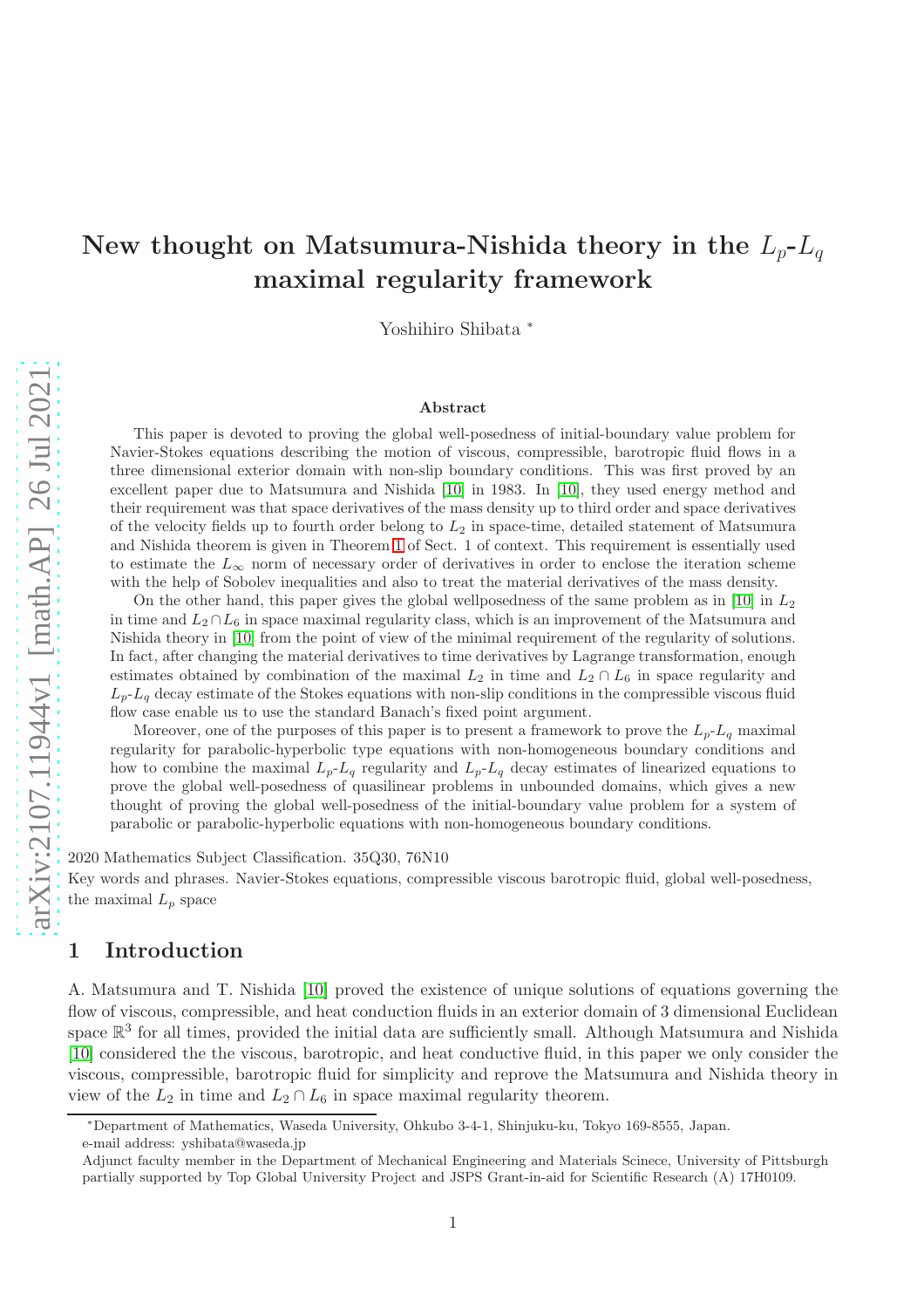To describe in more detail, we start with description of equations considered in this paper. Let  $\Omega$ be a three dimensional exterior domain, that is the complement,  $\Omega^c$ , of  $\Omega$  is a bounded domain in the three dimensional Euclidean space  $\mathbb{R}^3$ . Let  $\Gamma$  be the boundary of  $\Omega$ , which is a compact  $C^2$  hypersurface. Let  $\rho = \rho(x, t)$  and  $\mathbf{v} = (v_1(x, t), v_2(x, t), v_3(x, t))^{\top}$  be respective the mass density and the velocity field, where  $M^{\top}$  denotes the transposed M, t is a time variable and  $x = (x_1, x_2, x_3) \in \Omega$ . Let  $\mathfrak{p} = \mathfrak{p}(\rho)$  be the fluid pressure, which is a smooth function defined on  $(0, \infty)$  such that  $\mathfrak{p}'(\rho) > 0$  for  $\rho > 0$ . We consider the following equations:

<span id="page-1-1"></span>
$$
\partial_t \rho + \text{div}(\rho \mathbf{v}) = 0 \quad \text{in } \Omega \times (0, T),
$$
  
\n
$$
\rho(\partial_t \mathbf{v} + \mathbf{v} \cdot \nabla \mathbf{v}) - \text{Div}(\mu \mathbf{D}(\mathbf{v}) + \nu \text{div} \mathbf{v} \mathbf{I} - \mathbf{p}(\rho) \mathbf{I}) = 0 \quad \text{in } \Omega \times (0, T),
$$
  
\n
$$
\mathbf{v}|_{\Gamma} = 0, \quad (\rho, \mathbf{v})|_{t=0} = (\rho_* + \theta_0, \mathbf{v}_0) \quad \text{in } \Omega.
$$
 (1)

Here,  $\partial_t = \partial/\partial t$ ,  $\mathbf{D}(\mathbf{v}) = \nabla \mathbf{v} + (\nabla \mathbf{v})^\top$  is the deformation tensor, div  $\mathbf{v} = \sum_{j=1}^3 \partial v_j / \partial x_j$ , for a 3 × 3 matrix K with  $(i, j)$  th component  $K_{ij}$ , Div  $K = \left(\sum_{j=1}^3 \partial K_{1j}/\partial x_j, \sum_{j=1}^3 \partial K_{2j}/\partial x_j, \sum_{j=1}^3 \partial K_{3j}/\partial x_j\right)^{\top}$ ,  $\mu$  and  $\nu$  are two viscous constants such that  $\mu > 0$  and  $\mu + \nu > 0$ , and  $\rho_*$  is a positive constant describing the mass density of a reference body.

According to Matsumura and Nishida [\[10\]](#page-24-0), we have the global well-posedness of equations [\(1\)](#page-1-1) in the  $L_2$  framework stated as follows:

<span id="page-1-0"></span>**Theorem 1** ([\[10\]](#page-24-0)). Let  $\Omega$  be a three dimensional exterior domain, the boundary of which is a smooth 2 dimensional compact hypersurface. Then, there exsits a small number  $\epsilon > 0$  such that for any initial data  $(\theta_0, \mathbf{v}_0) \in H^3(\Omega)^4$  satisfying smallness condition:  $\|(\theta_0, \mathbf{v}_0)\|_{H^3(\Omega)} \leq \epsilon$  and compatibility conditions of order 1, that is  $\mathbf{v}_0$  and  $\partial_t \mathbf{v}|_{t=0}$  vanish at  $\Gamma$ , problem [\(1\)](#page-1-1) admits unique solutions  $\rho = \rho_* + \theta$  and  $\mathbf{v}$  with

$$
\theta \in C^0((0,\infty), H^3(\Omega)) \cap C^1((0,\infty), H^2(\Omega)), \quad \nabla \rho \in L_2((0,\infty), H^2(\Omega)^3),
$$
  

$$
\mathbf{v} \in C^0((0,\infty), H^3(\Omega)^3) \cap C^1((0,\infty), H^1(\Omega)^3), \quad \nabla \mathbf{v} \in L_2((0,\infty), H^3(\Omega)^9).
$$

Matsumura and Nishida [\[10\]](#page-24-0) proved Theorem [1](#page-1-0) essentially by energy method. One of key issues in [\[10\]](#page-24-0) is to estimate  $\sup_{t\in(0,\infty)}\|\mathbf{v}(\cdot,t)\|_{H^1_{\infty}(\Omega)}$  by Sobolev's inequality, namely

<span id="page-1-2"></span>
$$
\sup_{t \in ((0,\infty)} \|\mathbf{v}(\cdot,t)\|_{H^1_{\infty}(\Omega)} \le C \sup_{t \in (0,\infty)} \|\mathbf{v}(\cdot,t)\|_{H^3(\Omega)}.
$$
\n(2)

Recently, Enomoto and Shibata [\[8\]](#page-24-1) proved the global wellposedness of equations [\(1\)](#page-1-1) for  $(\theta_0, \mathbf{v}_0) \in$  $H^2(\Omega)^4$  with small norms. Namely, they proved the following theorem.

**Theorem 2** ([\[8\]](#page-24-1)). Let  $\Omega$  be a three dimensional exterior domain, the boundary of which is a smooth 2 dimensional compact hypersurface. Then, there exsits a small number  $\epsilon > 0$  such that for any initial data  $(\theta_0, \mathbf{v}_0) \in H^2(\Omega)^4$  satisfying  $\|(\theta_0, \mathbf{v}_0)\|_{H^2(\Omega)} \leq \epsilon$  and compatibility condition:  $\mathbf{v}_0|_{\Gamma} = 0$ , problem [\(1\)](#page-1-1) admits unique solutions  $\rho = \rho_* + \theta$  and v with

$$
\theta \in C^0((0,\infty), H^2(\Omega)) \cap C^1((0,\infty), H^1(\Omega)), \quad \nabla \rho \in L_2((0,\infty), H^1(\Omega)^3),
$$
  

$$
\mathbf{v} \in C^0((0,\infty), H^2(\Omega)^3) \cap C^1((0,\infty), L_2(\Omega)^3), \quad \nabla \mathbf{v} \in L_2((0,\infty), H^2(\Omega)^9).
$$

The method used in the proof of Enomoto and Shibata [\[8\]](#page-24-1) is essentially the same as that in Matsumura and Nishida [\[10\]](#page-24-0). Only the difference is that [\(2\)](#page-1-2) is replaced by  $\int_0^\infty \|\nabla \mathbf{v}\|_{L_\infty(\Omega)}^2 dt \leq C \int_0^\infty \|\nabla \mathbf{v}\|_{H^2(\Omega)}^2 dt$ in [\[8\]](#page-24-1). As a conclusion, in the  $L_2$  framework the least regularity we need is that  $\nabla \rho \in L_2((0,\infty), H^1(\Omega)^3)$ and  $\nabla \mathbf{v} \in L_2((0,\infty), H^2(\Omega)^9)$ . In this paper, we improve this point by solving the equations [\(1\)](#page-1-1) in the  $L_p-L_q$  maximal regularity class, that is the following theorem is a main result of this paper.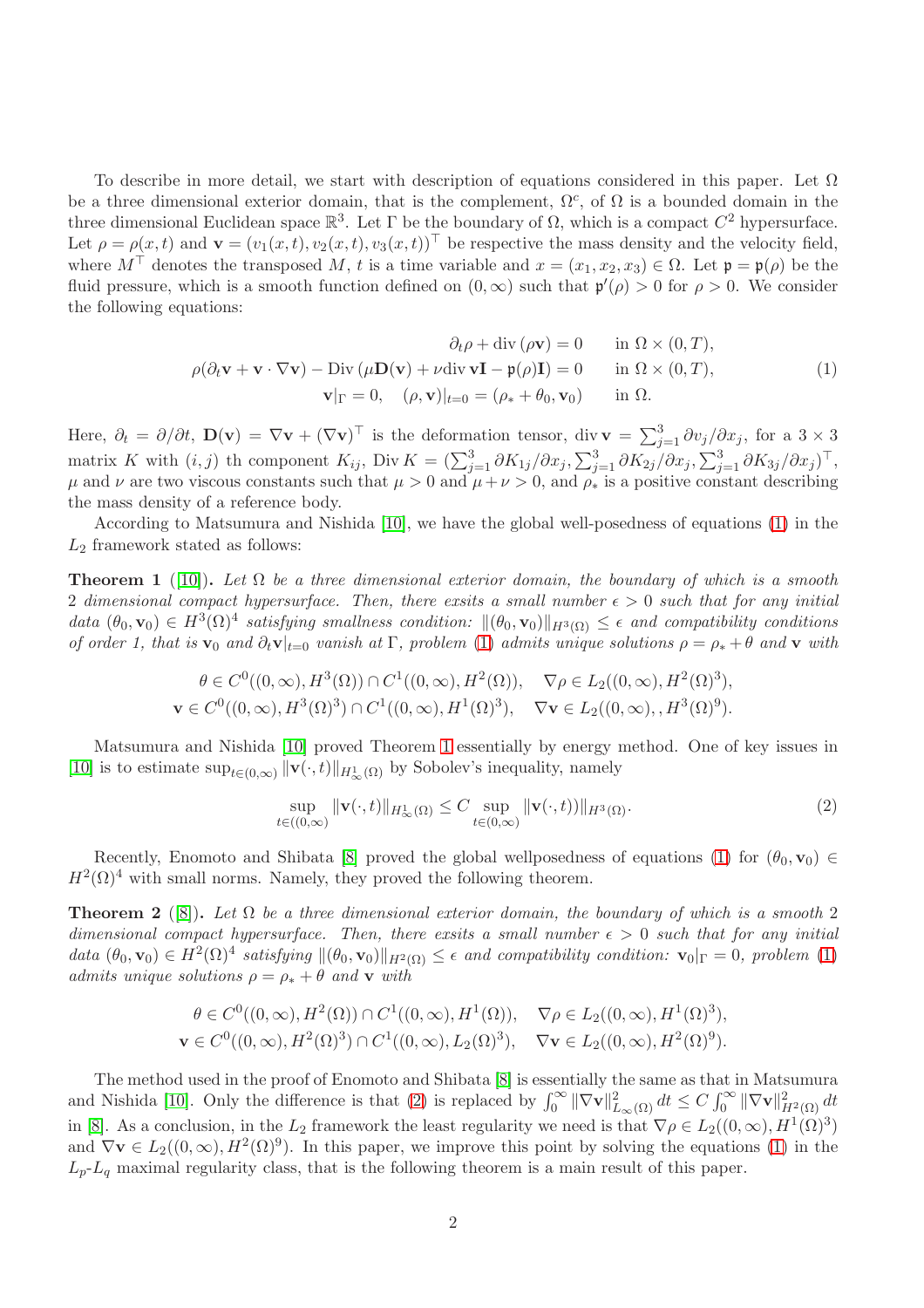<span id="page-2-0"></span>**Theorem 3.** Let  $\Omega$  be an exterior domain in  $\mathbb{R}^3$ , whose boundary  $\Gamma$  is a compact  $C^2$  hypersurface and  $T \in (0,\infty)$ . Let  $0 < \sigma < 1/6$  and  $p = 2$  or  $p = 1 + \sigma$ . Let b be a number defined by  $b = (3 - \sigma)/2(2 + \sigma)$ when  $p = 2$  and  $b = (1 - \sigma)/2(2 + \sigma)$  when  $p = 1 + \sigma$ . Let  $r = 2(2 + \sigma)/(4 + \sigma) = (1/2 + 1/(2 + \sigma))^{-1}$ . Set

$$
\mathcal{I} = \{(\theta_0, \mathbf{v}_0) \mid \theta_0 \in (\bigcap_{q=r,2,2+\sigma,6} H_q^1(\Omega)), \quad \mathbf{v}_0 \in (\bigcap_{q=2,2+\sigma,6} B_{q,p}^{2(1-1/p)}(\Omega)^3) \cap L_r(\Omega)^3\},
$$

$$
\|(\theta_0, \mathbf{v}_0)\|_{\mathcal{I}} = \sum_{q=2,2+\sigma,6} \|\theta_0\|_{H_q^1(\Omega)} + \sum_{q=2,2+\sigma,6} \|\mathbf{v}_0\|_{B_{q,p}^{2(1-1/p)}(\Omega)} + \|(\theta_0, \mathbf{v}_0)\|_{H_r^{1,0}(\Omega)}.
$$

Here and hereafter, we write  $\|(\theta, \mathbf{v})\|_{H_q^{\ell,m}(\Omega)} = \|\theta\|_{H_q^{\ell}(\Omega)} + \|\mathbf{v}\|_{H_q^m(\Omega)}$  and  $H_q^0(\Omega) = L_q(\Omega)$ . Then, there exists a small constant  $\epsilon \in (0,1)$  independent of T such that if initial data  $(\theta_0, \mathbf{v}_0) \in \mathcal{I}$  satisfy the compatibility condition:  $\mathbf{v}_0|_{\Gamma} = 0$  and the smallness condition :  $\|(\theta_0, \mathbf{v}_0)\|_{\mathcal{I}} \leq \epsilon^2$ , then problem [\(1\)](#page-1-1) admits unique solutions  $\rho = \rho_* + \theta$  and **v** with

<span id="page-2-1"></span>
$$
\theta \in H_p^1((0,T), L_2(\Omega)) \cap L_6(\Omega) \cap L_p((0,T), H_2^1(\Omega)) \cap H_6^1(\Omega)),
$$
  
\n
$$
\mathbf{v} \in H_p^1((0,T), L_2(\Omega)^3 \cap L_6(\Omega)^3) \cap L_p((0,T), H_2^2(\Omega)^3 \cap H_6^2(\Omega)^3).
$$
\n(3)

Moreover, setting

$$
\mathcal{E}_T(\theta, \mathbf{v}) = \| \langle t \rangle^b (\theta, \mathbf{v}) \|_{L_\infty((0,T), L_2(\Omega) \cap L_6(\Omega))} + \| \langle t \rangle^b \nabla(\theta, \mathbf{v}) \|_{L_p((0,T), H_2^{0,1}(\Omega) \cap H_{2+\sigma}^{0,1}(\Omega))}
$$
  
+  $\| \langle t \rangle^b (\theta, \mathbf{v}) \|_{L_p((0,T), H_6^{1,2}(\Omega))} + \| \langle t \rangle^b \partial_t(\theta, \mathbf{v}) \|_{L_p((0,T), L_2(\Omega) \cap L_6(\Omega))},$ 

we have  $\mathcal{E}_T(\theta, \mathbf{v}) \leq \epsilon$ .

**Remark 4.** (1)  $T > 0$  is taken arbitrarily and  $\epsilon > 0$  is chosen independently of T, and so Theorem [3](#page-2-0) tells us the global wellposedness of equations [\(1\)](#page-1-1) for  $(0, \infty)$  time inverval.

(2) In the case  $p = 2$ , Theorem [3](#page-2-0) gives an extension of Matsumura and Nishida theorem [\[10\]](#page-24-0). Roughly speaking, if we assume that  $(\theta_0, \mathbf{v}_0) \in H_2^3(\Omega)^4$ , then  $(\theta_0, \mathbf{v}_0) \in (H_2^1(\Omega) \cap H_6^1(\Omega)) \times (B_{2,2}^1(\Omega) \cap B_{6,2}^1(\Omega)),$ and so the global wellposedness holds in the class as

$$
\theta \in H_2^1((0,T),H_2^1(\Omega) \cap H_6^1(\Omega)), \quad \mathbf{v} \in H_2^1((0,T),L_2(\Omega)^3 \cap L_6(\Omega)^3) \cap L_2((0,T),H_2^2(\Omega)^3 \cap H_6^2(\Omega)^3)
$$

under the additional condition:  $(\theta_0, \mathbf{v}_0) \in H_r^{1,0}(\Omega)$ .

On the other hand, choosing  $p = 1 + \sigma$  gives the minimal regularity assumption of initial velocity field in the  $L_2 \cap L_6$  framework.

As related topics, we consider the Cauchy problem, that is  $\Omega = \mathbb{R}^3$  without boundary condition. A. Matsumura and T. Nishida [\[9\]](#page-24-2) proved the global wellposedness theorem, the statement of which is essentially the same as in Theorem [1](#page-1-0) and the proof is based on energy method. R. Danchin [\[4\]](#page-24-3) proved the global wellposedness in the critical space by using the Littlewood-Paley decomposition.

**Theorem 5** ([\[4\]](#page-24-3)). Let  $\Omega = \mathbb{R}^N$  ( $N \ge 2$ ). Assume that  $\mu > 0$  and  $\mu + \nu > 0$ . Let  $B^s = \dot{B}_{2,1}^s(\mathbb{R}^N)$  and

$$
F^{s} = (L_2((0,\infty),B^{s}) \cap C((0,\infty),B^{s} \cap B^{s-1})) \times (L_1((0,\infty),B^{s+1}) \cap C((0,\infty),B^{s-1}))^{N}.
$$

Then, there exists an  $\epsilon > 0$  such that if initial data  $\theta_0 \in B^{N/2}(\mathbb{R}^N) \cap B^{N/2-1}(\mathbb{R}^N)$  and  $\mathbf{v}_0 \in B^{N/2-1}(\mathbb{R}^N)^N$ satisfy the condition:

$$
\|\theta_0\|_{B^{N/2}(\mathbb{R}^N)\cap B^{N/2-1}(\mathbb{R}^N)} + \|\mathbf{v}_0\|_{B^{N/2-1}(\mathbb{R}^N)} \le \epsilon,
$$

then problem [\(1\)](#page-1-1) with  $\Omega = \mathbb{R}^N$  and  $T = \infty$  admits a unique solution  $\rho = \rho_* + \theta$  and  $\mathbf{v}$  with  $(\theta, \mathbf{v}) \in F^{N/2}$ .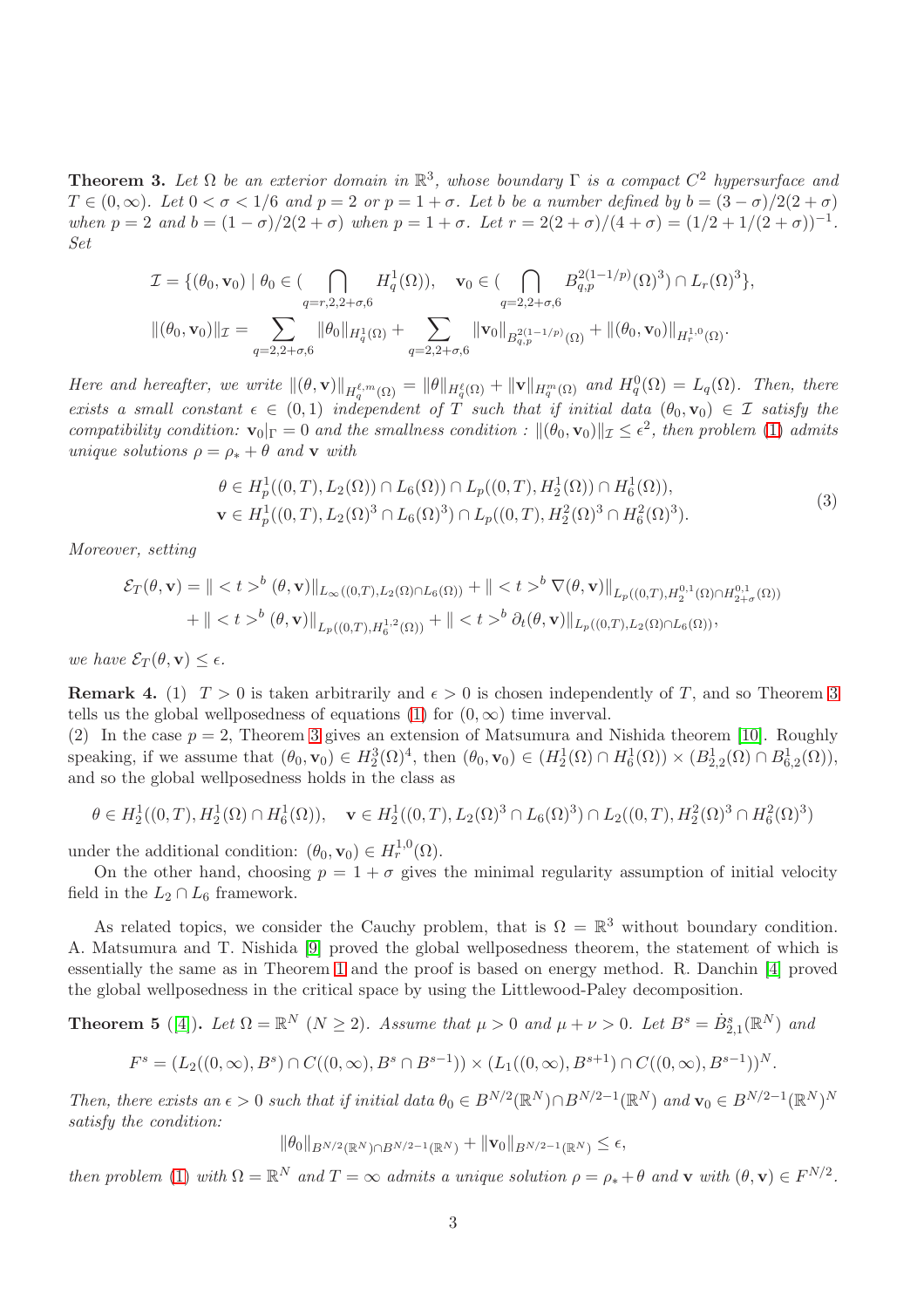In the case where  $\Omega = \mathbb{R}^3$  or  $\mathbb{R}^N$ , there are a lot of works concerning [\(1\)](#page-1-1), but we do not mention them any more, because we are interested only in the global wellposedness in exterior domains. For more information on references, refer to Enomoto and Shibata [\[7\]](#page-24-4).

Concerning the  $L_1$  in time maximal regularity in exterior domains, the incompressible viscous fluid flows has been treated by Danchin and Mucha  $[5]$ . To obtain  $L_1$  maximal regularity in time, we have to use  $\dot{B}_{q,1}^s$  in space, which is slightly regular space than  $H_q^s$ , and the decay estimates for semigroup on  $\dot{B}^s_{q,1}$  must be needed to controle terms arising from the cut-off procedure near the boundary. Detailed arguments related with thses facts can be found in [\[5\]](#page-24-5). To treat [\(1\)](#page-1-1) in an exterior domain in the  $L_1$ in time maximal regularity framework, we have to prepare not only  $L_1$  maximal regularity for model problems in the whole space and the half space but also decay properties of semigroup in  $\dot{B}^s_{q,1}$ , and so this will be a future work. From Theorem [3,](#page-2-0) we may say that problem [\(1\)](#page-1-1) can be solved in  $L_{1+\sigma}$  in time and  $L_2 \cap L_6$  in space maximal regularity class for any small  $\sigma \in (0, 1/6)$ .

The paper is organized as follows. In Sect. 2, equations [\(1\)](#page-1-1) are rewriten in Lagrange coordinates to eliminate  $\mathbf{v} \cdot \nabla \rho$  and a main result for equations with Lagrangian description is stated. In Sect. 3, we give a  $L_p-L_q$  maximal regularity theorem in some abstract setting. In Sect. 4, we give estimates of nonlinear terms. In Sect. 5, we prove main results stated in Sect. 2. In Sect. 6, Theorem [3](#page-2-0) is proved by using a main result in Sect. 2. In Sect. 7, we discuss the N dimensonal case.

The main point of our proof is to obtain maximal regularity estimates with decay properties of solutions to linearized equations, the Stokes equations with non-slip conditions. To explain the idea, we write linearized equations as  $\partial_t u - Au = f$  and  $u|_{t=0} = u_0$  symbolically, where f is a function corresponding to nonlinear terms and A is an closed linear operator with domain  $D(A)$ . We write  $u = u_1 + u_2$ , where  $u_1$  is a solution to time shifted equations:  $\partial_t u_1 + \lambda_1 u_1 - Au_1 = f$  and  $u_1|_{t=0} = u_0$ with some large positive number  $\lambda_1$  and  $u_2$  is a solution to compensating equations:  $\partial_t u_2 - Au_2 = \lambda_1 u_1$ and  $u_2|_{t=0} = 0$ . Since the fundamental solutions to shifted equations have exponential decay properties,  $u_1$  has the same decay properties as these of nonlinear terms f. Moreover  $u_1$  belongs to the domain of A for all positive time. By Duhamel principle  $u_2$  is given by  $u_2 = \lambda_1 \int_0^t T(t-s)u_1(s) ds$ , where  $\{T(t)\}_{t\geq 0}$  is a continuous analytic semigroup associated with A. By using  $L_p-L_q$  decay properties of  $\{T(t)\}_{t\geq 0}$  in the interval  $0 < s < t - 1$  and standard estimates of  $C_0$  analytic semigroup:  $||T(t - s)u_0||_{D(A)} \leq C||u_0||_{D(A)}$ for  $t-1 < s < t$ , where  $\|\cdot\|_{D(A)}$  denotes a domain norm, we obtain maximal  $L_p-L_q$  regularity of  $u_2$ with decay properties. This method seems to be a new thought to prove the global wellposedness and to be applicable to many quasilinear problems of parabolic type or parabolic-hyperbolic mixture type appearing in mathematical physics.

To end this section, symbols of functional spaces used in this paper are given. Let  $L_p(\Omega)$ ,  $H_p^m(\Omega)$ and  $B_{q,p}^s(\Omega)$  denote the standard Lebesgue spaces, Sobolev spaces and Besov spaces, while their norms are written as  $\|\cdot\|_{L_p(\Omega)}, \|\cdot\|_{H_p^m(\Omega)}$  and  $\|\cdot\|_{B_{q,p}^s(\Omega)}$ . We write  $H^m(\Omega) = H_2^m(\Omega)$ ,  $H_q^0(\Omega) = L_q(\Omega)$  and  $W_q^s(\Omega) = B_{q,q}^s(\Omega)$ . For any Banach space X with norm  $\|\cdot\|_X$ ,  $L_p((a, b), X)$  and  $H_p^m((a, b), X)$  denote respective the standard  $X$ -valued Lebesgue spaces and Sobolev spaces, while their time weighted norms are defined by

$$
\| < t >^b f \|_{L_p((a,b),X)} = \begin{cases} \left( \int_a^b (^b \| f(t) \|_{X})^p dt \right)^{1/p} & (1 \le p < \infty), \\ \text{esssup}_{t \in (a,b)} < t >^b \| f(t) \|_{X} & (p = \infty), \end{cases}
$$

where  $\langle t \rangle = (1+t^2)^{1/2}$ . Let  $X^n = \{v = (u_1, \ldots, u_n)\}\, | u_i \in X \ (i = 1, \ldots, n) \},\$  but we write  $\| \cdot \|_{X^n} = \| \cdot \|_X$  for simplicity. Let  $H_q^{\ell,m}(\Omega) = \{(\rho, \mathbf{v}) \mid \rho \in H_q^{\ell}(\Omega), \mathbf{v} \in H_q^m(\Omega)^3 \}$  and  $\|(\rho, \mathbf{v})\|_{H_q^{\ell,m}(\Omega)} =$  $\|\rho\|_{H_q^{\ell}(\Omega)} + \|v\|_{H_q^m(\Omega)}$ . The letter C denotes generic constants and  $C_{a,b,\cdots}$  denotes that constants depend on quantities  $a, b, \ldots, C$  and  $C_{a,b,\cdots}$  may change from line to line.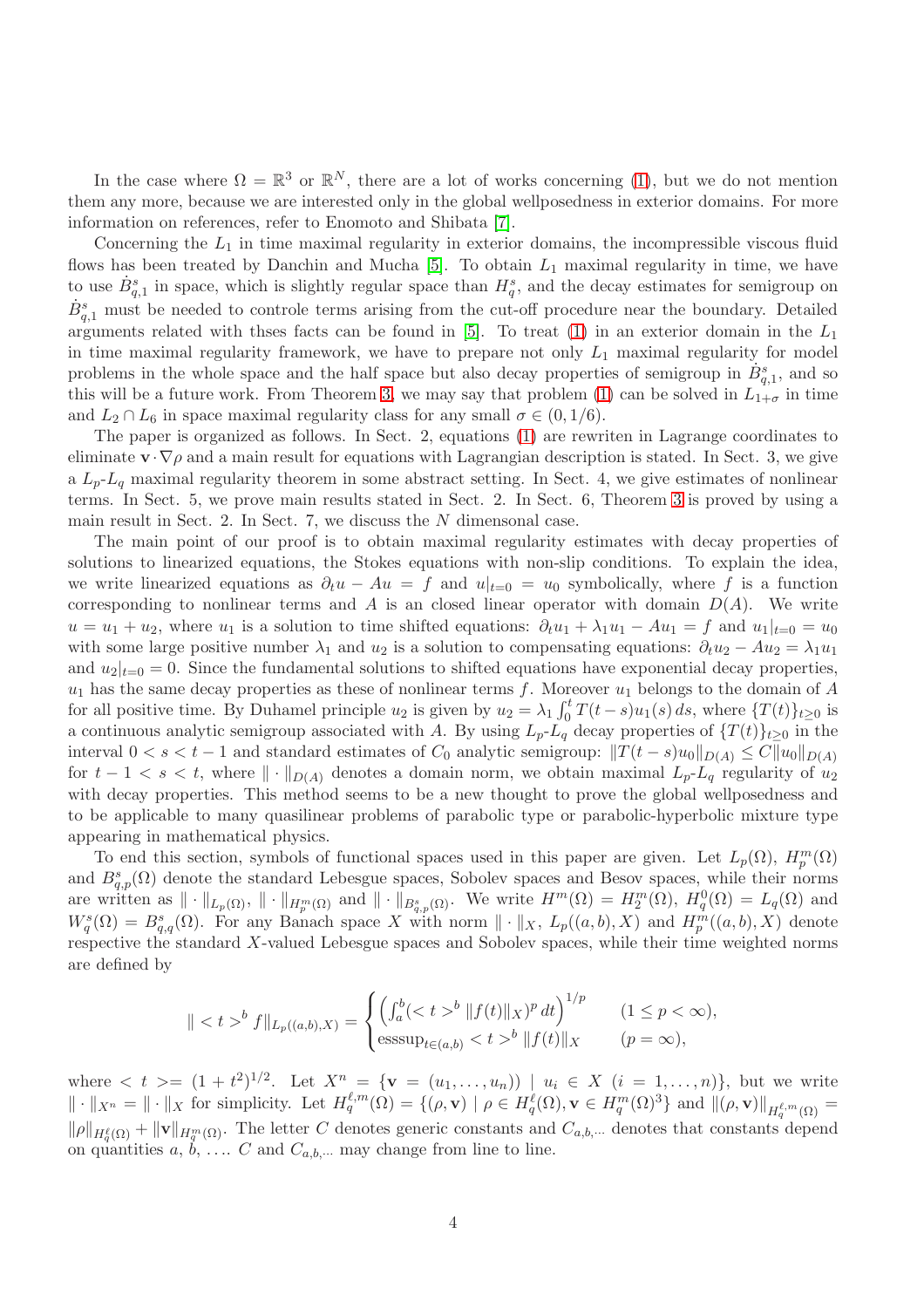#### 2 Equations in Lagrange coordinates and statment of main results

To prove Theorem [3,](#page-2-0) we write equations [\(1\)](#page-1-1) in Lagrange coordinates  $\{y\}$ . Let  $\zeta = \zeta(y, t)$  and  $\mathbf{u} = \mathbf{u}(y, t)$ be the mass density and the velocity field in Lagrange coordinates  $\{y\}$ , and for a while we assume that

$$
\mathbf{u} \in H_p^1((0,T), L_6(\Omega)^3) \cap L_p((0,T), H_6^2(\Omega)^3),\tag{4}
$$

and the quantity:  $\| < t >^b \nabla \mathbf{u} \|_{L_p((0,T),H_6^1(\Omega))}$  is small enough for some  $b > 0$  with  $bp' > 1$ , where  $1/p + 1/p' = 1$ . We consider the Lagrange transformation:

<span id="page-4-0"></span>
$$
x = y + \int_0^t \mathbf{u}(y, s) ds
$$
 (5)

and assume that

<span id="page-4-2"></span>
$$
\int_0^T \|\nabla \mathbf{u}(\cdot, t)\|_{L_\infty(\Omega)} dt < \delta \tag{6}
$$

with some small number  $\delta > 0$ . If  $0 < \delta < 1$ , then for  $x_i = y_i + \int_0^t \mathbf{u}(y_i, s) ds$  we have

$$
|x_1 - x_2| \ge (1 - \int_0^T \|\nabla \mathbf{u}(\cdot, t)\|_{L_\infty(\Omega)} dt)|y_1 - y_2|,
$$

and so the correspondence  $(5)$  is one to one. Moreover, applying a method due to Ströhmer [\[12\]](#page-24-6), we see that the correspondence [\(5\)](#page-4-0) is a  $C^{1+\omega}$  ( $\omega \in (0,1/2)$ ) diffeomorphism from  $\overline{\Omega}$  onto itself for any  $t \in (0,T)$ . In fact, let  $J = I + \int_0^t \nabla \mathbf{u}(y, s) ds$ , which is the Jacobian of the map defined by [\(5\)](#page-4-0), and then by Sobolev's imbedding theorem and Hölder's inequality for  $\omega \in (0, 1/2)$  we have

<span id="page-4-1"></span>
$$
\sup_{t\in(0,T)}\|\int_0^t \nabla \mathbf{u}(\cdot,s) \, ds\|_{C^{\omega}(\overline{\Omega})} \leq C_{\omega} \Big(\int_0^T \langle s \rangle^{1/p'} \, ds\Big)^{1/p'} \Big(\int_0^T \|\langle s \rangle \nabla \mathbf{u}(\cdot,s)\|_{H_6^1(\Omega)}^p \, ds\Big)^{1/p} \langle \infty \quad (7)
$$

and we may assume that the right hand side of [\(7\)](#page-4-1) is small enough and [\(6\)](#page-4-2) holds in the process of constructing a solution. By [\(5\)](#page-4-0), we have

$$
\frac{\partial x}{\partial y} = \mathbf{I} + \int_0^t \frac{\partial \mathbf{u}}{\partial y}(y, s) ds,
$$

and so choosing  $\delta > 0$  small enough, we may assume that there exists a  $3 \times 3$  matrix  $V_0(k)$  of  $C^{\infty}$  functions of variables **k** for  $|\mathbf{k}| < \delta$ , where **k** is a corresponding variable to  $\int_0^t \nabla \mathbf{u} ds$ , such that  $\frac{\partial y}{\partial x} = \mathbf{I} + \mathbf{V}_0(\mathbf{k})$  and  $\mathbf{V}_0(0) = 0$ . Let  $V_{0ij}(\mathbf{k})$  be the  $(i, j)$  th component of  $3 \times 3$  matrix  $V_0(\mathbf{k})$ , and then we have

$$
\frac{\partial}{\partial x_j} = \frac{\partial}{\partial y_j} + \sum_{j=1}^3 V_{0ij}(\mathbf{k}) \frac{\partial}{\partial y_j}.
$$
\n(8)

Let  $X_t(x) = y$  be the inverse map of Lagrange transform [\(5\)](#page-4-0) and set  $\rho(x, t) = \zeta(X_t(x), t)$  and  $\mathbf{v}(x, t) =$  $\mathbf{u}(X_t(x), t)$ . Setting

$$
\mathcal{D}_{\text{div}}(\mathbf{k})\nabla\mathbf{u} = \sum_{i,j=1}^{3} V_{0ij}(\mathbf{k})\frac{\partial u_i}{\partial y_j},
$$

we have div  $\mathbf{v} = \text{div} \, \mathbf{u} + \mathcal{D}_{\text{div}}(\mathbf{k})\mathbf{u}$ . Let  $\zeta = \rho_* + \eta$ , and then

$$
\frac{\partial}{\partial t}\rho + \text{div}(\rho \mathbf{u}) = \frac{\partial \eta}{\partial t} + (\rho_* + \eta)(\text{div}\,\mathbf{u} + \mathcal{D}_{\text{div}}(\mathbf{k})\nabla \mathbf{u}).
$$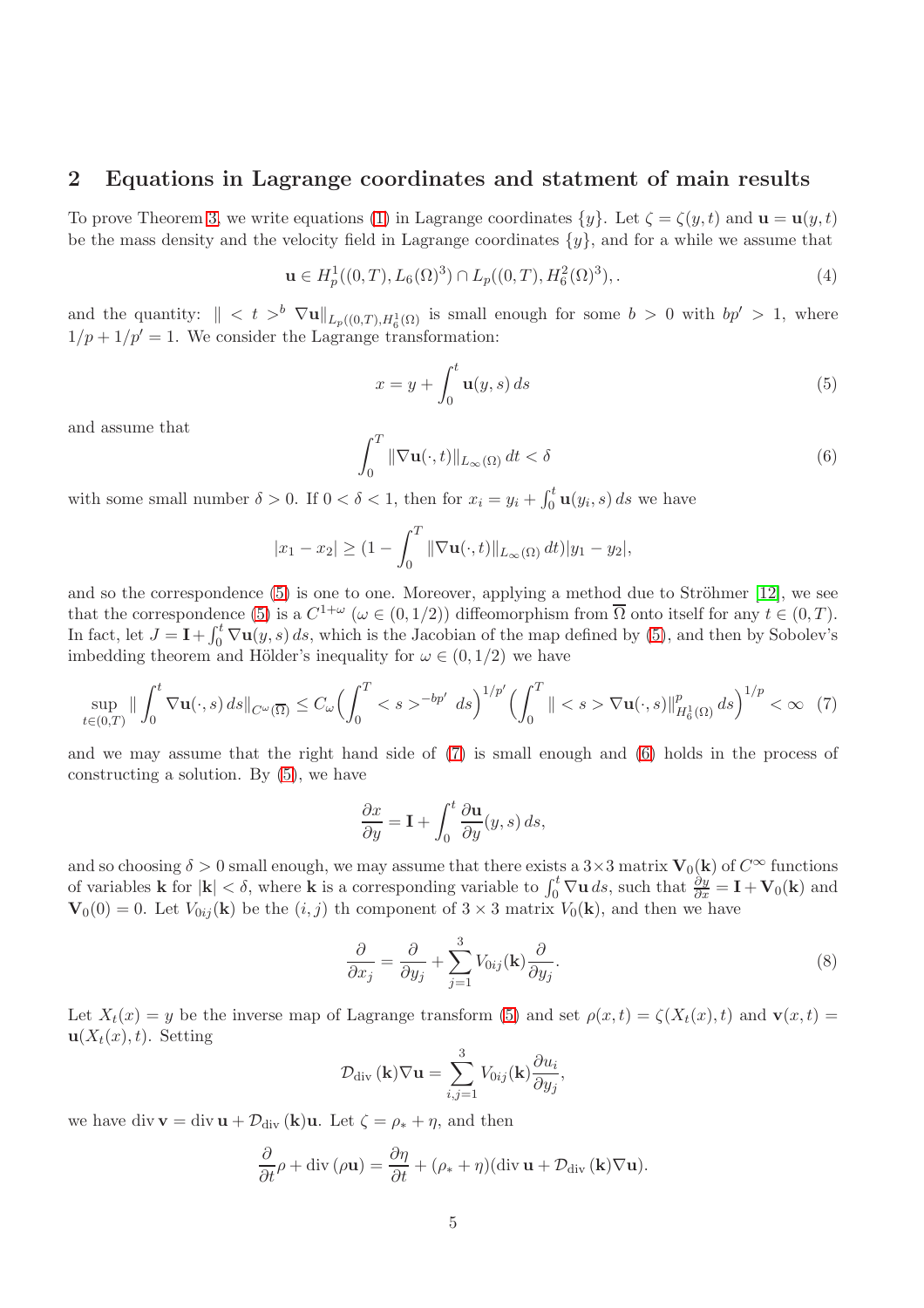Setting

<span id="page-5-0"></span>
$$
\mathcal{D}_{\mathbf{D}}(\mathbf{k})\nabla \mathbf{u} = \mathbf{V}_0(\mathbf{k})\nabla \mathbf{u} + (\mathbf{V}_0(\mathbf{k})\nabla \mathbf{u})^\top,
$$
\n(9)

we have 
$$
\mathbf{D}(\mathbf{v}) = \nabla \mathbf{v} + (\nabla \mathbf{v})^{\top} = (\mathbf{I} + \mathbf{V}_0(\mathbf{k})) \nabla \mathbf{u} + ((\mathbf{I} + \mathbf{V}_0(\mathbf{k})) \nabla \mathbf{u})^{\top} = \mathbf{D}(\mathbf{u}) + \mathcal{D}_{\mathbf{D}}(\mathbf{k}) \nabla \mathbf{u}
$$
. Moreover,  
\nDiv  $(\mu \mathbf{D}(\mathbf{v}) + \nu \text{div } \mathbf{v} \mathbf{I}) = (\mathbf{I} + \mathbf{V}_0(\mathbf{k})) \nabla (\mu (\mathbf{D}(\mathbf{u}) + \mathcal{D}_{\mathbf{D}}(\mathbf{k}) \nabla \mathbf{u}) + \nu (\text{div } \mathbf{u} + \mathcal{D}_{\text{div}}(\mathbf{k}) \nabla \mathbf{u})$ 

= Div 
$$
(\mu \mathbf{D}(\mathbf{u}) + \nu \text{div } \mathbf{u}\mathbf{I}) + \mathbf{V}_1(\mathbf{k})\nabla^2\mathbf{u} + (\mathbf{V}_2(\mathbf{k})\int_0^t \nabla^2\mathbf{u} ds)\nabla\mathbf{u}
$$

with

<span id="page-5-1"></span>
$$
\mathbf{V}_{1}(\mathbf{k})\nabla^{2}\mathbf{u} = \mu\mathcal{D}_{\mathbf{D}}(\mathbf{k})\nabla^{2}\mathbf{u} + \nu\mathcal{D}_{\text{div}}(\mathbf{k})\nabla^{2}\mathbf{u}\mathbf{I} \n+ \mathbf{V}_{0}(\mathbf{k})(\mu\nabla\mathbf{D}(\mathbf{u}) + \nu\nabla\text{div}\mathbf{u}\mathbf{I} + \mu\mathcal{D}_{\mathbf{D}}(\mathbf{k})\nabla^{2}\mathbf{u} + \nu\mathcal{D}_{\text{div}}(\mathbf{k})\nabla^{2}\mathbf{u}\mathbf{I}),
$$
\n
$$
(\mathbf{V}_{2}(\mathbf{k})\int_{0}^{t} \nabla\mathbf{u} ds)\nabla\mathbf{u} = (\mathbf{I} + \mathbf{V}_{0}(\mathbf{k}))(\mu(d_{\mathbf{k}}\mathcal{D}_{\mathbf{D}}(\mathbf{k}))\int_{0}^{t} \nabla^{2}\mathbf{u} ds)\nabla\mathbf{u} + \nu(d_{\mathbf{k}}\mathcal{D}_{\text{div}}(\mathbf{k}))\int_{0}^{t} \nabla^{2}\mathbf{u} ds\nabla\mathbf{u})\mathbf{I}.
$$
\n(10)

Here,  $d_{\mathbf{k}}F(\mathbf{k})$  denotes the derivative of F with respect to k. Note that  $\mathbf{V}_1(0) = 0$ . Moreover, we write

<span id="page-5-2"></span>
$$
\nabla \mathfrak{p}(\rho) = \mathfrak{p}'(\rho_*) \nabla \eta + (\mathfrak{p}'(\rho_* + \eta) - \mathfrak{p}'(\rho_*)) \nabla \eta + \mathfrak{p}'(\rho_* + \eta) \mathbf{V}_0(\mathbf{k}) \nabla \theta.
$$
 (11)

The material derivative  $\partial_t \mathbf{v} + \mathbf{v} \cdot \nabla \mathbf{v}$  is changed to  $\partial_t \mathbf{u}$ .

Summing up, we have obtained

<span id="page-5-3"></span>
$$
\partial_t \eta + \rho_* \text{div } \mathbf{u} = F(\eta, \mathbf{u}) \quad \text{in } \Omega \times (0, T),
$$
  
\n
$$
\rho_* \partial_t \mathbf{u} - \text{Div } (\mu \mathbf{D}(\mathbf{u}) + \nu \text{div } \mathbf{u} \mathbf{I} - \mathfrak{p}'(\rho_*) \eta) = \mathbf{G}(\eta, \mathbf{u}) \quad \text{in } \Omega \times (0, T),
$$
  
\n
$$
\mathbf{u}|_{\Gamma} = 0, \quad (\eta, \mathbf{u})|_{t=0} = (\theta_0, \mathbf{v}_0) \quad \text{in } \Omega.
$$
 (12)

Here, we have set

$$
\mathbf{k} = \int_0^t \nabla \mathbf{u}(\cdot, s) ds,
$$
  
\n
$$
F(\eta, \mathbf{u}) = \rho_* \mathcal{D}_{div}(\mathbf{k}) \nabla \mathbf{u} + \eta (\text{div } \mathbf{u} + \mathcal{D}_{div}(\mathbf{k}) \nabla \mathbf{u}),
$$
  
\n
$$
\mathbf{G}(\eta, \mathbf{u}) = \eta \partial_t \mathbf{u} + \mathbf{V}_1(\mathbf{k}) \nabla^2 \mathbf{u} + (\mathbf{V}_2(\mathbf{k}) \int_0^t \nabla^2 \mathbf{u} ds) \nabla \mathbf{u}
$$
  
\n
$$
- (\mathbf{p}'(\rho_* + \eta) - \mathbf{p}'(\rho_*)) \nabla \eta - \mathbf{p}'(\rho_* + \eta) \mathbf{V}_0(\mathbf{k}) \nabla \eta
$$
\n(13)

and  $\mathcal{D}_{div}(\mathbf{k})\nabla\mathbf{u}$ ,  $\mathbf{V}_1(\mathbf{k})$  and  $\mathbf{V}_2(\mathbf{k})$  have been defined in [\(9\)](#page-5-0), [\(10\)](#page-5-1) and [\(11\)](#page-5-2). Note that  $\mathcal{D}_{\mathbf{k}}(0) = 0$ ,  $\mathbf{V}_1(0) = 0$  and  $g(0,0) = 0$ . The following theorem is a main result in this paper.

<span id="page-5-4"></span>**Theorem 6.** Let  $\Omega$  be an exterior domain in  $\mathbb{R}^3$ , whose boundary  $\Gamma$  is a compact  $C^2$  hypersurface. Let  $0 < \sigma < 1/6$  and  $p = 2$  or  $p = 1 + \sigma$ . Let b be a number defined by  $b = (3 - \sigma)/2(2 + \sigma)$  when  $p = 2$  and  $b = (1 - \sigma)/2(2 + \sigma)$  when  $p = 1 + \sigma$ . Let  $r = 2(2 + \sigma)/(4 + \sigma)$  and let  $T \in (0, \infty]$ . Set

$$
\mathcal{I} = \{(\theta_0, \mathbf{v}_0) \mid \theta_0 \in (\bigcap_{q=r,2,2+\sigma,6} H_q^1(\Omega)) \quad \mathbf{v}_0 \in (\bigcap_{q=2,2+\sigma,6} B_{q,p}^{2(1-1/p)}(\Omega)^3) \cap L_r(\Omega)^3\},
$$

$$
\|(\theta_0, \mathbf{v}_0)\|_{\mathcal{I}} = \sum_{q=2,2+\sigma,6} \|\theta_0\|_{H_q^1(\Omega)} + \sum_{q=2,2+\sigma,6} \|\mathbf{v}_0\|_{B_{q,p}^{2(1-1/p)}(\Omega)} + \|(\theta_0, \mathbf{v}_0)\|_{H_r^{1,0}(\Omega)}.
$$

Then, there exists a small constant  $\epsilon \in (0,1)$  independent of T such that if initial data  $(\theta_0, \mathbf{v}_0) \in X$ satisfy the compatibility condition:  $\mathbf{v}_0|_{\Gamma} = 0$  and the smallness condition :  $\|(\theta_0, \mathbf{v}_0)\|_{\mathcal{I}} \leq \epsilon^2$ , then problem [\(12\)](#page-5-3) admits unique solutions  $\zeta = \rho_* + \eta$  and **u** with

$$
\eta \in H_p^1((0,T), H_2^1(\Omega)) \cap H_6^1(\Omega)),
$$
  
\n
$$
\mathbf{u} \in H_p^1((0,T), L_2(\Omega)^3 \cap L_6(\Omega)^3) \cap L_p((0,T), H_2^2(\Omega)^3 \cap H_6^2(\Omega)^3)
$$
\n(14)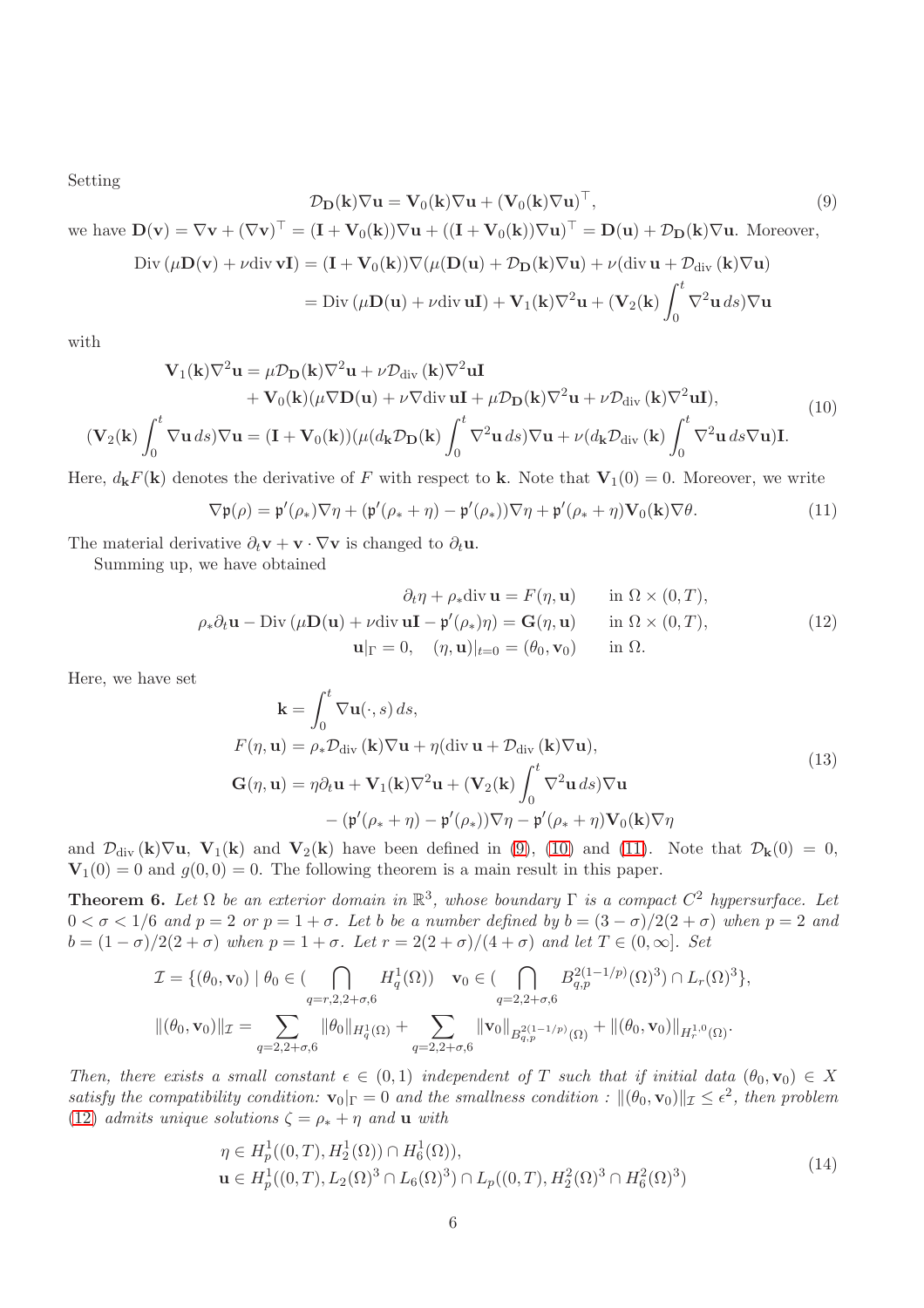possessing the estimate  $E_T(\eta, \mathbf{u}) \leq \epsilon$ . Here, we have set

$$
E_T(\eta, \mathbf{u}) = \mathcal{E}_T(\eta, \mathbf{u}) + || < t >^b \partial_t \nabla(\eta, \mathbf{u}) ||_{L_p((0,T), L_q(\Omega))}
$$

and  $\mathcal{E}_T(\eta, \mathbf{u})$  is the quantity defined in Theorem [3.](#page-2-0)

**Remark 7.** (1) The choice of  $\epsilon$  is independent of  $T > 0$ , and so solutions of equations [\(12\)](#page-5-3) exist for any time  $t \in (0, \infty)$ .

(2) For any natural number  $m, B_{q,2}^m(\Omega) \subset H_q^m(\Omega)$  for  $2 < q < \infty$  and  $B_{2,2}^m = H^m$ .

- (3) The condition:  $0 < \sigma < 1/6$  guarantees that  $bp' > 1$ .
- (4) Letting  $\sigma > 0$  be taken a small number such that  $C^{1+\sigma} \subset H_6^2$ , we see that Theorem [6](#page-5-4) implies

$$
\int_0^T \|\mathbf{u}(\cdot,s)\|_{C^{1+\sigma}(\Omega)} ds < \delta
$$

with some small number  $\delta > 0$ , which guarantees that Lagrange transform given in [\(5\)](#page-4-0) is a  $C^{1+\sigma}$ diffeomorphism on Ω. Moreover, Theorem [3](#page-2-0) follows from Theorem [6,](#page-5-4) the proof of which will be given in Sect. 6 below.

#### 3 R-bounded solution operators

This section gives a general framework of proving the maximal  $L_p$  regularity  $(1 \lt p \lt \infty)$ , and so problem is formulated in an abstract setting. Let  $X, Y$ , and  $Z$  be three UMD Banach spaces such that  $X \subset Z \subset Y$  and X is dense in Y, where the inclusions are continuous. Let A be a closed linear operator from X into Y and let B be a linear operator from X into Y and also from Z into Y. Moreover, we assume that

$$
||Ax||_Y \le C||x||_X, \quad ||Bx||_Z \le C||x||_X, \quad ||Bz||_Y \le C||z||_Z
$$

with some constant C for any  $x \in X$  and  $z \in Z$ . Let  $\omega \in (0, \pi/2)$  be a fixed number and set

$$
\Sigma_{\omega} = \{\lambda \in \mathbb{C} \setminus \{0\} \mid |\arg \lambda| < \pi - \omega\}, \quad \Sigma_{\omega, \lambda_0} = \{\lambda \in \Sigma_{\omega} \mid |\lambda| \ge \lambda_0\}.
$$

We consider an abstract boundary value problem with parameter  $\lambda \in \Sigma_{\omega,\lambda_0}$ :

<span id="page-6-0"></span>
$$
\lambda u - Au = f, \quad Bu = g. \tag{15}
$$

Here,  $Bu = g$  represents boundary conditions, restrictions like divergence condition for Stokes equations in the incompressible viscous fluid flows case, or both of them. The simplest example is the following:

$$
\lambda u - \Delta u = f \text{ in } \Omega, \quad \frac{\partial u}{\partial \nu} = g \text{ on } \Gamma,
$$

where  $\Omega$  is a uniform  $C^2$  domain in  $\mathbb{R}^N$ ,  $\Gamma$  its boundary,  $\nu$  the unit outer normal to  $\Gamma$ , and  $\partial/\partial \nu = \nu \cdot \nabla$  with  $\nabla = (\partial/\partial x_1,\ldots,\partial/\partial x_N)$  for  $x = (x_1,\ldots,x_N) \in \mathbb{R}^N$ . In this case, it is standard to choose  $X = H_q^2(\Omega)$ ,  $Y = L_q(\Omega)$ ,  $Z = H_q^1(\Omega)$  with  $1 < q < \infty$ ,  $A = \Delta$ , and  $B = \partial/\partial \nu$ .

Problem formulated in [\(15\)](#page-6-0) is corresponding to parameter elliptic problems which have been studied by Agmon [\[1\]](#page-24-7), Agmon, Douglis and Nirenberg [\[2\]](#page-24-8), Agranovich and Visik [\[3\]](#page-24-9), Denk and Volevich [\[6\]](#page-24-10) and references there in, and their arrival point is to prove the unique existence of solutions possessing the estimate:

$$
|\lambda| \|u\|_Y + \|u\|_X \leq C(\|f\|_Y + |\lambda|^{\alpha} \|g\|_Y + \|g\|_Z)
$$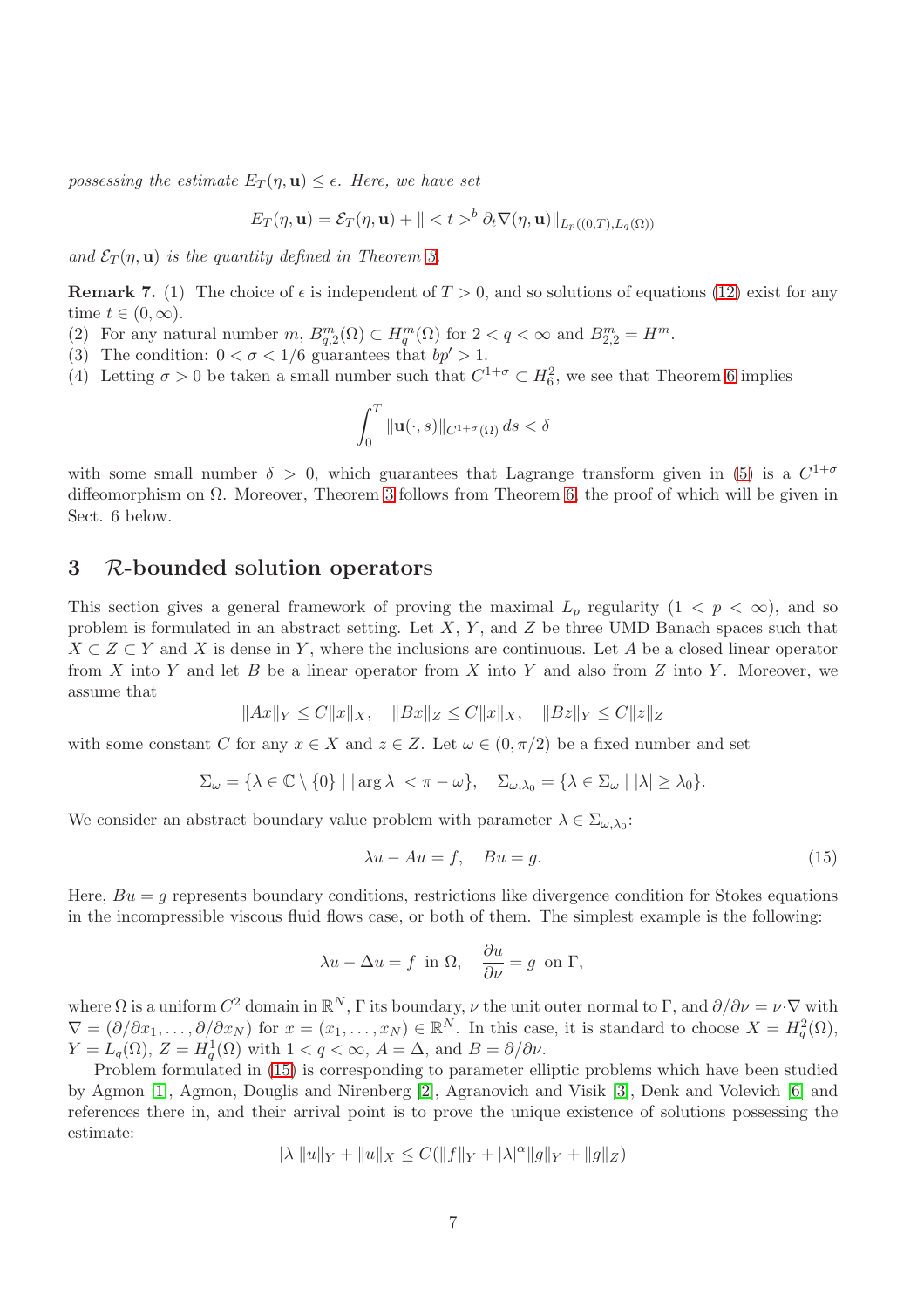for some  $\alpha \in \mathbb{R}$ . From this estimate, we can derive the generation of a  $C^0$  analytic semigroup associated with A when  $Bu = 0$ . But to prove the maximal  $L_p$  regularity with  $1 < p < \infty$  for the corresponding nonstationary problem:

$$
\partial_t v - Av = f, \quad Bv = g \quad \text{for } t > 0, \quad v|_{t=0} = v_0,
$$
\n(16)

especially in the cases where  $Bv = g \neq 0$ , further consideration is needed. Below, we introduce a framework based on the Weis operator valued Fourier multiplier theorem. To state this theorem, we make a preparation.

**Definition 8.** Let E and F be two Banach spaces and let  $\mathcal{L}(E, F)$  be the set of all bounded linear operators from E into F. We say that an operator family  $\mathcal{T} \subset \mathcal{L}(E, F)$  is R bounded if there exist a constant C and an exponent  $q \in [1,\infty)$  such that for any integer  $n$ ,  $\{T_j\}_{j=1}^n \subset \mathcal{T}$  and  $\{f_j\}_{j=1}^n \subset E$ , the inequality:

$$
\int_0^1 \|\sum_{j=1}^n r_j(u)T_jf_j\|_F^q du \le C \int_0^1 \|\sum_{j=1}^n r_j(u)f_j\|_E^q du
$$

is valid, where the Rademacher functions  $r_k, k \in \mathbb{N}$ , are given by  $r_k : [0, 1] \to \{-1, 1\}; t \mapsto \text{sign}(\sin 2^k \pi t)$ . The smallest such C is called R bound of T on  $\mathcal{L}(E, F)$ , which is denoted by  $\mathcal{R}_{\mathcal{L}(E, F)}$ T.

For  $m(\xi) \in L_{\infty}(\mathbb{R} \setminus \{0\}, \mathcal{L}(E, F))$ , we set

$$
T_m f = \mathcal{F}_{\xi}^{-1}[m(\xi)\mathcal{F}[f](\xi)] \quad f \in \mathcal{S}(\mathbb{R}, E),
$$

where  $\mathcal{F}$  and  $\mathcal{F}_{\varepsilon}^{-1}$  $\zeta^{-1}$  denote respective Fourier transformation and inverse Fourier transformation.

Theorem 9 (Weis's operator valued Fourier multiplier theorem). Let E and F be two UMD Banach spaces. Let  $m(\xi) \in C^1(\mathbb{R} \setminus \{0\}, \mathcal{L}(E, F))$  and assume that

$$
\mathcal{R}_{\mathcal{L}(E,F)}(\{m(\xi) \mid \xi \in \mathbb{R} \setminus \{0\}\}) \le r_b
$$
  

$$
\mathcal{R}_{\mathcal{L}(E,F)}(\{\xi m'(\xi) \mid \xi \in \mathbb{R} \setminus \{0\}\}) \le r_b
$$

with some constant  $r_b > 0$ . Then, for any  $p \in (1,\infty)$ ,  $T_m \in \mathcal{L}(L_p(\mathbb{R},E), L_p(\mathbb{R},F))$  and

$$
||T_m f||_{L_p(\mathbb{R},F)} \leq C_p r_b ||f||_{L_p(\mathbb{R},E)}
$$

with some constant  $C_p$  depending solely on p.

Remark 10. For a proof, refer to Weis [\[13\]](#page-24-11).

We introduce the following assumption. Recall that  $\omega$  is a fixed number such that  $0 < \omega < \pi/2$ .

<span id="page-7-0"></span>**Assumption 11.** Let X, Y and Z be UMD Banach spaces. There exist a constant  $\lambda_0$ ,  $\alpha \in \mathbb{R}$ , and an operator family  $\mathcal{S}(\lambda)$  with

$$
\mathcal{S}(\lambda) \in \text{Hol}\left(\Sigma_{\omega,\lambda_0}, \mathcal{L}(Y \times Y \times Z, X)\right)
$$

such that for any  $f \in Y$  and  $g \in Z$ ,  $u = \mathcal{S}(\lambda)(f, \lambda^{\alpha}g, g)$  is a solution of equations [\(15\)](#page-6-0), and the estimates:

$$
\mathcal{R}_{\mathcal{L}(Y \times Y \times Z, X)}(\{(\tau \partial_{\tau})^{\ell} \mathcal{S}(\lambda) \mid \lambda \in \Sigma_{\omega, \lambda_0}\}) \le r_b
$$
  

$$
\mathcal{R}_{\mathcal{L}(Y \times Y \times Z, Y)}(\{(\tau \partial_{\tau})^{\ell}(\lambda \mathcal{S}(\lambda)) \mid \lambda \in \Sigma_{\omega, \lambda_0}\}) \le r_b
$$

for  $\ell = 0, 1$  are valid, where  $\lambda = \gamma + i\tau \in \Sigma_{\omega, \lambda_0}$ .  $\mathcal{S}(\lambda)$  is called an R-bounded solution operator or an R solver of equations  $(15)$ .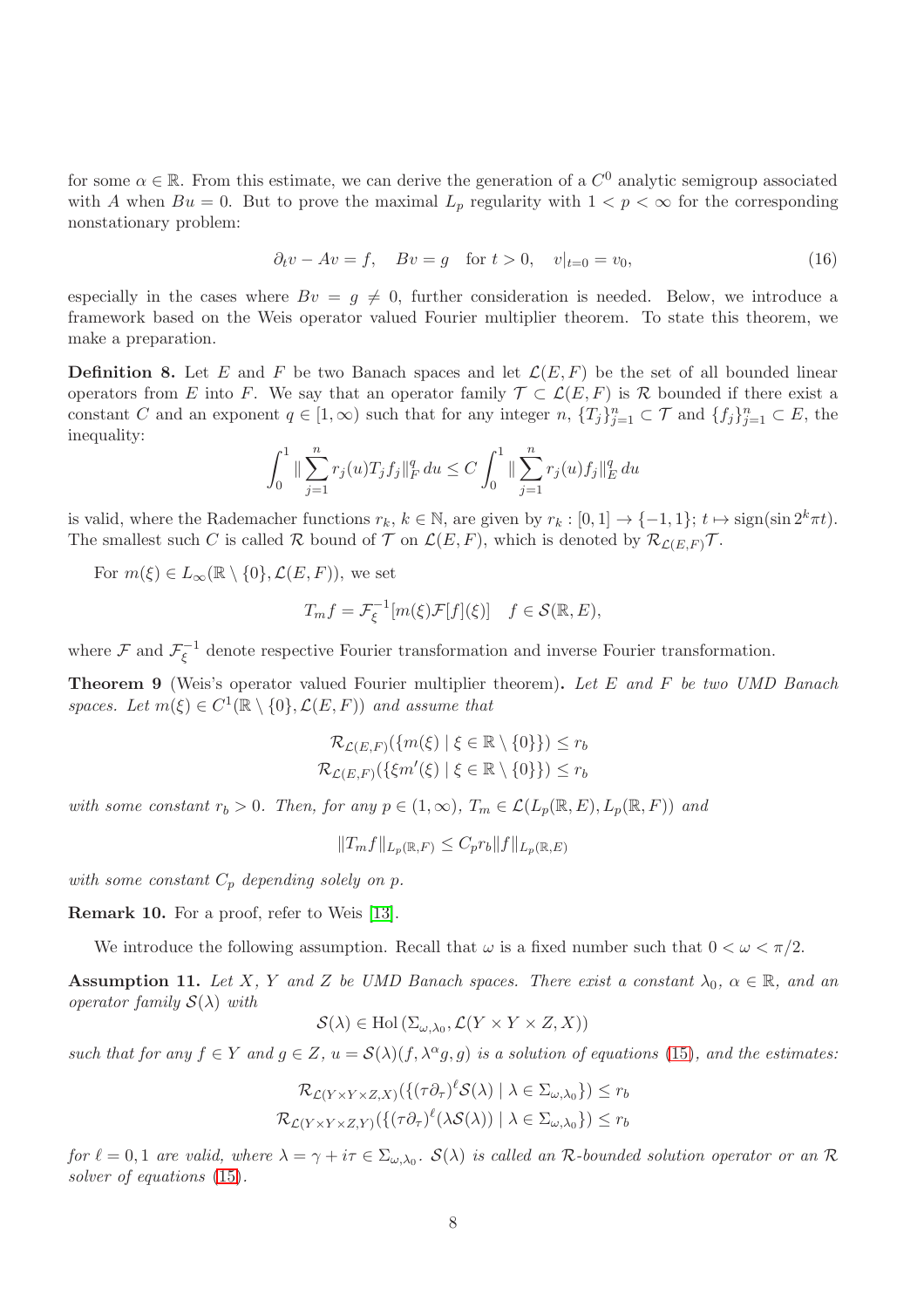We now consider an initial-boundary value problem:

$$
\partial_t u - Au = f \quad Bu = g \quad (t > 0), \quad u|_{t=0} = u_0. \tag{17}
$$

This problem is divided into the following two equations:

$$
\partial_t u - Au = f \quad Bu = g \quad (t \in \mathbb{R});\tag{18}
$$

$$
\partial_t u - Au = 0 \quad Bu = 0 \quad (t > 0), \quad u|_{t=0} = u_0. \tag{19}
$$

From the definition of R-boundedness with  $n = 1$  we see that  $u = \mathcal{S}(\lambda)(\mathbf{f}, 0, 0)$  satisifes equations:

<span id="page-8-1"></span><span id="page-8-0"></span>
$$
\lambda u - Au = f, \quad Bu = 0,
$$

and the estimate:

$$
|\lambda| \|u\|_Y + \|u\|_X \le C \|f\|_Y.
$$

Thus, A generates a  $C^0$  analytic semigroup  $\{T(t)\}_{t\geq 0}$  such that  $u = T(t)u_0$  solves equations [\(19\)](#page-8-0) uniquely and

<span id="page-8-2"></span>
$$
||u(t)||_Y \le r_b e^{\lambda_0 t} ||u_0||_Y, \quad ||\partial_t u(t)||_Y \le r_b e^{\lambda_0 t} ||u_0||_Y, \quad ||\partial_t u(t)||_Y \le r_b e^{\lambda_0 t} ||u_0||_X. \tag{20}
$$

These estimates and trace method of real-interpolation theory yield the following theorem.

<span id="page-8-3"></span>**Theorem 12** (Maximal regularity for initial value problem). Let  $1 < p < \infty$  and set  $\mathcal{D} = (Y, X_B)_{1-\frac{1}{p},p}$ , where  $X_B = \{u_0 \in X \mid Bu_0 = 0\}$ , and  $(\cdot, \cdot)_{1-1/p,p}$  denotes a real interpolation functor. Then, for any  $u_0 \in \mathcal{D}$ , problem [\(19\)](#page-8-0) admits a unique solution u with

$$
e^{-\lambda_0 t} u \in L_p(\mathbb{R}_+, X) \cap H^1_p(\mathbb{R}_+, Y) \quad (\mathbb{R}_+ = (0, \infty))
$$

possessing the estimate:

$$
||e^{-\lambda_0 t} \partial_t u||_{L_p(\mathbb{R}_+,Y)} + ||e^{-\lambda_0 t} u||_{L_p(\mathbb{R}_+,X)} \leq C ||u_0||_{(Y,X)_{1-1/p,p}}.
$$

The R-bounded solution operator plays an essential role to prove the following theorem.

**Theorem 13** (Maximal regularity for boundary value problem). Let  $1 < p < \infty$ . Then for any f and g with  $e^{-\gamma t} f \in L_p(\mathbb{R}, Y)$  and  $e^{-\gamma t} g \in L_p(\mathbb{R}, Z) \cap H_p^{\alpha}(\mathbb{R}, Y)$  for any  $\gamma > \lambda_0$ , problem [\(18\)](#page-8-1) admits a unique solution u with  $e^{-\gamma t}u \in L_p(\mathbb{R}, X) \cap H_p^1(\mathbb{R}, Y)$  for any  $\gamma > \lambda_0$  possessing the estimate:

$$
||e^{-\lambda_0 t} \partial_t u||_{L_p(\mathbb{R}_+, Y)} + ||e^{-\lambda_0 t} u||_{L_p(\mathbb{R}_+, X)} \leq C(||e^{-\gamma t} f||_{L_p(\mathbb{R}, Y)} + (1+\gamma)^{\alpha} ||e^{-\gamma t} g||_{H_p(\mathbb{R}, Y)} + ||e^{-\gamma t} g||_{L_p(\mathbb{R}, Z)})
$$

for any  $\gamma > \lambda_0$ . Here, the constant C may depend on  $\lambda_0$  but independent of  $\gamma$  whenever  $\gamma > \lambda_0$ , and we have set

$$
H_p^{\alpha}(\mathbb{R}, Y) = \{ h \in \mathcal{S}'(\mathbb{R}, Y) \mid \|h\|_{H_p^{\alpha}(\mathbb{R}, Y)} := \|\mathcal{F}_{\xi}^{-1}[(1 + |\xi|^2)^{\alpha/2} \mathcal{F}[f](\xi)]\|_{L_p(\mathbb{R}, Y)} < \infty \}.
$$

*Proof.* Let  $\mathcal{L}$  and  $\mathcal{L}^{-1}$  denote respective Laplace transformation and inverse Laplace transformation defined by setting

$$
\mathcal{L}[f](\lambda) = \int_{\mathbb{R}} e^{-\lambda t} f(t) dt = \int_{\mathbb{R}} e^{-i\tau t} (e^{-\gamma t} f(t)) dt = \mathcal{F}[e^{-\gamma t} f(t)](\tau) \quad (\lambda = \gamma + i\tau),
$$
  

$$
\mathcal{L}^{-1}[f](t) = \frac{1}{2\pi} \int_{\mathbb{R}} e^{\lambda t} f(\tau) d\tau = \frac{e^{\gamma t}}{2\pi} \int_{\mathbb{R}} e^{-i\tau t} f(\tau) d\tau = e^{\gamma t} \mathcal{F}^{-1}[f](\tau).
$$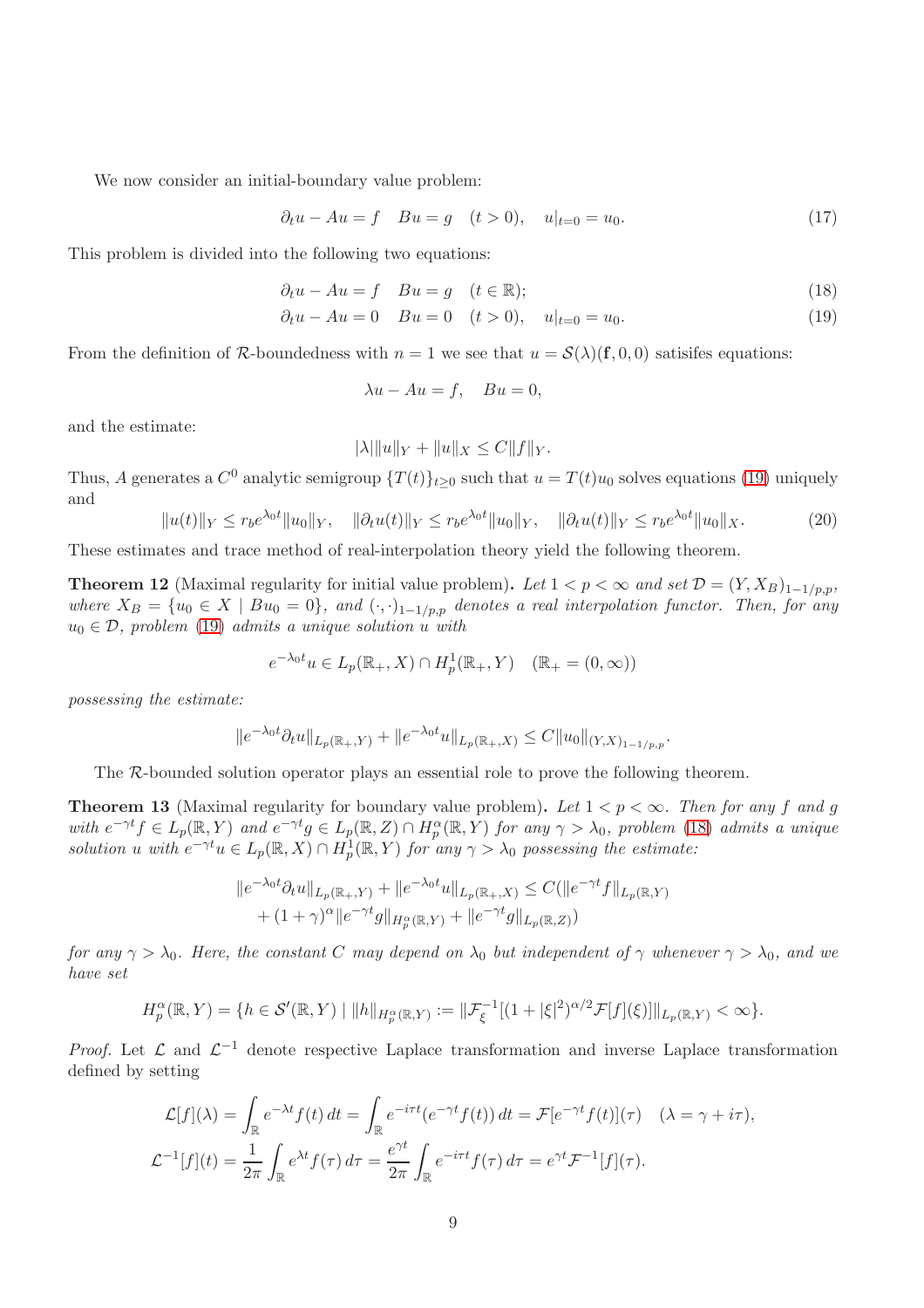We consider equations:

$$
\partial_t u - Au = f, \quad Bu = g \quad \text{for } t \in \mathbb{R}.
$$

Applying Laplace transformation yields that

$$
\lambda \mathcal{L}[u](\lambda) - A\mathcal{L}[u](\lambda) = \mathcal{L}[f](\lambda), \quad B\mathcal{L}[u](\lambda) = \mathcal{L}[g](\lambda).
$$

Applying  $\mathcal R$ -bounded solution operator  $\mathcal S(\lambda)$  yields that

$$
\mathcal{L}[u](\lambda) = \mathcal{S}(\lambda)(\mathcal{L}[f](\lambda), \lambda^{\alpha} \mathcal{L}[g](\lambda), \mathcal{L}[g](\lambda)),
$$

and so

$$
u = \mathcal{L}^{-1}[\mathcal{S}(\lambda)\mathcal{L}[(f, \Lambda^{\alpha}g, g)](\lambda)],
$$

where  $\Lambda^{\alpha} g = \mathcal{L}^{-1} [\lambda^{\alpha} \mathcal{L}[g]]$ . Moreover,

$$
\partial_t u = \mathcal{L}^{-1}[\lambda \mathcal{S}(\lambda) \mathcal{L}[f, \Lambda^\alpha g, g)](\lambda)].
$$

Using Fourier transformation and inverse Fourier transformation, we rewrite

$$
u = e^{\gamma t} \mathcal{F}^{-1} [\mathcal{S}(\lambda) \mathcal{F} [e^{-\gamma t} (f, \Lambda^{\alpha} g, g)](\tau)](t),
$$
  
\n
$$
\partial_t u = e^{\gamma t} \mathcal{F}^{-1} [\lambda \mathcal{S}(\lambda) \mathcal{F} [e^{-\gamma t} (f, \Lambda^{\alpha} g, g)](\tau)](t).
$$

Applying the assumption of  $R$ -bounded solution operators and Weis's operator valued Fourier multiplier theorem yields that

$$
||e^{-\gamma t} \partial_t u||_{L_p(\mathbb{R},Y)} + ||e^{-\gamma t} u||_{L_p(\mathbb{R},X)}
$$
  
\n
$$
\leq C_p r_b(||e^{-\gamma t} f||_{L_p(\mathbb{R},Y)} + (1+\gamma)^{\alpha} ||e^{-\gamma t} g||_{H_p^{\alpha}(\mathbb{R},Y)} + ||e^{-\gamma t} g||_{L_p(\mathbb{R},Z)})
$$

for any  $\gamma > \lambda_0$ . The uniqueness follows from the generation of analytic semigroup and Duhamel's principle.  $\Box$ 

We now consider a time shifted equations:

<span id="page-9-2"></span>
$$
\partial_t u + \lambda_1 u - Au = f, \quad Bu = g \quad \text{for } t \in (0, \infty), \quad u|_{t=0} = u_0. \tag{21}
$$

As a first step, we consider the following time shifted equations without initial data

<span id="page-9-0"></span>
$$
\partial_t u + \lambda_1 u - Au = f, \quad Bu = g \quad \text{for } t \in \mathbb{R}.
$$
\n(22)

Then, we have the following theorem which guarantees the polynomial decay of solutions.

<span id="page-9-1"></span>**Theorem 14.** Let  $\lambda_0$  be a constant appearing in Assumption [11](#page-7-0) and let  $\lambda_1 > \lambda_0$ . Let  $1 < p < \infty$  and  $b \geq 0$ . Then, for any f and g with  $\lt t >^b f \in L_p(\mathbb{R}, Y)$  and  $\lt t >^b g \in L_p(\mathbb{R}, Z) \cap H_p^{\alpha}(\mathbb{R}, X)$ , problem [\(22\)](#page-9-0) admits a unique solution  $w \in H_p^1((0,\infty), Y) \cap L_p((0,\infty), X)$  possessing the estimate:

<span id="page-9-3"></span>
$$
\| ^{b} w \|_{L_{p}((0,\infty),X)} + \| ^{b} \partial_{t} w \|_{L_{p}((0,\infty),Y)}
$$
  
\n
$$
\leq C(\| ^{b} f \|_{L_{p}(\mathbb{R},Y)} + \| ^{b} g \|_{H_{p}^{\alpha}(\mathbb{R},Y)} + \| ^{b} g \|_{L_{p}(\mathbb{R},Z)}).
$$
\n(23)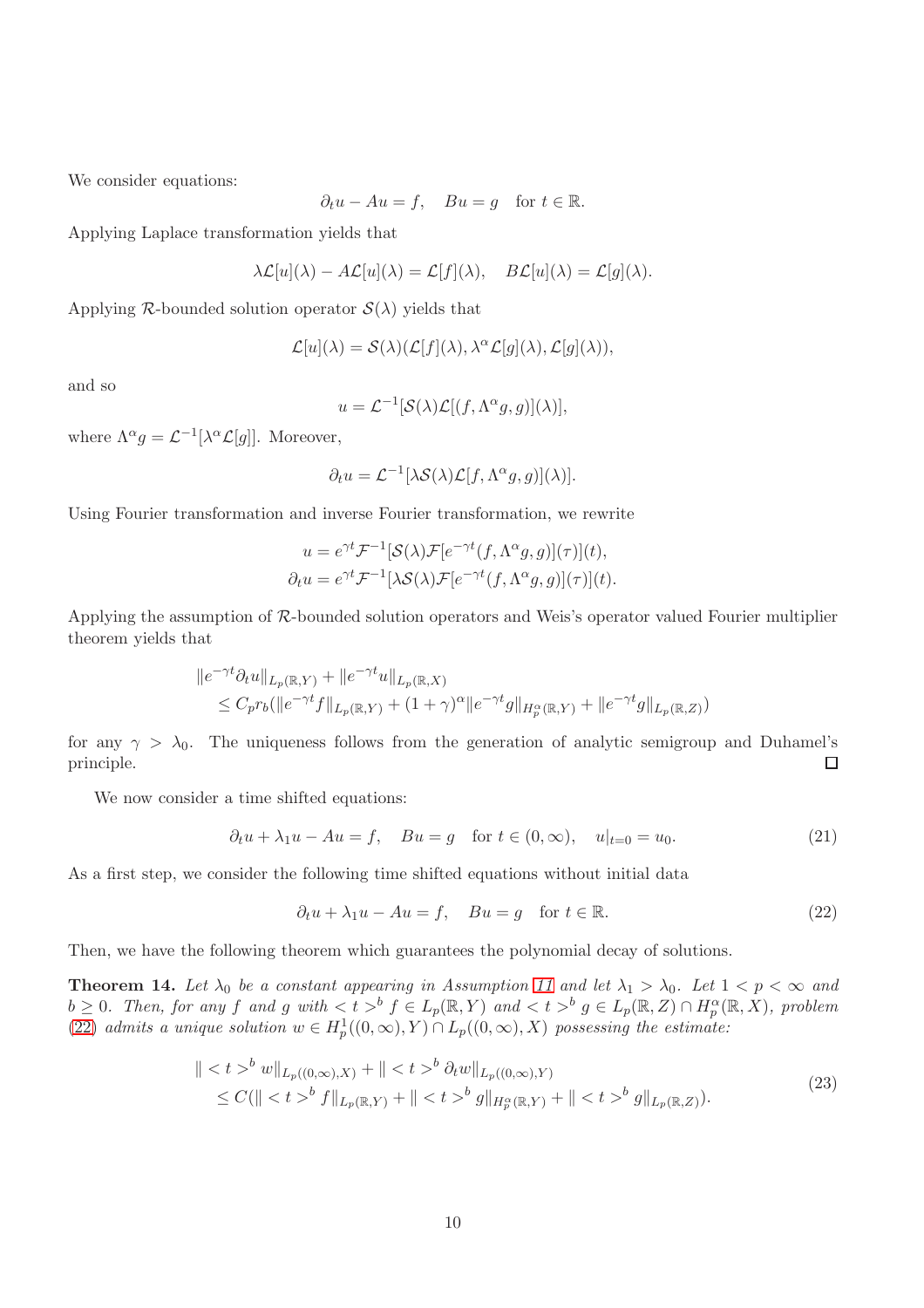*Proof.* Since  $ik + \lambda_1 \in \Sigma_{\omega,\lambda_0}$ , for  $k \in \mathbb{R}$  we set  $w = \mathcal{F}^{-1}[\mathcal{M}(ik + \lambda_1)(\mathcal{F}[f], (ik)^{\alpha} \mathcal{F}[g], \mathcal{F}[g])]$ , and then w satisfies equations:

$$
\partial_t w + \lambda_1 w - Aw = f, \quad Bw = g \quad \text{for } t \in \mathbb{R},
$$

and the estimate:

$$
\|\partial_t w\|_{L_p(\mathbb{R},Y)} + \|w\|_{L_p(\mathbb{R},X)} \le C(\|f\|_{L_p(\mathbb{R},Y)} + \|g\|_{H_p^{\alpha}(\mathbb{R},Y)} + \|g\|_{L_p(\mathbb{R},Z)}). \tag{24}
$$

This prove the theorem in the case where  $b = 0$ . When  $0 < b \le 1$ , we observe that

$$
\partial_t (^b w)+\lambda_1(^b w)-A(^b w)=^b f+^{b-2} tw, \quad B(^b w)=^b g,
$$

and so noting that  $|| < t > b^{-2}$   $tw||_Y \leq C||w||_Y \leq C||w||_X$ , we have

$$
\| ^{b} w \|_{L_{p}((0,\infty),X)} + \| ^{b} \partial_{t} w \|_{L_{p}((0,\infty),Y)}
$$
  
\n
$$
\leq C(\| ^{b-2} w \|_{L_{p}(\mathbb{R},Y)} + \| ^{b} f \|_{L_{p}(\mathbb{R},Y)} + \| ^{b} g \|_{H_{p}^{\alpha}(\mathbb{R},Y)} + \| ^{b} g \|_{L_{p}(\mathbb{R},Z)}
$$
  
\n
$$
\leq C(\| ^{b} f \|_{L_{p}(\mathbb{R},Y)} + \| ^{b} g \|_{H_{p}^{\alpha}(\mathbb{R},Y)} + \| ^{b} g \|_{L_{p}(\mathbb{R},Z)}).
$$

If  $b > 1$ , then repeated use of this argument yields the theorem, which completes the proof of Theorem [14.](#page-9-1)  $\Box$ 

Finally, we consider equations  $(21)$ . Let w be a solution of  $(22)$ , the unique existence of which is guaranteed by Theorem [14.](#page-9-1) Let  $v = u - w$ , and then v satisfies equations:

$$
\partial_t v + \lambda_1 v - Av = 0, \quad Bv = 0 \quad \text{for } t \in (0, \infty), \quad v|_{t=0} = u_0 - w|_{t=0}
$$
 (25)

Let  $\{T(t)\}_{t\geq0}$  be a continuous analytic semigroup satisfying [\(20\)](#page-8-2). Set  $u_1 = u_0 - w|_{t=0}$  and  $v =$  $e^{-\lambda_1 t}T(t)u_1$ , and then

<span id="page-10-1"></span><span id="page-10-0"></span>
$$
\partial_t v + \lambda_1 v - Av = 0, \quad Bv = 0, \quad v|_{t=0} = u_1,\tag{26}
$$

$$
||v(t)||_Y \le r_b e^{-(\lambda_1 - \lambda_0)t} ||u_1||_Y, ||\partial_t v(t)||_Y \le r_b e^{-(\lambda_1 - \lambda_0)t} ||u_1||_Y, ||\partial_t v(t)||_Y \le r_b e^{-(\lambda_1 - \lambda_0)t} ||u_1||_X. \tag{27}
$$

Thus, the trace method of real interpolation theory yields the following theorem.

<span id="page-10-3"></span>**Theorem 15.** Let  $1 < p < \infty$  and  $b > 0$ . Let D be the same space as in Theorem [12.](#page-8-3) If  $u_1 \in \mathcal{D}$ and f and g satisfy the same condition as in Theorem [14,](#page-9-1) then problem [\(21\)](#page-9-2) admits a unique solution  $u \in L_p(\mathbb{R}_+, X) \cap H^1_p(\mathbb{R}_+, Y)$   $(\mathbb{R}_+ = (0, \infty))$  possessing the estimate:

<span id="page-10-2"></span>
$$
\| ^{b} \partial_{t} u \|_{L_{p}(\mathbb{R}_{+},Y)} + \| ^{b} u \|_{L_{p}(\mathbb{R}_{+},X)}
$$
  
\n
$$
\leq C(\|u_{0}\|_{(Y,X)_{1-1/p,p}} + \| ^{b} f \|_{L_{p}(\mathbb{R},Y)} + \| ^{b} g \|_{H_{p}^{\alpha}(\mathbb{R},Y)} + \| ^{b} g \|_{L_{p}(\mathbb{R},Z)}.
$$
\n
$$
(28)
$$

*Proof.* Let  $v = e^{-\lambda_1 t} T(t) u_1$ , and then v satisfies equations [\(26\)](#page-10-0). Since  $u_1 \in \mathcal{D}$ , by trace method of real interpolation theorem and [\(27\)](#page-10-1), we have

$$
||e^{(\lambda_1 - \lambda_0)}v||_{L_p((0,\infty),X)} + ||e^{(\lambda_1 - \lambda_0)}\partial_t v||_{L_p((0,\infty),Y)} \leq C||u_1||_{(Y,X)_{1-1/p,p}}.\tag{29}
$$

Since  $w$  satisfies  $(23)$ , trace method of real interpolation theory yields that

$$
\|w\|_{(Y,X)_{1-1/p,p}} \le C(\|w\|_{L_p((0,\infty),X)} + \|\partial_t w\|_{L_p((0,\infty),Y)})
$$
  
\n
$$
\le C(\| < t >^b f\|_{L_p(\mathbb{R},Y)} + \| < t >^b g\|_{H_p^{\alpha}(\mathbb{R},Y)} + \| < t >^b g\|_{L_p(\mathbb{R},Z)}),
$$
\n(30)

because  $b \geq 1$ . Thus,  $u = v + w$  satisfies equations [\(21\)](#page-9-2) and the estimate [\(28\)](#page-10-2). The uniqueness of solutions follows from the generation of continous analytic semigroup and Duhamel's principle. This completes the proof of Theorem [15.](#page-10-3)  $\Box$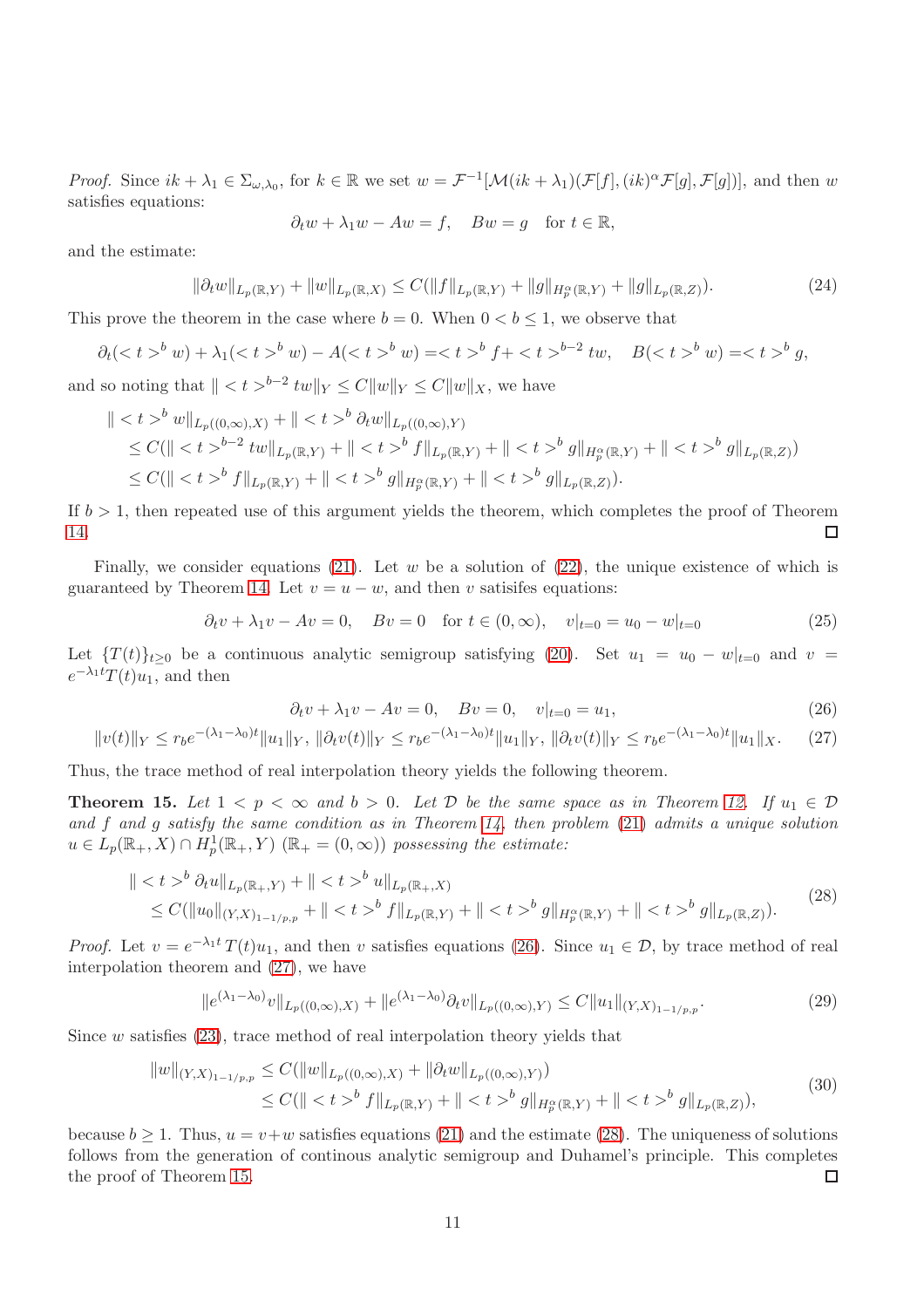### 4 Estimates of nonlinear terms

In what follows, let  $T > 0$  be any positive time and let b and p be positive numbers and an exponents given in Theorem [3](#page-2-0) and Theorem [6.](#page-5-4) Let  $\mathcal{U}_{\epsilon}^{i}$   $(i = 1, 2)$  be underlying spaces for linearized equations of equations [\(12\)](#page-5-3), which is defined by

$$
\mathcal{U}_T^1 = \{ \theta \in H_p^1((0, T), H_2^1(\Omega) \cap H_6^1(\Omega)) \mid \theta|_{t=0} = \theta_0, \quad \sup_{t \in (0, T)} \|\theta(\cdot, t)\|_{L_\infty(\Omega)} \le \rho_*/2 \},
$$
  

$$
\mathcal{U}_T^2 = \{ \mathbf{v} \in L_p((0, T), H_2^2(\Omega)^3 \cap H_6^2(\Omega)^3) \cap H_p^1((0, T), L_2(\Omega)^3 \cap L_6(\Omega)^3) \mid \mathbf{v}|_{t=0} = \mathbf{v}_0, \quad \int_0^T \|\nabla \mathbf{v}(\cdot, s)\|_{L_\infty(\Omega)} ds \le \delta \}.
$$
\n(31)

Recall that our energy  $E_T(\eta, \mathbf{u})$  has been defined by

$$
E_T(\eta, \mathbf{u}) = \| \langle t \rangle^b \nabla(\eta, \mathbf{u}) \|_{L_p((0,T), H_2^{0,1}(\Omega) \cap H_{2+\sigma}^{0,1}(\Omega))} + \| \langle t \rangle^b (\eta, \mathbf{u}) \|_{L_\infty((0,T), L_2(\Omega) \cap L_6(\Omega))}
$$
  
+ 
$$
\| \langle t \rangle^b \partial_t(\eta, \mathbf{u}) \|_{L_p((0,T), H_2^{1,0}(\Omega) \cap H_6^{1,0}(\Omega))} + \| \langle t \rangle^b (\eta, \mathbf{u}) \|_{L_p((0,T), H_6^2(\Omega))}.
$$

Note that by using a standard interpolation inequality we have

$$
||f||_{L_{2+\sigma}(\Omega)} \le ||f||_{L_2(\Omega)}^{1-\sigma/4} ||f||_{L_6(\Omega)}^{\sigma/4}.
$$
\n(32)

And therefore, for  $(\theta, \mathbf{v}) \in \mathcal{U}_T^1 \times \mathcal{U}_T^2$ , we know that

$$
\| ^{b}(\theta, \mathbf{v}) \|_{L_{\infty}((0,T), L_{2+\sigma}(\Omega)} \leq C_{\sigma} \sum_{q=2,6} \| ^{b}(\theta, \mathbf{v}) \|_{L_{\infty}((0,T), L_q(\Omega))},
$$
  

$$
\| ^{b} \partial_{t}(\theta, \mathbf{v}) \|_{L_{p}((0,T), H_{2+\sigma}^{1,0}(\Omega)} \leq C_{\sigma} \sum_{q=2,6} \| ^{b} \partial_{t}(\theta, \mathbf{v}) \|_{L_{p}((0,T), H_{q}^{1,0}(\Omega))},
$$
\n
$$
(33)
$$

where  $bp' > 1$ . Notice that for any  $\theta \in \mathcal{U}_T^1$  we have

<span id="page-11-1"></span>
$$
\rho_*/2 \le |\rho_* + \tau \theta(y, t)| \le 3\rho_*/2 \quad \text{for } (y, t) \in \Omega \times (0, T) \text{ and } |\tau| \le 1. \tag{34}
$$

For  $\mathbf{v} \in \mathcal{U}_T^2$  let  $\mathbf{k}_{\mathbf{v}} = \int_0^t \nabla \mathbf{v}(\cdot, s) ds$ , and then  $|\mathbf{k}_{\mathbf{v}}(y, t)| \leq \delta$  for any  $(y, t) \in \Omega \times (0, T)$ . Moreover, for  $q = 2, 2 + \sigma$  and 6 by Hölder's inequality

<span id="page-11-0"></span>
$$
\sup_{t\in(0,T)} \|\mathbf{k}_{\mathbf{v}}\|_{H_q^1(\Omega)} \le \int_0^T \|\nabla \mathbf{v}(\cdot,t)\|_{H_q^1(\Omega)} \le C \Big(\int_0^\infty ^{-p'b}\Big)^{1/p'}\| ^{b} \|\nabla \mathbf{v}\|_{L_p((0,T),H_q^1(\Omega))},\tag{35}
$$

where  $bp' > 1$ .

In what follows, for notational simplicity we use the following abbreviation:  $||f||_{H_q^1(\Omega)} = ||f||_{H_q^1}$ ,  $||f||_{L_q(\Omega)} = ||f||_{L_q}, ||f||_{L_\infty((0,T),X)} = ||f||_{L_\infty(X)}$ , and  $|| < t >^b f||_{L_p((0,T),X)} = ||f||_{L_{p,b}(X)}$ . Let  $(\theta, \mathbf{v}) \in$  $\mathcal{U}_T^1 \times \mathcal{U}_T^2$  and  $(\theta_i, \mathbf{v}_i) \in \mathcal{U}_T^1 \times \mathcal{U}_T^2$   $(i = 1, 2)$ . The purpose of this section is to give necessary estimates of  $(F(\theta, \mathbf{v}), \mathbf{G}(\theta, \mathbf{v}))$  and difference:  $(F(\theta_1, \mathbf{v}_1) - F(\theta_2, \mathbf{v}_2), \mathbf{G}(\theta_1, \mathbf{v}_1) - \mathbf{G}(\theta_2, \mathbf{v}_2)))$  to prove the global wellposedness of equations [\(12\)](#page-5-3). Recall that

$$
F(\theta, \mathbf{v}) = \rho_* \mathcal{D}_{\text{div}}(\mathbf{k}) \nabla \mathbf{v} + \theta \text{div } \mathbf{v} + \theta \mathcal{D}_{\text{div}}(\mathbf{k}) \nabla \mathbf{v},
$$
  
\n
$$
\mathbf{G}(\theta, \mathbf{v}) = \theta \partial_t \mathbf{v} + \mathbf{V}_1(\mathbf{k}) \nabla^2 \mathbf{v} + (\mathbf{V}_2(\mathbf{k}) \int_0^t \nabla^2 \mathbf{v} \, ds) \nabla \mathbf{v}
$$
  
\n
$$
- (\mathbf{p}'(\rho_* + \theta) - \mathbf{p}'(\rho_*)) \nabla \theta - \mathbf{p}'(\rho_* + \theta) \mathbf{V}_0(\mathbf{k}) \nabla \theta.
$$
\n(36)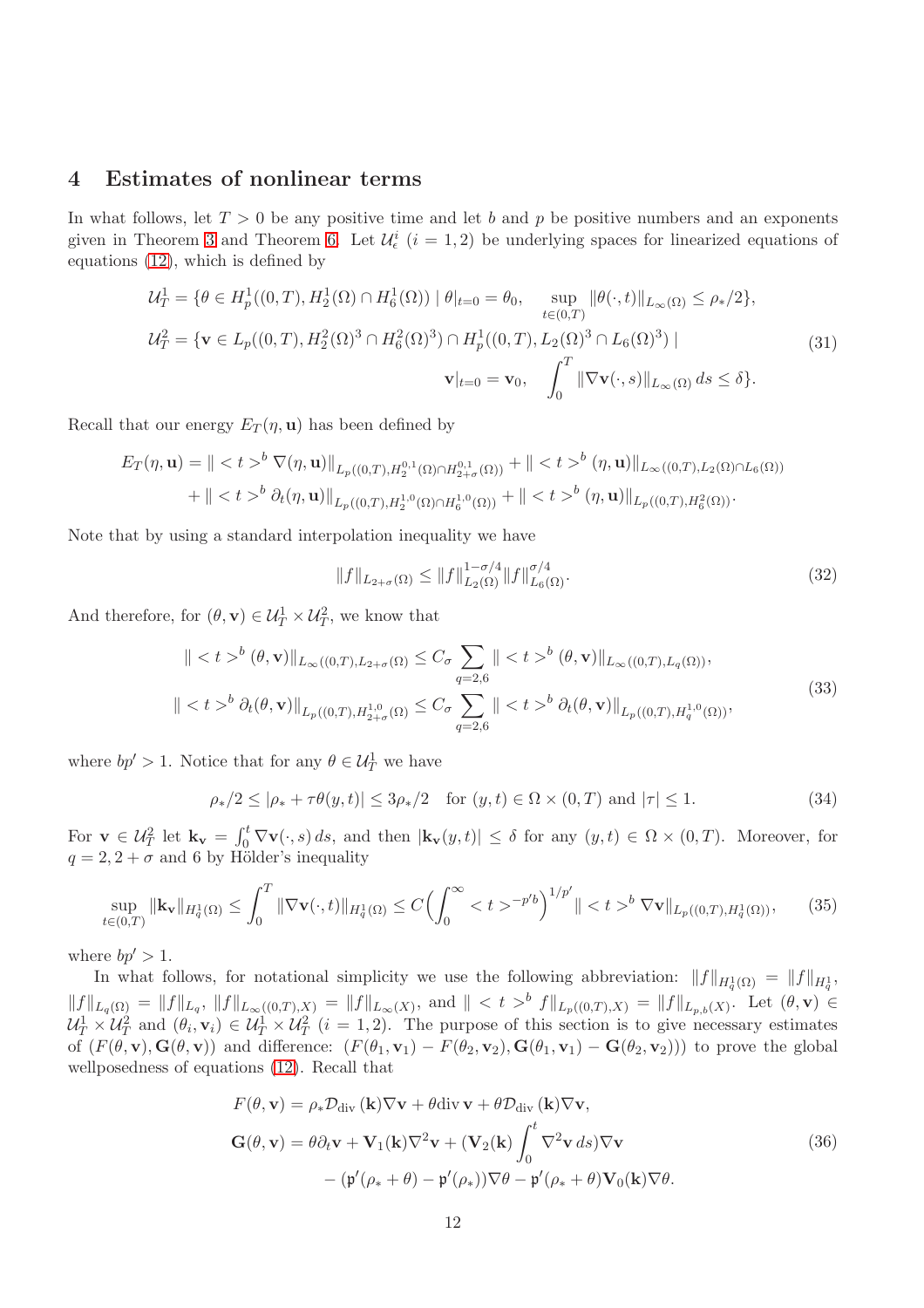We start with estimating  $||F(\theta, \mathbf{v})||_{L_{p,b}(H_r^1)}$ . Recall that  $r^{-1} = 2^{-1} + (2+\sigma)^{-1}$  and we use the estimates:

<span id="page-12-0"></span>
$$
||fg||_{L_{p,b}(H_r^1)} \leq C||f||_{L_{\infty}(H_{2+\sigma}^1)}||g||_{L_{p,b}(H_2^1)},
$$
  

$$
||fgh||_{L_{p,b}(H_r^1)} \leq C(||f||_{L_{\infty}(H_6^1)}||g||_{L_{\infty}(H_{2+\sigma}^1)} + ||f||_{L_{\infty}(H_{2+\sigma}^1)}||g||_{L_{\infty}(H_6^1)})||h||_{L_{p,b}(H_2^1)},
$$
\n
$$
(37)
$$

as follows from Hölder's inequality and Sobolev's inequality :  $||f||_{L_{\infty}} \leq C||f||_{H_6^1}$ . Let  $dG(\bf{k})$  denote the derivative of  $G(\mathbf{k})$  with respect to k and  $C_{\text{div}}$  be a constan such that  $\sup_{|\mathbf{k}| \leq \delta} |\mathcal{D}_{\text{div}}(\mathbf{k})| < C_{\text{div}}$ ,  $\sup_{|\mathbf{k}| < \delta} |d\mathcal{D}_{div}(\mathbf{k})| < C_{div}$ , and  $\sup_{|\mathbf{k}| < \delta} |d(d\mathcal{D}_{div})(\mathbf{k})| < C_{div}$ . Then, noting  $\mathcal{D}_{div}(0) = 0$ , by [\(35\)](#page-11-0) we have

<span id="page-12-1"></span> $\|\mathcal{D}_{div}(\mathbf{k_v})\|_{H_q^1} \leq C_{div} \|\mathbf{k_v}\|_{H_q^1} \leq C\|\nabla \mathbf{v}\|_{L_{p,b}(H_q^1)} \text{ for } \mathbf{v} \in \mathcal{U}_T^2 \text{ and } q = 2, 2 + \sigma \text{ and } 6.$  (38) Moreover, for  $\mathbf{v}_1, \mathbf{v}_2 \in \mathcal{U}_T^2$  writing

$$
\mathcal{D}_{\text{div}}(\mathbf{k}_{\mathbf{v}_1}) - \mathcal{D}_{\text{div}}(\mathbf{k}_{\mathbf{v}_2}) = \int_0^t d\mathcal{D}_{\text{div}}(\mathbf{k}_{\mathbf{v}_2} + \tau(\mathbf{k}_{\mathbf{v}_1} - \mathbf{k}_{\mathbf{v}_2})) d\tau (\mathbf{k}_{\mathbf{v}_1} - \mathbf{k}_{\mathbf{v}_2}),
$$

and noting that  $|\mathbf{k}_{\mathbf{v}_2} + \tau(\mathbf{k}_{\mathbf{v}_1} - \mathbf{k}_{\mathbf{v}_2})| = |(1 - \tau)\mathbf{k}_{\mathbf{v}_2} + \tau\mathbf{k}_{\mathbf{v}_1}| \leq (1 - \tau)\delta + \tau\delta = \delta$ , we have

<span id="page-12-2"></span>
$$
\|\mathcal{D}_{\text{div}}(\mathbf{k}_{\mathbf{v}_{1}}) - \mathcal{D}_{\text{div}}(\mathbf{k}_{\mathbf{v}_{2}})\|_{H_{q}^{1}}\n\leq C_{\text{div}}(\|\mathbf{k}_{\mathbf{v}_{1}} - \mathbf{k}_{\mathbf{v}_{2}}\|_{L_{\infty}(H_{q}^{1})} + \sum_{i=1,2} \|\nabla \mathbf{k}_{\mathbf{v}_{i}}\|_{L_{\infty}(L_{q})} \|\mathbf{k}_{\mathbf{v}_{1}} - \mathbf{k}_{\mathbf{v}_{2}}\|_{L_{\infty}(L_{\infty})})\n\leq C(\|\nabla (\mathbf{v}_{1} - \mathbf{v}_{2})\|_{L_{p,b}(H_{q}^{1})} + \sum_{i=1,2} \|\nabla \mathbf{v}_{i}\|_{L_{p,b}(H_{q}^{1})} \|\nabla (\mathbf{v}_{1} - \mathbf{v}_{2})\|_{L_{p,b}(H_{6}^{1})}.
$$
\n(39)

Since  $\theta = \theta|_{t=0} + \int_0^t \partial_s \theta \, ds$ , for  $X \in \{L_q, H_q^1\}$  with  $q = 2, 2 + \sigma$  and 6

<span id="page-12-3"></span>
$$
\|\theta(\cdot,t)\|_{X} \le \|\theta_0\|_{X} + \int_0^T \|(\partial_s \theta)(\cdot,s)\|_{X} ds
$$
  
\n
$$
\le \|\theta_0\|_{X} + \left(\int_0^\infty ^{-p'b} dt\right)^{1/p'} \|\partial_s \theta\|_{L_{p,b}(X)}.
$$
\n(40)

In particular, by Sobolev's inequality

<span id="page-12-4"></span>
$$
\|\theta(\cdot,t)\|_{L_{\infty}} \le C(\|\theta_0\|_{H_6^1} + \|\partial_t \theta\|_{L_{p,b}(H_6^1)}). \tag{41}
$$

For  $\theta \in \mathcal{U}_T^1$  and  $\mathbf{v} \in \mathcal{U}_T^2$ , combining [\(37\)](#page-12-0), [\(38\)](#page-12-1), [\(39\)](#page-12-2), [\(40\)](#page-12-3), and [\(41\)](#page-12-4) yields that

<span id="page-12-5"></span>
$$
||F(\theta, \mathbf{v})||_{L_{p,b}(H_p^1)} \leq C[||\nabla \mathbf{v}||_{L_{p,b}(H_{2+\sigma}^1)} ||\nabla \mathbf{v}||_{L_{p,b}(H_2^1)} + (||\theta_0||_{H_{2+\sigma}^1} + ||\partial_t \theta||_{L_{p,b}(H_{2+\sigma}^1)}) ||\nabla \mathbf{v}||_{L_{p,b}(H_2^1)}+ \{ (||\theta_0||_{H_0^1} + ||\partial_t \theta||_{L_{p,b}(H_6^1)}) ||\nabla \mathbf{v}||_{L_{p,b}(H_{2+\sigma}^1)} + (||\theta_0||_{H_{2+\sigma}^1} + ||\partial_t \theta||_{L_{p,b}(H_{2+\sigma}^1)}) ||\nabla \mathbf{v}||_{L_{p,b}(H_6^1)}\} \qquad (42) \times ||\nabla \mathbf{v}||_{L_{p,b}(H_2^1)}].
$$

Analogously, for  $\theta_i \in \mathcal{U}_T^1$  and  $\mathbf{v}_i \in \mathcal{U}_T^2$   $(i = 1, 2)$ ,

$$
\label{eq:22} \begin{aligned} &\|F(\theta_1,\mathbf{v}_1)-F(\theta_2,\mathbf{v}_2)\|_{L_{p,b}(L_r)}\\ &\leq C[(\|\nabla (\mathbf{v}_1-\mathbf{v}_2)\|_{L_{p,b}(H_{2+\sigma}^1)}+\sum_{i=1,2}\|\nabla \mathbf{v}_i\|_{L_{p,b}(H_{2+\sigma}^1)}\|\nabla (\mathbf{v}_1-\mathbf{v}_2)\|_{L_{p,b}(H_{6}^1)})\|\nabla \mathbf{v}_1\|_{L_{p,b}(H_{2}^1)}\\ &+\|\nabla \mathbf{v}_2\|_{L_{p,b}(H_{2+\sigma}^1)}\|\nabla (\mathbf{v}_1-\mathbf{v}_2)\|_{L_{p,b}(H_{2}^1)}+\|\partial_t(\theta_1-\theta_2)\|_{L_{p,b}(H_{2+\sigma}^1)}\|\nabla \mathbf{v}_1\|_{L_{p,b}(H_{2}^1)}\\ &+\big(\|\theta_0\|_{H_{2+\sigma}^1}+\|\partial_t\theta_2\|_{L_{p,b}(H_{2+\sigma}^1)}\big)\|\nabla (\mathbf{v}_1-\mathbf{v}_2)\|_{L_{p,b}(H_{2}^1)} \end{aligned}
$$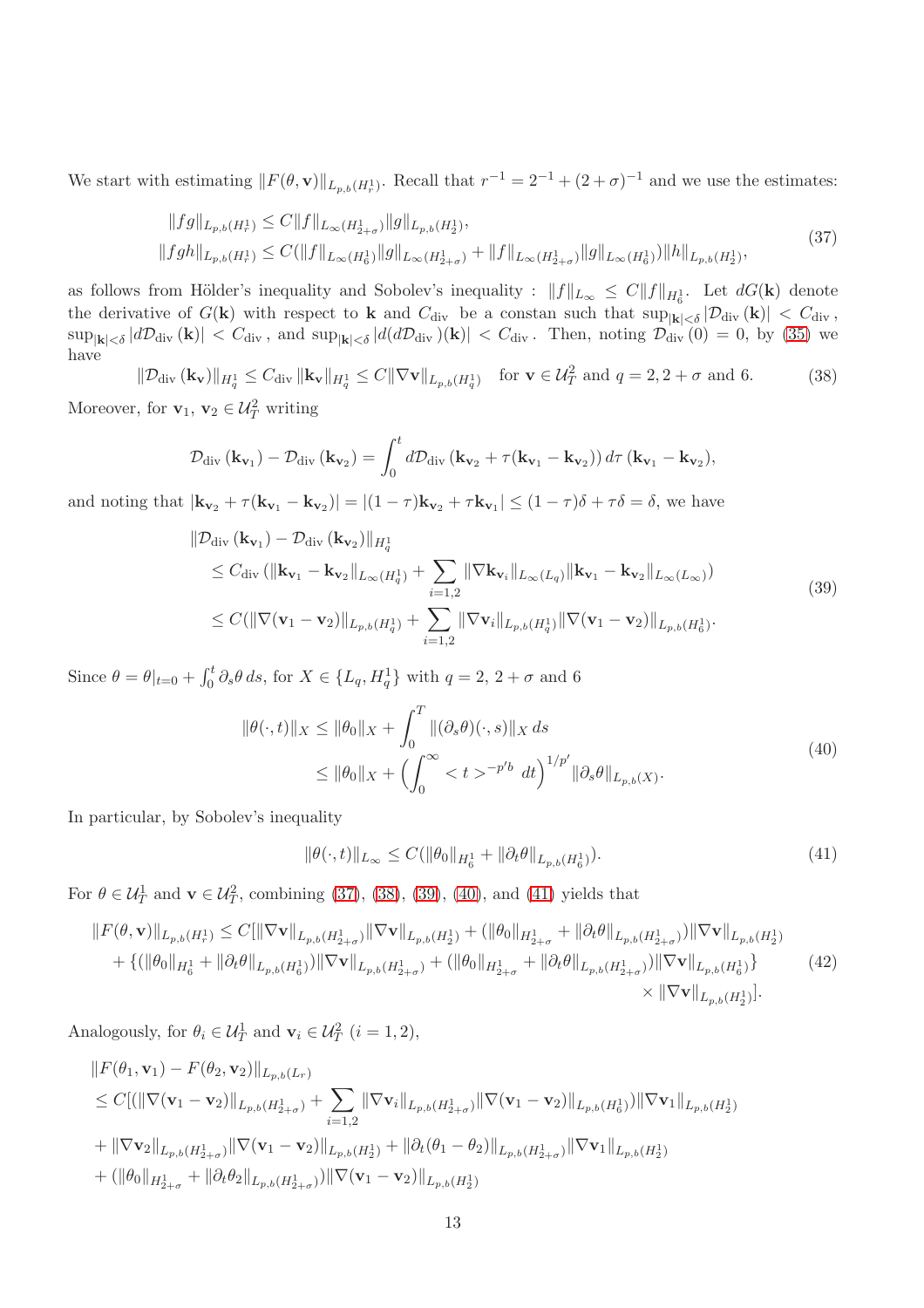+ 
$$
(\|\partial_t(\theta_1 - \theta_2)\|_{L_{p,b}(H_6^1)} \|\nabla \mathbf{v}_1\|_{L_{p,b}(H_{2+\sigma})} + \|\partial_t(\theta_1 - \theta_2)\|_{L_{p,b}(H_{2+\sigma}^1)} \|\nabla \mathbf{v}_1\|_{L_{p,b}(H_6^1)} ) \|\nabla \mathbf{v}_1\|_{L_{p,b}(H_2^1)}
$$
  
+  $\{(\|\theta_0\|_{H_6^1} + \|\partial_t \theta_2\|_{L_{p,b}(H_6^1)})(\|\nabla (\mathbf{v}_1 - \mathbf{v}_2)\|_{L_{p,b}(H_{2+\sigma})} + \sum_{i=1,2} \|\nabla \mathbf{v}_i\|_{L_{p,b}(H_{2+\sigma}^1)} \|\nabla (\mathbf{v}_1 - \mathbf{v}_2)\|_{L_{p,b}(H_6^1)} )$   
+  $(\|\theta_0\|_{H_{2+\sigma}^1} + \|\partial_t \theta\|_{L_{p,b}(H_{2+\sigma}^1)})(\|\nabla (\mathbf{v}_1 - \mathbf{v}_2)\|_{L_{p,b}(H_6^1)} + \sum_{i=1,2} \|\nabla \mathbf{v}_i\|_{L_{p,b}(H_6^1)} \|\nabla (\mathbf{v}_1 - \mathbf{v}_2)\|_{L_{p,b}(H_6^1)} )\}$   
+  $\{(\|\theta_0\|_{H_6^1} + \|\partial_t \theta_2\|_{L_{p,b}(H_6^1)}) \|\nabla \mathbf{v}_2\|_{L_{p,b}(H_{2+\sigma}^1)} + (\|\theta_0\|_{H_{2+\sigma}^1} + \|\partial_t \theta_2\|_{L_{p,b}(H_{2+\sigma}^1)} \|\nabla \mathbf{v}_2\|_{L_{p,b}(H_6^1)} )$   
+  $\{\|(\theta_0\|_{H_6^1} + \|\partial_t \theta_2\|_{L_{p,b}(H_6^1)}) \|\nabla \mathbf{v}_2\|_{L_{p,b}(H_{2+\sigma}^1)} + (\|\theta_0\|_{H_{2+\sigma}^1} + \|\partial_t \theta_2\|_{L_{p,b}(H_{2+\sigma}^1)} \|\nabla \mathbf{v}_2\|_{L_{p,b}(H_6^1)} )$   
+  $|\nabla (\mathbf{v}_1 -$ 

We now estimate  $||F(\theta, \mathbf{v})||_{L_{p,b}(H_q^1)}$  and  $||F(\theta_1, \mathbf{v}_1) - F(\theta_2, \mathbf{v}_2)||_{L_{p,b}(H_q^1)}$  with  $q = 2, 2 + \sigma$  and 6. For this purpose, we use the following estimates:

<span id="page-13-1"></span><span id="page-13-0"></span>
$$
||fg||_{L_{p,b}(H_q^1)} \leq C \{ ||f||_{L_{\infty}(H_q^1)} ||g||_{L_{p,b}(H_6^1)} + ||f||_{L_{\infty}(H_q^1)} ||g||_{L_{p,b}(H_6^1)} \},
$$
  

$$
||fgh||_{L_{p,b}(H_q^1)} \leq C \{ ||f||_{L_{\infty}(H_q^1)} ||g||_{L_{\infty}(H_6^1)} ||h||_{L_{p,b}(H_6^1)} + ||f||_{L_{\infty}(H_6^1)} ||g||_{L_{\infty}(H_q^1)} ||h||_{L_{p,b}(H_6^1)}
$$
  

$$
+ ||f||_{L_{\infty}(H_6^1)} ||g||_{L_{\infty}(H_6^1)} ||h||_{L_{p,b}(H_q^1)} \}.
$$

And then, using  $(38)$ ,  $(39)$ ,  $(40)$ , we have

$$
\|F(\theta, \mathbf{v})\|_{L_{p,b}(H_{q}^{1})} \leq C\{\|\nabla\mathbf{v}\|_{L_{p,b}(H_{q}^{1})}\|\nabla\mathbf{v}\|_{L_{p,b}(H_{q}^{1})} + (\|\theta_{0}\|_{H_{q}^{1}} + \|\partial_{t}\theta\|_{L_{p,b}(H_{q}^{1})})\|\nabla\mathbf{v}\|_{L_{p,b}(H_{q}^{1})} + (\|\theta_{0}\|_{H_{q}^{1}} + \|\partial_{t}\theta\|_{L_{p,b}(H_{q}^{1})})\|\nabla\mathbf{v}\|_{L_{p,b}(H_{q}^{1})} + (\|\theta_{0}\|_{H_{q}^{1}} + \|\partial_{t}\theta\|_{L_{p,b}(H_{q}^{1})})\|\nabla\mathbf{v}\|_{L_{p,b}(H_{q}^{1})} + (\|\theta_{0}\|_{H_{q}^{1}} + \|\partial_{t}\theta\|_{L_{p,b}(H_{q}^{1})})\|\nabla\mathbf{v}\|_{L_{p,b}(H_{q}^{1})} + (\|\theta_{0}\|_{H_{q}^{1}} + \|\partial_{t}\theta\|_{L_{p,b}(H_{q}^{1})})\|\nabla\mathbf{v}\|_{L_{p,b}(H_{q}^{1})} + (\|\theta_{0}\|_{H_{q}^{1}} + \|\partial_{t}\theta\|_{L_{p,b}(H_{q}^{1})})\|\nabla\mathbf{v}\|_{L_{p,b}(H_{q}^{1})} + (\|\nabla(\mathbf{v}_{1} - \mathbf{v}_{2})\|_{L_{p,b}(H_{q}^{1})} + \sum_{i=1,2} \|\nabla\mathbf{v}_{i}\|_{L_{p,b}(H_{q}^{1})}\|\nabla(\mathbf{v}_{1} - \mathbf{v}_{2})\|_{L_{p,b}(H_{q}^{1})}\|\nabla\mathbf{v}_{1}\|_{L_{p,b}(H_{q}^{1})} + (\|\nabla(\mathbf{v}_{1} - \mathbf{v}_{2})\|_{L_{p,b}(H_{q}^{1})}\|\nabla\mathbf{v}_{1}\|_{L_{p,b}(H_{q}^{1})} + (\|\nabla(\mathbf{v}_{1} - \mathbf{v}_{2})\|_{L_{p,b}(H_{q}^{1})}\|\nabla\mathbf{v}_{1}\|_{L_{p,b}(H_{q}^{1})} + (\|\nabla(\
$$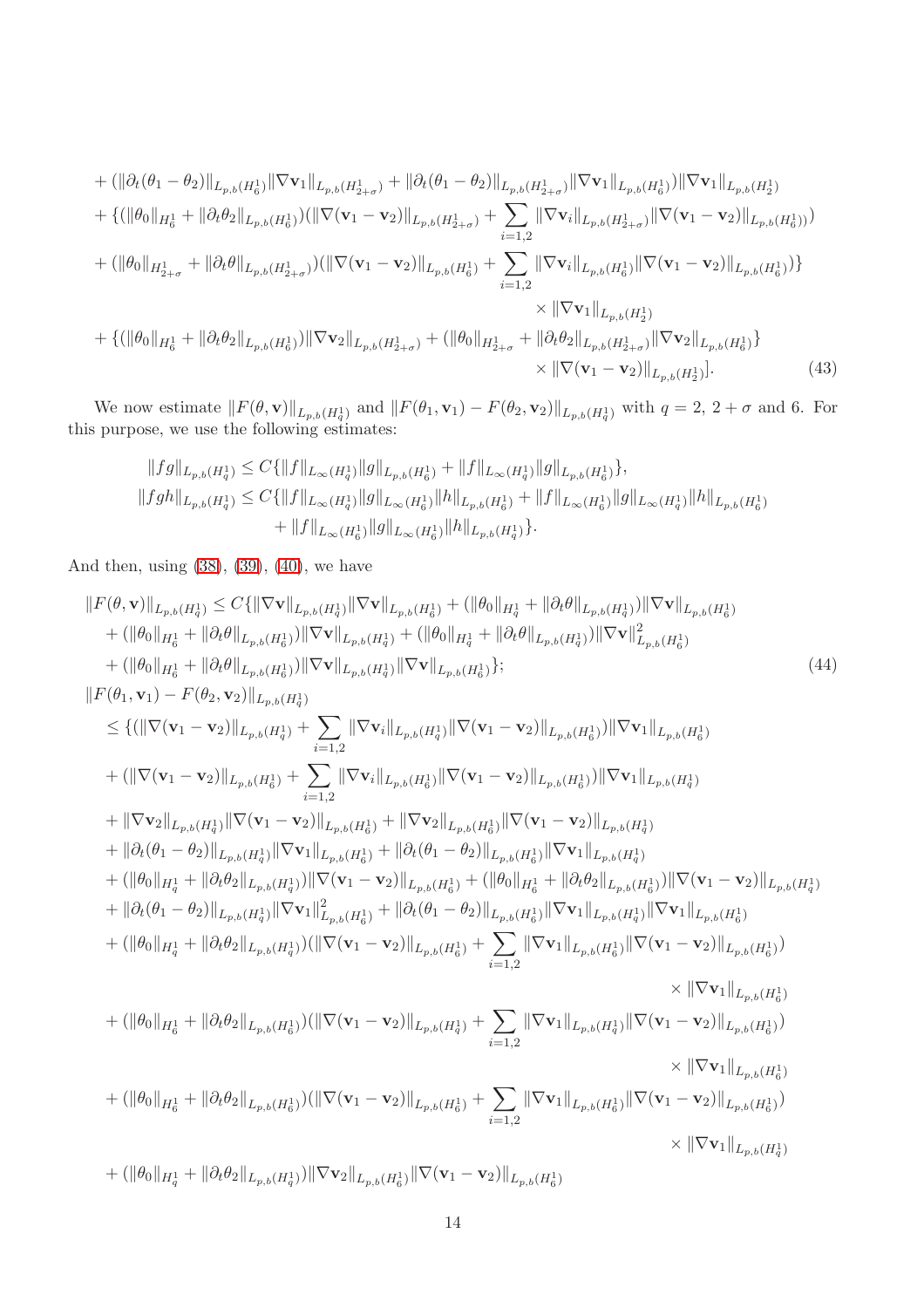+ 
$$
(\|\theta_0\|_{H_6^1} + \|\partial_t \theta_2\|_{L_{p,b}(H_6^1)}) \|\nabla \mathbf{v}_2\|_{L_{p,b}(H_q^1)} \|\nabla (\mathbf{v}_1 - \mathbf{v}_2)\|_{L_{p,b}(H_6^1)}
$$
  
+  $(\|\theta_0\|_{H_6^1} + \|\partial_t \theta_2\|_{L_{p,b}(H_6^1)}) \|\nabla \mathbf{v}_2\|_{L_{p,b}(H_6^1)} \|\nabla (\mathbf{v}_1 - \mathbf{v}_2)\|_{L_{p,b}(H_q^1)}$ . (45)

We next estimate  $\|\mathbf{G}(\theta, \mathbf{v})\|_{L_{p,b}(L_r)}$  and  $\|\mathbf{G}(\theta_1, \mathbf{v}_1) - \mathbf{G}(\theta_2, \mathbf{v}_2)\|_{L_{p,b}(L_r)}$ . For this purpose, we use the estimates:  $\|f_{\infty}\|$   $\geq \|f\|$   $\leq \|f\|$ 

<span id="page-14-3"></span>
$$
||fg||_{L_{p,b}(L_r)} \le ||f||_{L_{\infty}(L_{2+\sigma})} ||g||_{L_{p,b}(L_2)},
$$
  

$$
||fgh||_{L_{p,b}(L_r)} \le ||f||_{L_{\infty}(L_{\infty})} ||g||_{L_{\infty}(L_{2+\sigma})} ||h||_{L_{p,b}(L_2)}.
$$
\n(46)

Employing the same argument as in [\(38\)](#page-12-1) and [\(39\)](#page-12-2) and using  $V_i(0) = 0$   $(i = 0, 1)$ , for  $i = 0, 1$  we have

<span id="page-14-0"></span>
$$
\|\mathbf{V}_{i}(\mathbf{k})\|_{L_{\infty}(L_{q})} \leq \sup_{|\mathbf{k}| < \delta} |d\mathbf{V}_{i}(\mathbf{k})| \int_{0}^{T} \|\nabla \mathbf{v}(\cdot, s)\|_{L_{q}} \leq C \|\nabla \mathbf{v}\|_{L_{p,b}(L_{q})};
$$
  

$$
\|\mathbf{V}_{i}(\mathbf{k}_{\mathbf{v}_{1}}) - \mathbf{V}_{i}(\mathbf{k}_{\mathbf{v}_{2}})\|_{L_{\infty}(L_{q})} \leq C \|\nabla (\mathbf{v}_{1} - \mathbf{v}_{2})\|_{L_{p,b}(L_{q})},
$$
\n
$$
(47)
$$

where  $q = 2, 2 + \sigma$  and 6. Moreover,  $\|\mathbf{V}_2(\mathbf{k})\|_{L_\infty(L_\infty)} = \sup_{|\mathbf{k}| < \delta} |\mathbf{V}_1(\mathbf{k})|$ ,

$$
\|\mathbf{V}_{i}(\mathbf{k})\|_{L_{\infty}(L_{\infty})} \leq \sup_{|\mathbf{k}| < \delta} |d\mathbf{V}_{i}(\mathbf{k})| \int_{0}^{T} \|\nabla \mathbf{v}(\cdot, s)\|_{H_{6}^{1}} \leq C \|\nabla \mathbf{v}\|_{L_{p,b}(H_{6}^{1})}; \quad (i = 0, 1),
$$
  

$$
\|\mathbf{V}_{i}(\mathbf{k}_{\mathbf{v}_{1}}) - \mathbf{V}_{i}(\mathbf{k}_{\mathbf{v}_{2}})\|_{L_{\infty}(L_{\infty})} \leq C \|\nabla (\mathbf{v}_{1} - \mathbf{v}_{2})\|_{L_{p,b}(H_{6}^{1})} \quad (i = 0, 1, 2)
$$

as follows from  $|\mathbf{V}_2(\mathbf{k}_{\mathbf{v}_1}) - \mathbf{V}_2(\mathbf{k}_{\mathbf{v}_2})| \leq \sup_{|\mathbf{k}| \leq \delta} |(d\mathbf{V}_i)(\mathbf{k})||\mathbf{k}_{\mathbf{v}_1} - \mathbf{k}_{\mathbf{v}_2}|$ . Writing

$$
\mathfrak{p}'(\rho_* + \theta) - \mathfrak{p}'(\rho_*) = \int_0^1 \mathfrak{p}''(\rho_* + \tau\theta) d\tau \theta,
$$
  

$$
\mathfrak{p}'(\rho_* + \theta_1) - \mathfrak{p}'(\rho_* + \theta_2) = \int_0^1 \mathfrak{p}''(\rho_* + \theta_2 + \tau(\theta_1 - \theta_2)) d\tau (\theta_1 - \theta_2),
$$

by  $(34)$  and  $(40)$  we have

<span id="page-14-1"></span>
$$
\begin{split}\n\|(\mathfrak{p}'(\rho_{*}+\theta)-\mathfrak{p}'(\rho_{*}))\nabla\theta\|_{L_{p,b}(L_{r})} &\leq C(\|\theta_{0}\|_{L_{2+\sigma}}+\|\partial_{t}\theta\|_{L_{p,b}(L_{2+\sigma})}\|\nabla\theta\|_{L_{p,b}(L_{2})}, \\
\|(\mathfrak{p}'(\rho_{*}+\theta_{1})-\mathfrak{p}'(\rho_{*}))\nabla\theta_{1}-(\mathfrak{p}'(\rho_{*}+\theta_{2})-\mathfrak{p}'(\rho_{*}))\nabla\theta_{2}\|_{L_{p,b}(L_{r})} \\
&\leq C\{\|\partial_{t}(\theta_{1}-\theta_{2})\|_{L_{p,b}(L_{2+\sigma})}\|\nabla\theta\|_{L_{p,b}(L_{2})}+(\|\theta_{0}\|_{L_{2+\sigma}}+\|\partial_{t}\theta_{2}\|_{L_{p,b}(L_{2+\sigma})}\|\nabla(\theta_{1}-\theta_{2})\|_{L_{p,b}(L_{2})}, \\
\|(\mathfrak{p}'(\rho_{*}+\theta)-\mathfrak{p}'(\rho_{*}))\nabla\theta\|_{L_{p,b}(L_{q})} &\leq C(\|\theta_{0}\|_{H_{6}^{1}}+\|\partial_{t}\theta\|_{L_{p,b}(H_{6}^{1})}\|\nabla\theta\|_{L_{p,b}(L_{q})}, \\
\|(\mathfrak{p}'(\rho_{*}+\theta_{1})-\mathfrak{p}'(\rho_{*}))\nabla\theta_{1}-(\mathfrak{p}'(\rho_{*}+\theta_{2})-\mathfrak{p}'(\rho_{*}))\nabla\theta_{2}\|_{L_{p,b}(L_{q})} \\
&\leq C\{\|\partial_{t}(\theta_{1}-\theta_{2})\|_{L_{p,b}(H_{6}^{1})}\|\nabla\theta_{1}\|_{L_{p,b}(L_{q})}+(\|\theta_{0}\|_{H_{6}^{1}}+\|\partial_{t}\theta_{2}\|_{L_{p,b}(H_{6}^{1})}\|\nabla(\theta_{1}-\theta_{2})\|_{L_{p,b}(L_{q})},\n\end{split} \tag{48}
$$

for  $q = 2, 2 + \sigma$  and 6. Combining these estimates above, we have

<span id="page-14-2"></span>
$$
\begin{split}\n\|\mathbf{G}(\theta,\mathbf{v})\|_{L_{p,b}(L_{r})} &\leq C\{(\|\theta_{0}\|_{L_{2+\sigma}} + \|\partial_{t}\theta\|_{L_{p,b}(L_{2+\sigma}))}(\|\partial_{t}\mathbf{v}\|_{L_{p,b}(L_{2})} + \|\nabla\theta\|_{L_{p,b}(L_{2})}) \\
&\quad + \|\nabla\mathbf{v}\|_{L_{p,b}(L_{2+\sigma})}(\|\nabla^{2}\mathbf{v}\|_{L_{p,b}(L_{2})} + \|\nabla\theta\|_{L_{p,b}(L_{2})})\};\n\|\mathbf{G}(\theta_{1},\mathbf{v}_{1}) - \mathbf{G}(\theta_{2},\mathbf{v}_{2})\|_{L_{p,b}(L_{r})} &\leq C\{\|\partial_{t}(\theta_{1} - \theta_{2})\|_{L_{p,b}(L_{2+\sigma})}\|\partial_{t}\mathbf{v}_{1}\|_{L_{p,b}(L_{2})} \\
&\quad + (\|\theta_{0}\|_{L_{2+\sigma}} + \|\partial_{t}\theta_{2}\|_{L_{p,b}(L_{2+\sigma}))}\|\partial_{t}(\mathbf{v}_{1} - \mathbf{v}_{2})\|_{L_{p,b}(L_{2})} + \|\nabla(\mathbf{v}_{1} - \mathbf{v}_{2})\|_{L_{p,b}(L_{2})}\|\nabla^{2}\mathbf{v}_{1}\|_{L_{p,b}(L_{2+\sigma})} \\
&\quad + \|\nabla\mathbf{v}_{2}\|_{L_{p,b}(L_{2+\sigma})}\|\nabla^{2}(\mathbf{v}_{1} - \mathbf{v}_{2})\|_{L_{p,b}(L_{2})} + \|\nabla(\mathbf{v}_{1} - \mathbf{v}_{2})\|_{L_{p,b}(L_{2})}\|\nabla^{2}\mathbf{v}_{1}\|_{L_{p,b}(L_{2+\sigma})}\|\nabla\mathbf{v}_{1}\|_{L_{p,b}(H_{b}^{1})} \\
&\quad + \|\nabla^{2}(\mathbf{v}_{1} - \mathbf{v}_{2})\|_{L_{p,b}(L_{2})}\|\nabla\mathbf{v}_{1}\|_{L_{p,b}(L_{2+\sigma})} + \|\nabla^{2}\mathbf{v}_{2}\|_{L_{p,b}(L_{2+\sigma})}\|\nabla(\mathbf{v}_{1} - \mathbf{v}_{2})\|_{L_{p,b}(L_{2})} \\
&\quad +
$$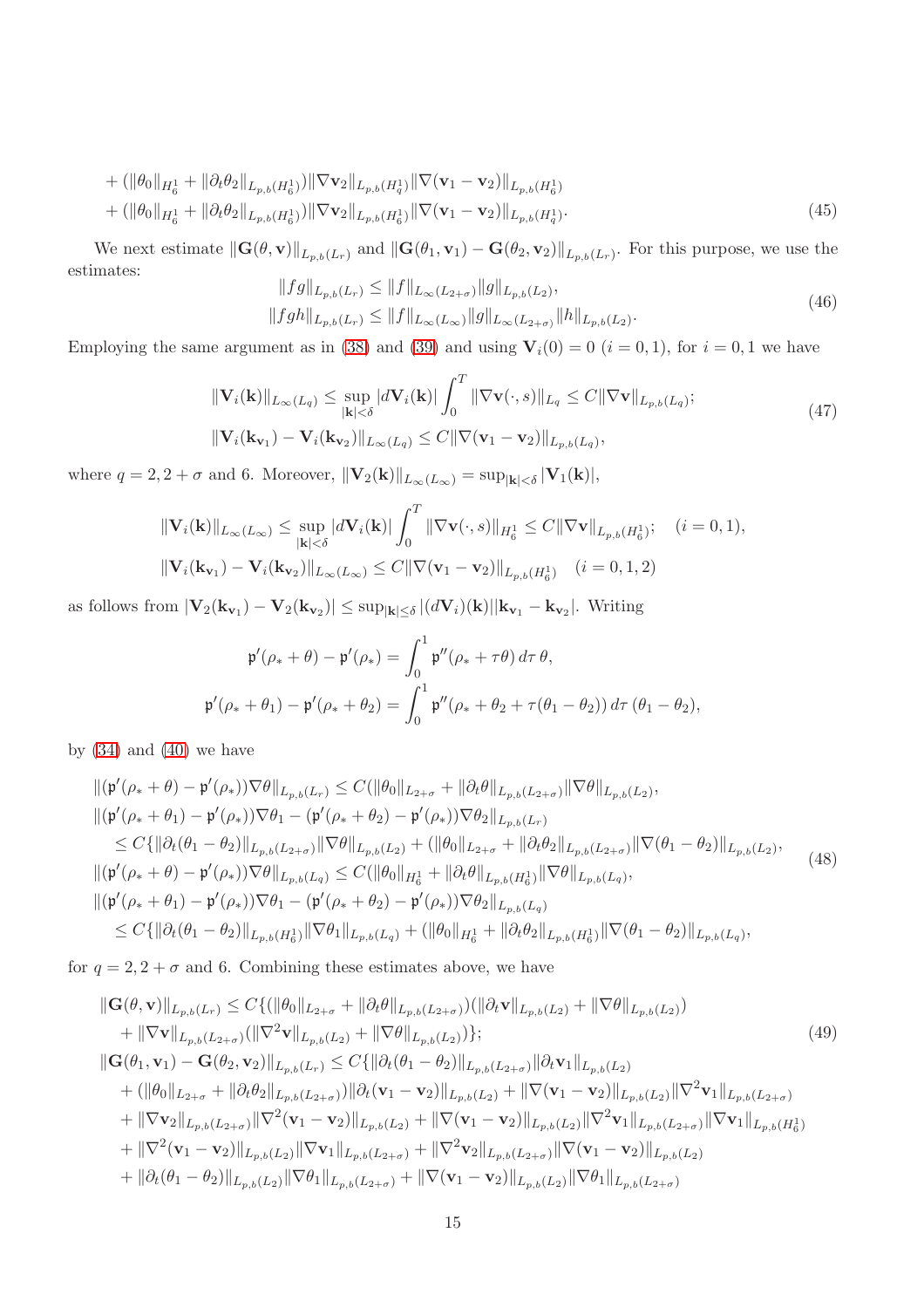$$
+ \|\nabla \mathbf{v}_2\|_{L_{p,b}(L_{2+\sigma})} \|\nabla (\theta_1 - \theta_2)\|_{L_{p,b}(L_2)} + (\|\theta_0\|_{L_{2+\sigma}} + \|\partial_t \theta_2\|_{L_{p,b}(L_{2+\sigma})} \|\nabla (\theta_1 - \theta_2)\|_{L_{p,b}(L_2)}.
$$
 (50)

Finally, we estimate  $\|G(\theta, \mathbf{v})\|_{L_{p,b}(L_q)}$  and  $\|G(\theta_1, \mathbf{v}_1) - \mathbf{G}(\theta_2, \mathbf{v}_2)\|_{L_{p,b}(L_q)}$  with  $q = 2, 2 + \sigma$ , and 6. For this purpose, we use the following estimates:

<span id="page-15-5"></span><span id="page-15-3"></span>
$$
||fg||_{L_{p,b}(L_q)} \leq C||f||_{L_{\infty}(H_q^1)}||g||_{L_{p,b}(L_q)},
$$
  

$$
||fgh||_{L_{p,b}(H_q^1)} \leq C\{||f||_{L_{\infty}(L_{\infty})}||g||_{L_{\infty}(H_6^1)}||h||_{L_{p,b}(L_q)}.
$$

And then, using [\(47\)](#page-14-0), [\(48\)](#page-14-1), [\(40\)](#page-12-3) and [\(41\)](#page-12-4), for  $q = 2, 2 + \sigma$  and 6 we have

$$
\|\mathbf{G}(\theta, \mathbf{v})\|_{L_{p,b}(L_q)} \leq C \{ (\|\theta_0\|_{H_6^1} + \|\partial_t \theta\|_{L_{p,b}(H_6^1)}) (\|\partial_t \mathbf{v}\|_{L_{p,b}(L_q)} + \|\nabla \theta\|_{L_{p,b}(L_q)}) \n+ \|\nabla \mathbf{v}\|_{L_{p,b}(H_6^1)} (\|\nabla^2 \mathbf{v}\|_{L_{p,b}(L_q)} + \|\nabla \theta\|_{L_{p,b}(L_q)});
$$
\n(G( $\theta_1, \mathbf{v}_1$ ) -  $\mathbf{G}(\theta_2, \mathbf{v}_2) \|_{L_{p,b}(L_q)} \leq C (\|\partial_t (\theta_1 - \theta_2)\|_{L_{p,b}(H_6^1)} \|\partial_t \mathbf{v}_1\|_{L_{p,b}(L_q)} \n+ (\|\theta_0\|_{H_6^1} + \|\partial_t \theta_2\|_{L_{p,b}(H_6^1)}) \|\partial_t (\mathbf{v}_1 - \mathbf{v}_2)\|_{L_{p,b}(L_q)} + \|\nabla (\mathbf{v}_1 - \mathbf{v}_2)\|_{L_{p,b}(H_6^1)} \|\nabla^2 \mathbf{v}_1\|_{L_{p,b}(L_q)} \n+ \|\nabla \mathbf{v}_2\|_{L_{p,b}(H_6^1)} \|\nabla^2 (\mathbf{v}_1 - \mathbf{v}_2)\|_{L_{p,b}(L_q)} + \|\nabla (\mathbf{v}_1 - \mathbf{v}_2)\|_{L_{p,b}(H_6^1)} \|\nabla \mathbf{v}_1\|_{L_{p,b}(H_6^1)} \|\nabla^2 \mathbf{v}_1\|_{L_{p,b}(L_q)} \n+ \|\nabla^2 (\mathbf{v}_1 - \mathbf{v}_2)\|_{L_{p,b}(L_q)} \|\nabla \mathbf{v}_1\|_{L_{p,b}(H_6^1)} + \|\nabla^2 \mathbf{v}_2\|_{L_{p,b}(L_q)} \|\nabla (\mathbf{v}_1 - \mathbf{v}_2)\|_{L_{p,b}(H_6^1)} \n+ \|\partial_t (\theta_1 - \theta_2)\|_{L_{p,b}(H_6^1)} \|\nabla \theta_1\|_{L_{p,b}(L_q)} + \|\nabla (\mathbf{v}_1 -$ 

## 5 A priori estimates for solutions of linearized equations

Let  $\mathcal{V}_{T,\epsilon} = \{(\theta, \mathbf{v}) \in \mathcal{U}_T^1 \times \mathcal{U}_T^2 \mid E_T(\theta, \mathbf{v}) \leq \epsilon\}$ . For  $(\theta, \mathbf{v}) \in \mathcal{V}_{T,\epsilon}$ , we consider linearized equations:

<span id="page-15-0"></span>
$$
\partial_t \eta + \rho_* \text{div } \mathbf{u} = F(\theta, \mathbf{v}) \quad \text{in } \Omega \times (0, T),
$$
  
\n
$$
\rho_* \partial_t \mathbf{u} - \text{Div } (\mu \mathbf{D}(\mathbf{u}) + \nu \text{div } \mathbf{u} \mathbf{I} - \mathfrak{p}'(\rho_*) \eta) = \mathbf{G}(\theta, \mathbf{v}) \quad \text{in } \Omega \times (0, T),
$$
  
\n
$$
\mathbf{u}|_{\Gamma} = 0, \quad (\eta, \mathbf{u})|_{t=0} = (\theta_0, \mathbf{v}_0) \quad \text{in } \Omega.
$$
\n(53)

We first show that equations [\(53\)](#page-15-0) admit unique solutions  $\eta$  and **u** with

$$
\eta \in H_p^1((0,T), H_2^1(\Omega) \cap H_6^1(\Omega)),
$$
  
\n
$$
\mathbf{u} \in H_p^1((0,T), L_2(\Omega)^3 \cap L_6(\Omega)^3) \cap L_p((0,T), H_2^2(\Omega)^3 \cap H_6^2(\Omega)^3)
$$
\n(54)

possessing the estimate:

<span id="page-15-6"></span><span id="page-15-1"></span>
$$
E_T(\eta, \mathbf{u}) \le C(\epsilon^2 + \epsilon^3) \tag{55}
$$

with some constant C independent of T and  $\epsilon$ .

To prove [\(55\)](#page-15-1), we divide  $\eta$  and **u** into two parts:  $\eta = \eta_1 + \eta_2$  and  $\mathbf{u} = \mathbf{u}_1 + \mathbf{u}_2$ , where  $\eta_1$  and  $\mathbf{u}_1$  are solutions of time shifted equations:

<span id="page-15-2"></span>
$$
\partial_t \eta_1 + \lambda_1 \eta_1 + \rho_* \text{div } \mathbf{u}_1 = F(\theta, \mathbf{v}) \quad \text{in } \Omega \times (0, T),
$$
  
\n
$$
\rho_* (\partial_t \mathbf{u}_1 + \lambda \mathbf{u}_1) - \text{Div } (\mu \mathbf{D}(\mathbf{u}_1) + \nu \text{div } \mathbf{u}_1 \mathbf{I} - \mathfrak{p}'(\rho_*) \eta_1) = \mathbf{G}(\theta, \mathbf{v}) \quad \text{in } \Omega \times (0, T),
$$
  
\n
$$
\mathbf{u}_1|_{\Gamma} = 0, \quad (\eta_1, \mathbf{u}_1)|_{t=0} = (\theta_0, \mathbf{v}_0) \quad \text{in } \Omega,
$$
  
\n(56)

and  $\eta_2$  and  $\mathbf{u}_2$  are solutions to compensation equations:

<span id="page-15-4"></span>
$$
\partial_t \eta_2 + \rho_* \text{div } \mathbf{u}_2 = \lambda_1 \eta_1 \qquad \text{in } \Omega \times (0, T),
$$
  
\n
$$
\rho_* \partial_t \mathbf{u}_2 - \text{Div } (\mu \mathbf{D}(\mathbf{u}_2) + \nu \text{div } \mathbf{u}_2 \mathbf{I} - \mathbf{p}'(\rho_*) \eta_2) = \rho_* \lambda_1 \mathbf{u}_1 \qquad \text{in } \Omega \times (0, T),
$$
  
\n
$$
\mathbf{u}_2|_{\Gamma} = 0, \quad (\eta_2, \mathbf{u}_2)|_{t=0} = (0, 0) \qquad \text{in } \Omega.
$$
 (57)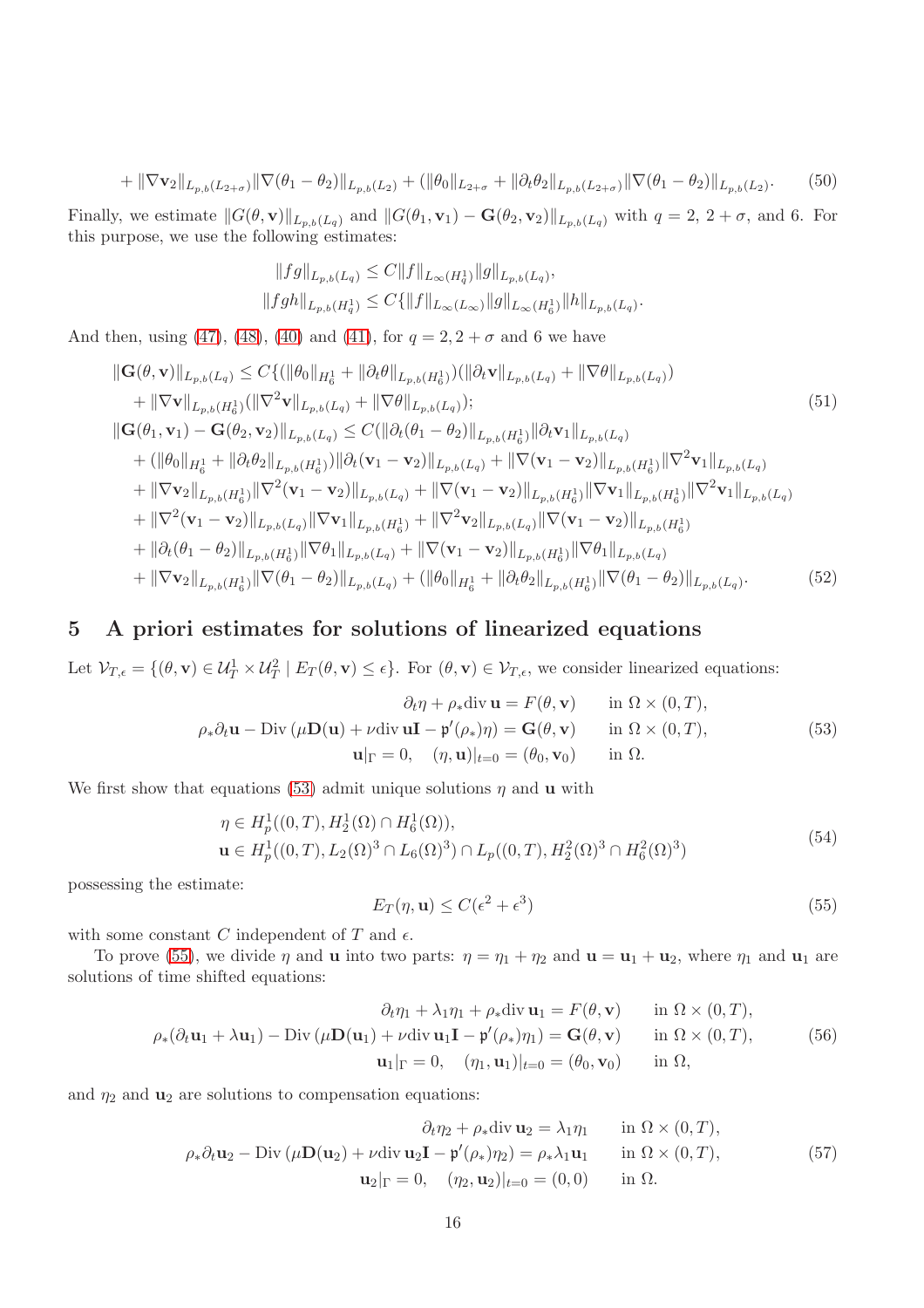We first treat with equations [\(56\)](#page-15-2). For this purpose, we use the result stated in Sect. 3. We consider a resolvent problem corresponding to equations [\(53\)](#page-15-0) given as follows:

<span id="page-16-0"></span>
$$
\lambda \zeta + \rho_* \text{div } \mathbf{w} = f \quad \text{in } \Omega,
$$
  

$$
\rho_* \lambda \mathbf{w} - \text{Div} (\mu \mathbf{D}(\mathbf{w}) + \nu \text{div } \mathbf{w} \mathbf{I} - \mathfrak{p}'(\rho_*) \zeta) = \mathbf{g} \quad \text{in } \Omega,
$$
  

$$
\mathbf{w}|_{\Gamma} = 0.
$$
 (58)

Enomoto and Shibata [\[7\]](#page-24-4) proved the existence of  $R$  bounded solution operators associated with [\(58\)](#page-16-0). Namely, we know the following theorem.

<span id="page-16-1"></span>**Theorem 16.** Let  $\Omega$  be a uniform  $C^2$  domain in  $\mathbb{R}^N$ . Let  $0 < \omega < \pi/2$  and  $1 < q < \infty$ . Set  $H_q^{1,0}(\Omega) = H_q^1(\Omega) \times L_q(\Omega)^3$  and  $H_q^{1,2}(\Omega) = H_q^1(\Omega) \times H_q^2(\Omega)^3$ . Then, there exist a large number  $\lambda_0 > 0$ and operator families  $\mathcal{P}(\lambda)$  and  $\mathcal{S}(\lambda)$  with

$$
\mathcal{P}(\lambda) \in \text{Hol} \left( \Sigma_{\omega,\lambda_0}, \mathcal{L}(H_q^{1,0}(\Omega), H_q^1(\Omega)) \right), \quad \mathcal{S}(\lambda) \in \text{Hol} \left( \Sigma_{\omega,\lambda_0}, \mathcal{L}(H_q^{1,0}(\Omega), H_q^2(\Omega)) \right)
$$

such that for any  $\lambda \in \Sigma_{\omega,\lambda_0}$  and  $(f,g) \in H_q^{1,0}(\Omega)$ ,  $\zeta = \mathcal{P}(\lambda)(f,g)$  and  $\mathbf{w} = \mathcal{S}(\lambda)(f,g)$  are unique solutions of Stokes resolvent problem [\(58\)](#page-16-0) and

$$
\mathcal{R}_{\mathcal{L}(H_q^{1,0}(\Omega), H_q^1(\Omega))}(\{(\tau\partial_\tau)^{\ell}(\lambda^k\mathcal{P}(\lambda)) \mid \lambda \in \Sigma_{\omega,\lambda_0}\}) \leq r_b,
$$
  

$$
\mathcal{R}_{\mathcal{L}(H_q^{1,0}(\Omega), H_q^{2-j}(\Omega)^3)}(\{(\tau\partial_\tau)^{\ell}(\lambda^{j/2}\mathcal{S}(\lambda)) \mid \lambda \in \Sigma_{\omega,\lambda_0}\}) \leq r_b
$$

for  $\ell = 0, 1, k = 0, 1$  and  $j = 0, 1, 2$ .

In view of Theorem [16](#page-16-1) and consideration in Sect. 3, there exists a continuous analytic semigroup  $\{S(t)\}_{t\geq 0}$  associated with equations [\(56\)](#page-15-2) such that

<span id="page-16-2"></span>
$$
||S(t)||_{H_q^{1,0}(\Omega)} \le C_q e^{-\lambda_2 t} ||(f, \mathbf{g})||_{H_q^{1,0}(\Omega)} \tag{59}
$$

for any  $t > 0$  and  $(f, g) \in H_q^{1,0}(\Omega)$  with some constant  $\lambda_2 > 0$ . Moreover, from Theorem [14](#page-9-1) we have the following theorem.

<span id="page-16-3"></span>**Theorem 17.** Let  $1 < p, q < \infty$ . Let  $b \ge 0$ . Then, there exists a large constant  $\lambda_1 > 0$  such that for any  $(f, \mathbf{g})$  with  $\langle t \rangle^b$   $(f, \mathbf{g}) \in L_p(\mathbb{R}, H_q^{1,0})$  and initial data  $(\theta_0, \mathbf{v}_0) \in H_q^1(\Omega) \times B_{q,p}^{2(1-1/p)}(\Omega)^3$  satisfying the compatibility condition:  $\mathbf{v}_0|_{\Gamma} = 0$ , problem:

$$
\partial_t \rho + \lambda_1 \rho + \rho_* \text{div } \mathbf{w} = f \qquad in \ \Omega \times (0, T),
$$
  

$$
\rho_* (\partial_t \mathbf{w} + \lambda_1 \mathbf{w}) - \text{Div} (\mu \mathbf{D}(\mathbf{w}) + \nu \text{div } \mathbf{w} \mathbf{I} - \mathfrak{p}'(\rho_*) \rho) = \mathbf{g} \qquad in \ \Omega \times (0, T),
$$
  

$$
\mathbf{w}|_{\Gamma} = 0, \quad (\rho, \mathbf{w})|_{t=0} = (\theta_0, \mathbf{v}_0) \qquad in \ \Omega,
$$
 (60)

admits unique solutions  $\rho \in H^1_p((0,T), H^1_q(\Omega))$  and  $\mathbf{w} \in H^1_p((0,T), L_q(\Omega)^3) \cap L_p((0,T), H^2_q(\Omega)^3)$  possessing the estimate:

$$
\| ^{b} (\rho, \partial_t \rho) \|_{L_p((0,T), H_q^1(\Omega))} + \| ^{b} \partial_t \mathbf{w} \|_{L_p((0,T), L_q(\Omega))} + \| ^{b} \mathbf{w} \|_{L_p((0,T), H_q^2(\Omega))}
$$
  

$$
\leq C (\|\theta_0\|_{H_q^1(\Omega)} + \|\mathbf{v}_0\|_{B_{q,p}^{2(1-1/p)}(\Omega)} + \| ^{b} (f, \mathbf{g}) \|_{L_p((0,T), H_q^{1,0}(\Omega))}).
$$

Here, C is a constant independent of  $T > 0$ .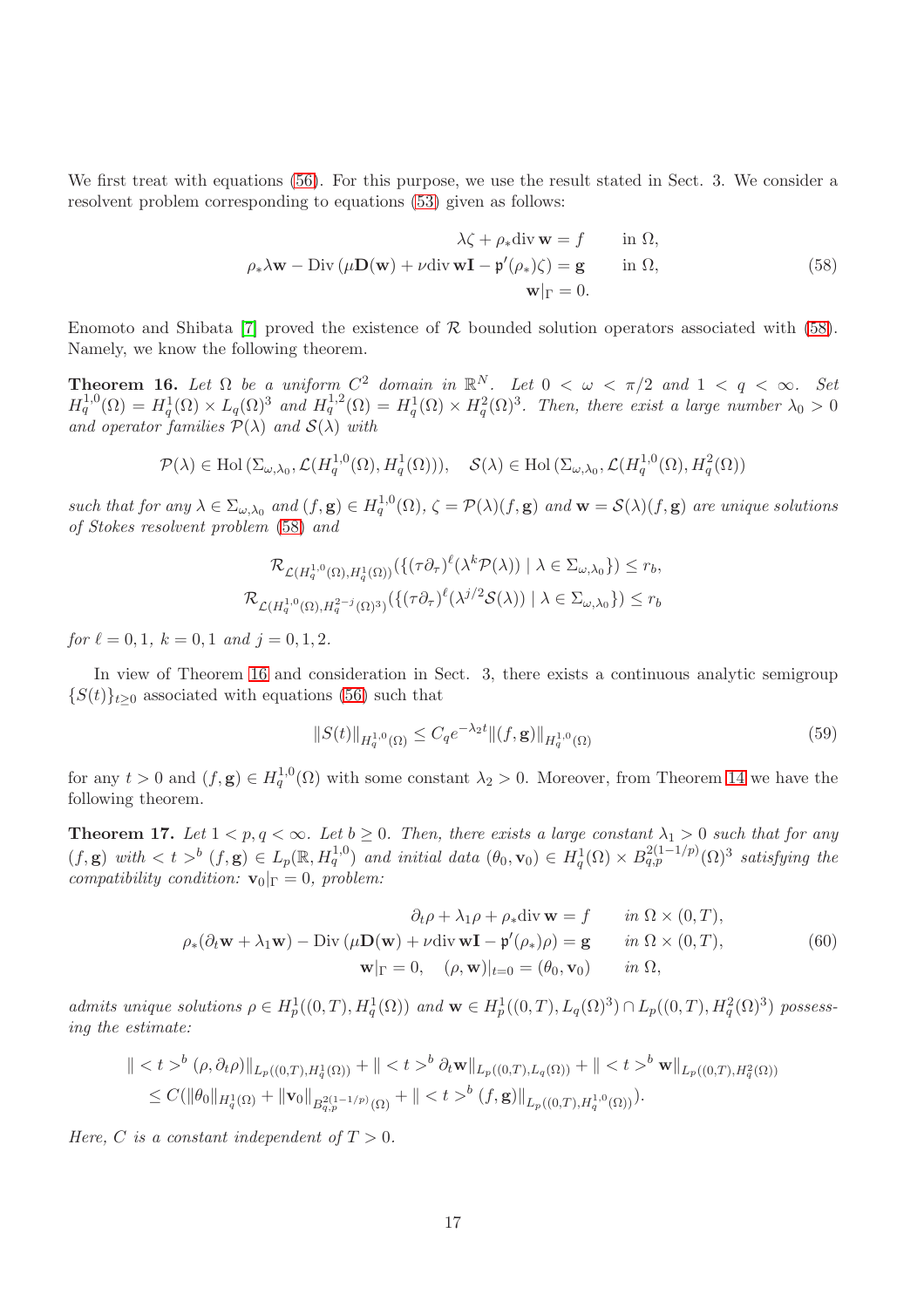Applying Duhamel's principle to equations [\(56\)](#page-15-2) yields that

$$
(\eta_1, \mathbf{u}_1) = S(t)(\theta_0, \mathbf{v}_0) + \int_0^t S(t-s)(F(\theta, \mathbf{v}), \mathbf{G}(\theta, \mathbf{v}))(\cdot, s) ds.
$$

Thus, by [\(59\)](#page-16-2), we have

<span id="page-17-0"></span>
$$
\| < t >^{b} (\eta_{1}, \mathbf{u}_{1}) \|_{L_{p}((0,T), H_{r}^{1,0}(\Omega))}
$$
  
\n
$$
\leq C(\|(\theta_{0}, \mathbf{v}_{0})\|_{H_{r}^{1,0}(\Omega)} + \| < t >^{b} (F(\theta, \mathbf{v}), \mathbf{G}(\theta, \mathbf{v})) \|_{L_{p}((0,T), H_{r}^{1,0}(\Omega))}).
$$
\n(61)

In fact, setting  $I(t) = \int_0^t S(t-s)(F(\theta, \mathbf{v}), \mathbf{G}(\theta, \mathbf{v}))(\cdot, s) ds$ , by [\(59\)](#page-16-2) we have

$$
\langle t \rangle^{b} \|I(t)\|_{H_r^{1,0}(\Omega)} \leq C_r \langle t \rangle^{b} \left\{ \int_0^{t/2} + \int_{t/2}^t \right\} e^{-\lambda_2(t-s)} \| (F(\theta, \mathbf{v}), \mathbf{G}(\theta, \mathbf{v}))(\cdot, s) \|_{H_r^{1,0}(\Omega)} ds
$$
  
=  $C_r(II(t) + III(t)).$ 

In  $II(t)$ , using  $e^{-\lambda_2(t-s)} \le e^{-(\lambda_2/2)t}$  as follows from  $0 < s < t/2$ , by Hölder's inequality we have

$$
II(t) \leq \langle t \rangle^{b} e^{-(\lambda_2/2)t} \Biggl( \int_0^{\infty} \langle s \rangle^{-p'b} ds \Biggr)^{1/p'} \Biggl( \int_0^T (\langle s \rangle^b) \|(F(\theta, \mathbf{v}), \mathbf{G}(\theta, \mathbf{v}))(\cdot, s)\|_{H^{1,0}_r(\Omega)} \Biggr)^p ds \Biggr)^{1/p},
$$

and so we have

$$
\left(\int_0^T II(t)^p dt\right)^{1/p} \le C\left(\int_0^\infty (^b e^{-(\lambda_2/2)t})^p dt\right)^{1/p} \le C\left(\int_0^T [H(t)\mathbf{v}_\mathbf{v}(\theta,\mathbf{v}_\mathbf{v})]_{L_2((0,T),H_r^{1,0}(\Omega))}.
$$

On the other hand, using  $\langle t \rangle^b \leq C_b \langle s \rangle^b$  for  $t/2 \langle s \langle t \rangle$ , by Hölder's inequality we have

$$
III(t) \leq C_b \Big( \int_{t/2}^t e^{-\lambda_2(t-s)} ds \Big)^{1/p'} \Big( \int_{t/2}^t e^{-\lambda_2(t-s)} (~~^b \|(F(\theta, \mathbf{v}), \mathbf{G}(\theta, \mathbf{v}))(\cdot, s)\|_{L_r(\Omega)} )^p ds \Big)^{1/p}.~~
$$

Setting  $L = \int_0^\infty e^{-\lambda_2 t} dt$ , by Fubini's theorem we have

$$
\left(\int_0^T III(t)^p dt\right)^{1/p} \le C_b L \Vert < t >^b \left(F(\theta, \mathbf{v}), \mathbf{G}(\theta, \mathbf{v})\right) \Vert_{L_p((0,T), H_r^{1,0}(\Omega))}.
$$

Combining these two estimates yields [\(61\)](#page-17-0).

Moreover, applying Theorem [17](#page-16-3) to equations [\(56\)](#page-15-2) yields that

<span id="page-17-1"></span>
$$
\| < t >^{b} \partial_{t}(\eta_{1}, \mathbf{u}_{1}) \|_{L_{p}((0,T), H_{q}^{1,0}(\Omega))} + \| < t >^{b} (\eta_{1}, \mathbf{u}_{1}) \|_{L_{p}((0,T), H_{q}^{1,2}(\Omega))}
$$
  
\n
$$
\leq C_{q}(\|\theta_{0}\|_{H_{q}^{1}(\Omega)} + \|\mathbf{v}_{0}\|_{B_{q,p}^{2(1-1/p)}(\Omega)} + \| < t >^{b} (F(\theta, \mathbf{v}), \mathbf{G}(\theta, \mathbf{v})) \|_{L_{p}((0,T), H_{q}^{1,0}(\Omega))})
$$
\n(62)

for  $q = 2, 2 + \sigma$  and 6. Recalling that  $\|(\theta_0, \mathbf{v}_0)\|_{\mathcal{I}} \leq \epsilon^2$ , by [\(42\)](#page-12-5), [\(44\)](#page-13-0), [\(49\)](#page-14-2), [\(51\)](#page-15-3), [\(61\)](#page-17-0), and [\(62\)](#page-17-1), we have

<span id="page-17-2"></span>
$$
\sum_{q=2,2+\sigma,6} (\| ^{b} \partial_{t}(\eta_{1}, \mathbf{u}_{1}) \|_{L_{p}((0,T),H_{q}^{1,0}(\Omega))} + \| ^{b} (\eta_{1}, \mathbf{u}_{1}) \|_{L_{p}((0,T),H_{q}^{1,2}(\Omega))}) \n+ \| ^{b} (\eta_{1}, \mathbf{u}_{1}) \|_{L_{p}((0,T),H_{r}^{1,0}(\Omega))} \leq C(\epsilon^{2} + \epsilon^{3} + \epsilon^{4}).
$$
\n(63)

Here, C is a constant independent of T and  $\epsilon$ . By the trace method of real interpolation theorem,

$$
\| < t >^b \mathbf{u}_1 \|_{L_\infty((0,T),L_q(\Omega))}
$$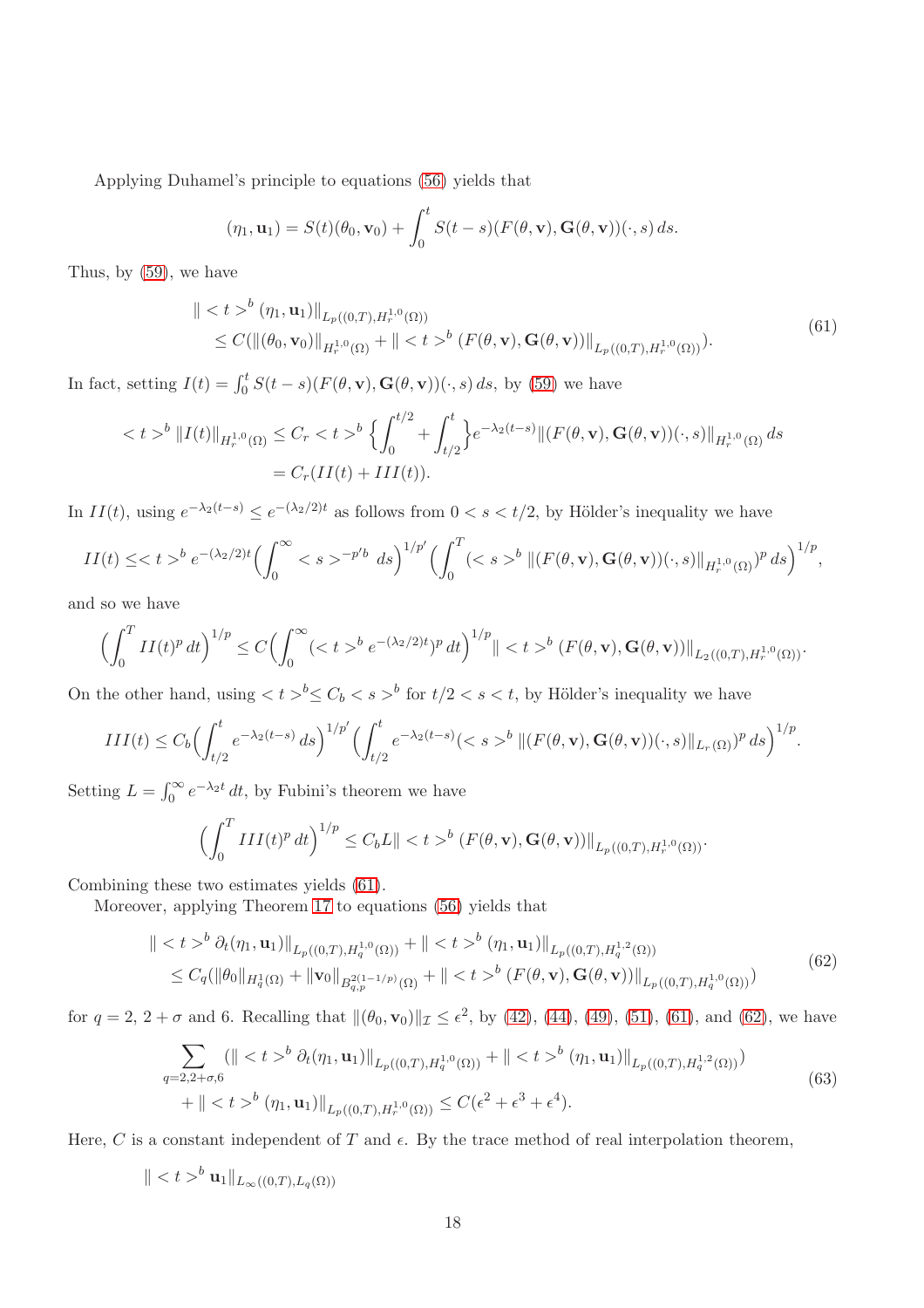$$
\leq C(\|\mathbf{v}_0\|_{B^{2(1-1/p)}_{q,p}(\Omega)} + \|\langle t \rangle^b \partial_t \mathbf{u}_1\|_{L_p((0,T),L_q(\Omega))} + \|\langle t \rangle^b \mathbf{u}_1\|_{L_p((0,T),H^2_q(\Omega))}),
$$

and so by [\(63\)](#page-17-2) and  $\|(\theta_0, \mathbf{v}_0)\|_{\mathcal{I}} \leq \epsilon^2$ ,

<span id="page-18-3"></span>
$$
\sum_{q=2,2+\sigma,6} \| ^{b} \mathbf{u}_{1} \|_{L_{\infty}((0,T),L_{q}(\Omega))} \leq C(\epsilon^{2} + \epsilon^{3} + \epsilon^{4}). \tag{64}
$$

We now estimate  $\eta_2$  and  $\mathbf{u}_2$ . Let  $\{T(t)\}_{t\geq 0}$  be a continuous analytic semigroup associated with problem:

<span id="page-18-0"></span>
$$
\partial_t \rho + \rho_* \text{div } \mathbf{v} = 0 \qquad \text{in } \Omega \times (0, \infty),
$$
  

$$
\rho_* \partial_t \mathbf{v} - \text{Div} (\mu \mathbf{D}(\mathbf{v}) + \nu \text{div } \mathbf{v} \mathbf{I} - \mathfrak{p}'(\rho_*)\rho) = 0 \qquad \text{in } \Omega \times (0, \infty),
$$
  

$$
\mathbf{v}|_{\Gamma} = 0 \quad (\rho, \mathbf{v})|_{t=0} = (\theta_0, \mathbf{v}_0) \qquad \text{in } \Omega.
$$
 (65)

By Theorem [16](#page-16-1) and consideration in Sect. 3, we know the existence of  $C^0$  analytic semigroup  $\{T(t)\}_{t\geq 0}$ associated with [\(65\)](#page-18-0). Moreover, by Enomoto and Shibata [\[8\]](#page-24-1), we know that  $\{T(t)\}_{t\geq0}$  possesses the following  $L_p-L_q$  decay estimates: Setting  $(\theta, \mathbf{v}) = T(t)(f, \mathbf{g})$ , we have

<span id="page-18-1"></span>
$$
\|(\theta, \mathbf{v})(\cdot, t)\|_{L_p} \le C_{p,q} t^{-\frac{3}{2} \left(\frac{1}{q} - \frac{1}{p}\right)} [(f, \mathbf{g})]_{p,q} \quad (t > 1);
$$
  

$$
\|\nabla(\theta, \mathbf{v})(\cdot, t)\|_{L_p} \le C_{p,q} t^{-\sigma(p,q)} [(f, \mathbf{g})]_{p,q} \quad (t > 1);
$$
  

$$
\|\nabla^2 \mathbf{v}(\cdot, t)\|_{L_p} \le C_{p,q} t^{-\frac{3}{2q}} [(f, \mathbf{g})]_{p,q} \quad (t > 1);
$$
  

$$
\|\partial_t(\theta, \mathbf{v})(\cdot, t)\|_{L_p} \le C t^{-\frac{3}{2q}} [(f, \mathbf{g})]_{p,q} \quad (t > 1).
$$
 (66)

Here,  $1 \le q \le 2 \le p < \infty$ ,  $[(f, \mathbf{g})]_{p,q} = ||(f, \mathbf{g})||_{H^{1,0}_p} + ||(f, \mathbf{g})||_{L_q}$ ,  $H^{m,n}_p = H^m_p \times H^n_p \ni (f, \mathbf{g})$  and

$$
\sigma(p,q) = \frac{3}{2} \left( \frac{1}{q} - \frac{1}{p} \right) + \frac{1}{2}
$$
  $(2 \le p \le 3)$ , and  $\frac{3}{2q}$   $(p \ge 3)$ .

Moreover, we use

<span id="page-18-2"></span>
$$
\|(\theta, \mathbf{v})(\cdot, t)\|_{H_q^{1,2}} \le M\|(f, \mathbf{g})\|_{H_q^{1,2}} \quad (0 < t < 2)
$$
\n(67)

as follows from the following standard estimate for continuous analytic semigroup. Applying Duhamel's principle to equations [\(57\)](#page-15-4) yields that

$$
(\eta_2, \mathbf{u}_2) = \lambda_1 \int_0^t T(t-s)(\eta_1, \rho_* \mathbf{u}_1)(\cdot, s) ds.
$$

Let

$$
[[(\eta_1, \mathbf{u}_1)(\cdot, s)]] = ||(\eta_1, \mathbf{u}_1)(\cdot, s)||_{H_r^{1,0}(\Omega)} + \sum_{q=2,2+\sigma,6} ||(\eta_1, \mathbf{u}_1)(\cdot, s)||_{H_q^{1,2}(\Omega)} + ||\partial_t(\eta_1, \mathbf{u}_1)(\cdots, s)||_{H_q^{1,0}(\Omega)}).
$$

We set

$$
\tilde{E}_T(\eta_1, \mathbf{u}_1) := \Big(\int_0^T (^b [[\eta_1, \mathbf{u}_1)(\cdot, t)]])^p dt\Big)^{1/p},
$$

and then, by [\(63\)](#page-17-2) we have

<span id="page-18-4"></span>
$$
\tilde{E}_T(\eta_1, \mathbf{u}_1) \le C(\epsilon^2 + \epsilon^3 + \epsilon^4). \tag{68}
$$

First we consider the case:  $2 \le t \le T$ . Notice that

$$
(1/2) + (3/2)(1/2 + 1/(2 + \sigma) - 1/2) = (3/2)(1/2 + 1/(2 + \sigma) - 1/6)
$$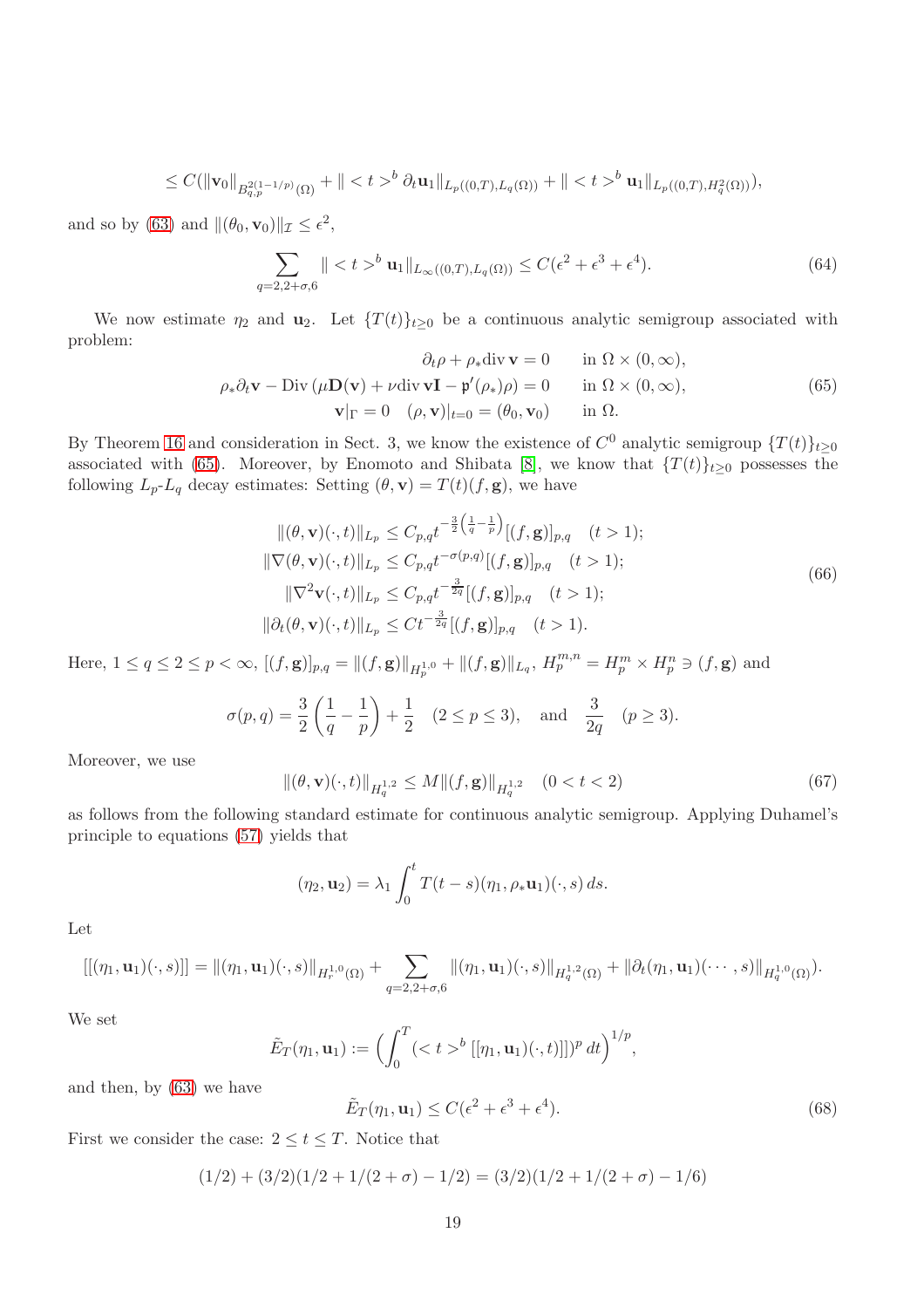$$
\leq (1/2) + (3/2)(1/2 + 1/(2 + \sigma) - 1/(2 + \sigma)) \leq 3/(2r),
$$

where  $1/r = 1/2 + 1/(2 + \sigma)$ . Let  $\ell = (1/2) + (3/2)(1/2 + 1/(2 + \sigma) - 1/2) = (5 + \sigma)/(4 + 2\sigma)$ , and then all the decay rates used below, which are obtained by [\(66\)](#page-18-1), are less than or equal to  $\ell$ .

Let  $(\eta_3, \mathbf{u}_3) = (\nabla \eta_2, \bar{\nabla}^1 \nabla \mathbf{u}_2)$  when  $q = 2$  or  $2 + \sigma$ , and  $(\eta_3, \mathbf{u}_3) = (\bar{\nabla}^1 \eta_2, \bar{\nabla}^2 \mathbf{u}_2)$  when  $q = 6$ . Here,  $\bar{\nabla}^m f = (\partial_x^{\alpha} f \mid |\alpha| \leq m)$ . And then,

$$
\begin{aligned}\n&\|(\eta_3, \mathbf{u}_3)(\cdot, t)\|_{L_q(\Omega)} \\
&\leq C \Big\{ \int_0^{t/2} + \int_{t/2}^{t-1} + \int_{t-1}^t \Big\} \|(\nabla, \bar{\nabla}^1 \nabla) \text{ or } (\bar{\nabla}^1, \bar{\nabla}^2) T(t-s)(\eta_1, \mathbf{u}_1)(\cdot, s) \|_{L_q(\Omega)} ds \\
&= I_q + II_q + III_q.\n\end{aligned}
$$

By  $(66)$ , we have

$$
I_q(t) \le C \int_0^{t/2} (t-s)^{-\ell} [[(\eta_1, \mathbf{u}_1)]] ds
$$
  
\n
$$
\le C(t/2)^{-\ell} \Big( \int_0^{t/2} < s >^{-b} < s >^b [[(\eta_1, \mathbf{u}_1)(\cdot, s)]] ds
$$
  
\n
$$
\le Ct^{-\ell} \Big( \int_0^T < s >^{-bp'} ds \Big)^{1/p'} \Big( \int_0^T (< s >^b [[(\eta_1, \mathbf{u}_1)(\cdot, s)]])^p ds \Big)^{1/p}
$$
  
\n
$$
\le Ct^{-\ell} \tilde{E}_T(\eta_1, \mathbf{u}_1).
$$

Recalling that  $b = (3 - \sigma)/(2(2 + \sigma))$  when  $p = 2$  and  $b = (1 - \sigma)/(2(2 + \sigma))$  when  $p = 1 + \sigma$ , we see that  $\ell - b = (2 + 2\sigma)/(2(2 + \sigma)) > 1/2$  when  $p = 2$  and  $\ell - b = 1$  when  $p = 1 + \sigma$ . Thus, we have

$$
\int_1^T (^b I_q(t))^p dt \le C \tilde{E}_T(\eta_1, \mathbf{u}_1)^p.
$$

We next estimate  $II_q(t)$ . By [\(66\)](#page-18-1) we have

$$
II_q(t) \le C \int_{t/2}^{t-1} (t-s)^{-\ell} [[(\eta_1, \mathbf{u}_1)(\cdot, s)]] ds.
$$

By Hölder's inequality and  $\langle t \rangle^b \leq C_b \langle s \rangle^b$  for  $s \in (t/2, t-1)$ , we have

$$
\langle t \rangle^{b} II_{q}(t) \leq C \int_{t/2}^{t-1} (t-s)^{-\ell/p'} (t-s)^{-\ell/p} \langle s \rangle^{b} [[(\eta_{1}, \mathbf{u}_{1})(\cdot, s)]] ds
$$
  

$$
\leq C \Big(\int_{t/2}^{t-1} (t-s)^{-\ell} ds\Big)^{1/p'} \Big(\int_{t/2}^{t-1} (t-s)^{-\ell} (\langle s \rangle^{b} [[(\eta_{1}, \mathbf{u}_{1})(\cdot, s)]]^{p}) ds\Big)^{1/p}.
$$

Setting  $\int_1^{\infty} s^{-\ell} ds = L$ , by Fubini's theorem we have

$$
\int_{2}^{T} (^{b} II_{q}(t))^{p} dt \leq CL^{p/p'} \int_{1}^{T-1} (~~^{b} [[(\eta_{1}, \mathbf{u}_{1})(\cdot, s)]])^{p} \left(\int_{s+1}^{2s} (t-s)^{-\ell} dt\right) ds~~
$$
  

$$
\leq CL^{p} \tilde{E}_{T}(\eta_{1}, \mathbf{u}_{1})^{p}.
$$

Using a standard estimate [\(67\)](#page-18-2) for continuous analytic semigroup, we have

$$
III_q(t) \le C \int_{t-1}^t \|(\eta_1, \mathbf{u}_1)(\cdot, s)\|_{H_q^{1,2}} ds \le C \int_{t-1}^t [[(\eta_1, \mathbf{u}_1)(\cdot, s)]] ds.
$$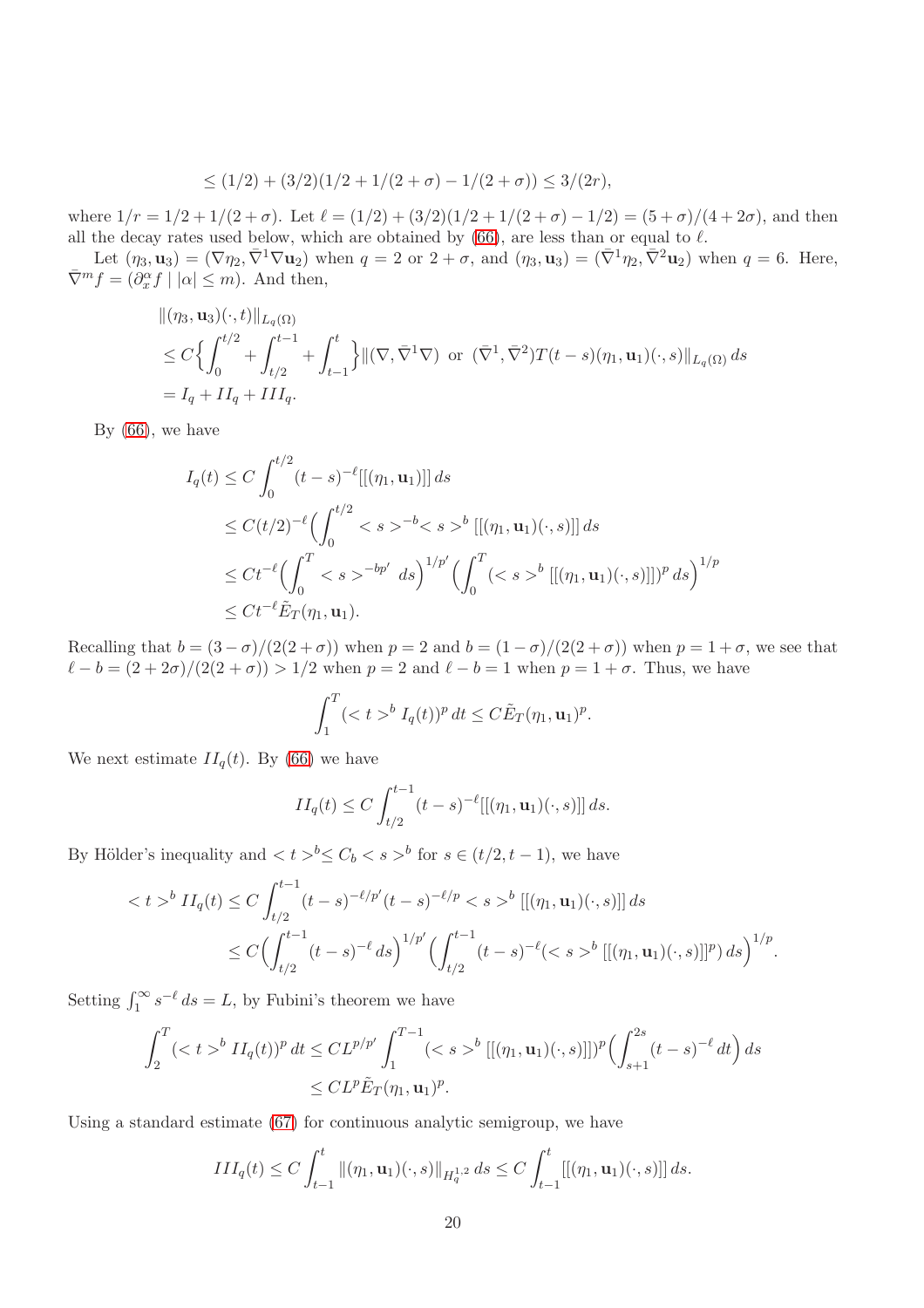Thus, employing the same argument as in estimating  $II_q(t)$ , we have

$$
\int_2^T (^b III_q(t))^p dt \le C \tilde{E}_T(\eta_1, \mathbf{u}_1)^p.
$$

Combining three estimates above yields that

<span id="page-20-0"></span>
$$
\int_{2}^{T} (^{b} \|( \eta_{3}, \mathbf{u}_{3})(\cdot, t) \|_{L_{q}(\Omega)})^{p} dt \leq C \tilde{E}_{T}(\eta_{1}, \mathbf{u}_{1})^{p}, \tag{69}
$$

when  $T > 2$ .

For  $0 < t < \min(2,T)$ , using [\(67\)](#page-18-2) and employing the same argument as in estimating  $III_q(t)$  above, we have

$$
\int_0^{\min(2,T)} (^b \|( \eta_3,\mathbf{u}_3)(\cdot,t)\|_{L_q(\Omega)})^p dt \leq C \tilde E_T(\eta_1,\mathbf{u}_1)^p,
$$

which, combined with [\(69\)](#page-20-0), yields that

<span id="page-20-1"></span>
$$
\int_0^T (^b \|( \eta_3, \mathbf{u}_3)(\cdot, t)\|_{L_q(\Omega)})^p dt \le C \tilde{E}_T(\eta_1, \mathbf{u}_1)^p
$$
\n(70)

for  $q=2, 2+\sigma$ , and 6.

Since

$$
\partial_t(\eta_2, \mathbf{u}_2) = -\lambda_1(\eta_1, \rho_* \mathbf{u}_1)(\cdot, t) - \lambda_1 \int_0^t \partial_t T(t-s)(\eta_1, \rho_* \mathbf{u}_1)(\cdot, s) ds,
$$

employing the same argument as in proving [\(70\)](#page-20-1), we have

<span id="page-20-2"></span>
$$
\int_0^T (^b \|\partial_t(\eta_2, \mathbf{u}_2)(\cdot, t)\|_{L_q(\Omega)})^p dt \le C \tilde{E}_T(\eta_1, \mathbf{u}_1)^p
$$
\n(71)

for  $q=2, 2+\sigma$ , and 6.

We now estimate  $\sup_{2\leq t\leq T} \langle t \rangle^b \| (\eta_2, \mathbf{u}_2) \|_{L_q(\Omega)}$  for  $q = 2, 2 + \sigma$  and 6. Let  $q = 2, 2 + \sigma$  and 6 in what follows. For  $2 < t < T$ ,

$$
\begin{aligned} ||(\eta_2, \mathbf{u}_2)(\cdot, t)||_{L_q(\Omega)} &\le C \Big\{ \int_0^{t/2} + \int_{t/2}^{t-1} + \int_{t-1}^t \Big\} ||T(t-s)(\eta_1, \mathbf{u}_1)(\cdot, s)||_{L_q(\Omega)} \, ds \\ &= I_{q,0} + II_{q,0} + III_{q,0}. \end{aligned}
$$

By  $(66)$ , we have

$$
I_{q,0}(t) \le C \int_0^{t/2} (t-s)^{-3/2(2+\sigma)} [[(\eta_1, \mathbf{u}_1)(\cdot, s)]] ds
$$
  
\n
$$
\le C(t/2)^{-3/2(2+\sigma)} \int_0^{t/2} ~~^{-b} < s>^{b} [[(\eta_1, \mathbf{u}_1)(\cdot, s)]] ds~~
$$
  
\n
$$
\le Ct^{-3/2(2+\sigma)} \Big(\int_0^\infty ~~^{-p'b} ds\Big)^{1/p'} \tilde{E}_T(\eta_1, \mathbf{u}_1).~~
$$

Note that  $3/2(2+\sigma) = (3/2)(1/r - 1/2) < (3/2)(1/r - 1/(2+\sigma)) < (3/2)(1/r - 1/6)$ . By [\(66\)](#page-18-1), we also have

$$
II_{q,0}(t) \le C \int_{t/2}^{t-1} (t-s)^{-3/2(2+\sigma)} \|(\eta_1, \mathbf{u}_1)(\cdot, s)\| ds
$$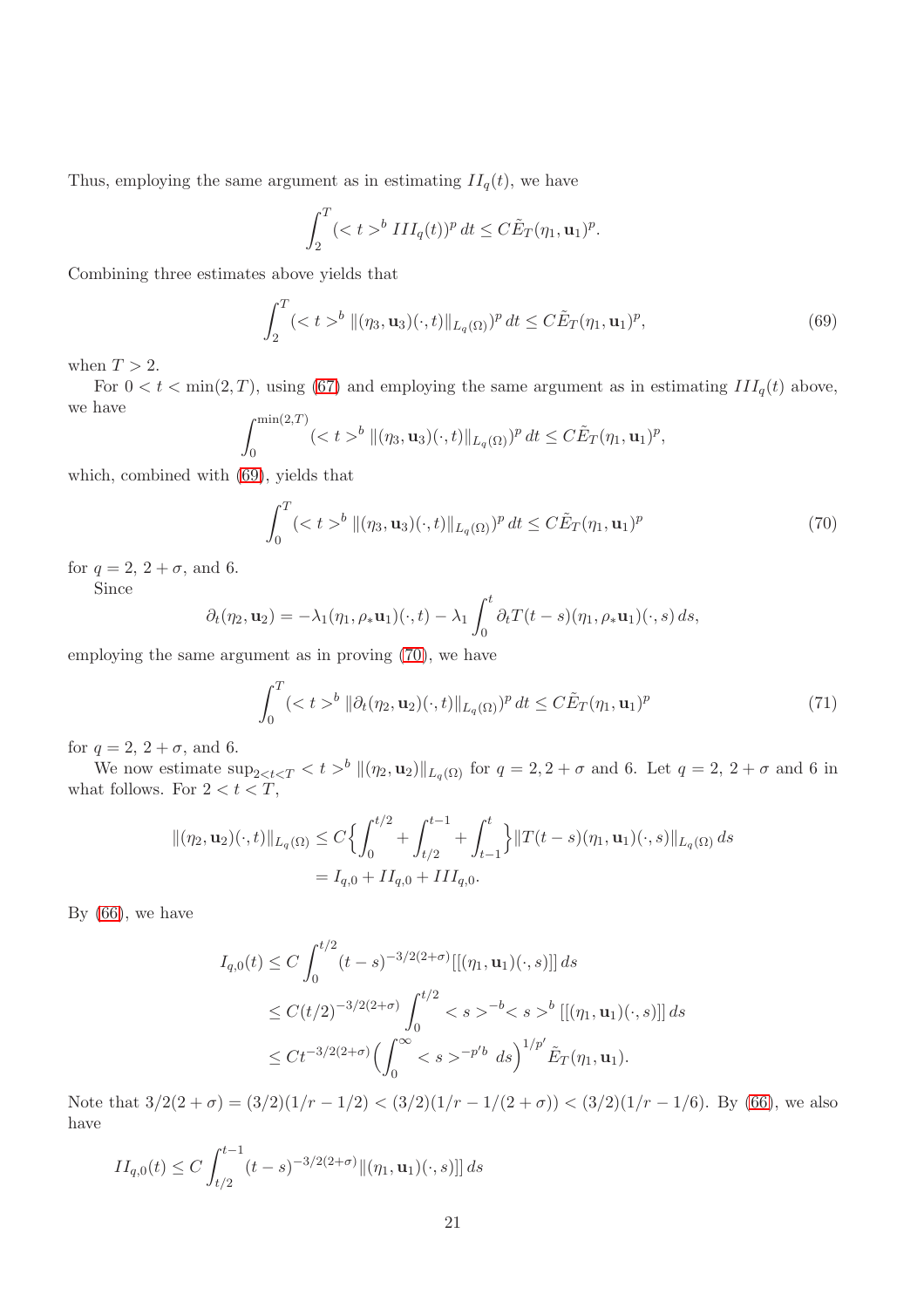$$
\leq C \Big( \int_{t/2}^{t-1} ((t-s)^{-3/2(2+\sigma)} < s >^{-b})^{p'} ds \Big)^{1/p'} \Big( \int_{t/2}^{t-1} (< s >^{b} [[(\eta_1, \mathbf{u}_1)(\cdot, s)]])^p ds \Big)^{1/p}
$$
  

$$
\leq C < t >^{-b} \tilde{E}_T(\eta_1, \mathbf{u}_1),
$$

where we have used  $3p'/2(2+\sigma) > 1$ . By [\(67\)](#page-18-2), we have

$$
III_{q,0}(t) \le C \int_{t-1}^{t} [[(\eta_1, \mathbf{u}_1)(\cdot, s)]] ds
$$
  
\n
$$
\le C < t >^{-b} \int_{t-1}^{t} < s >^{b} [[(\eta_1, \mathbf{u}_1)(\cdot, s)]] ds
$$
  
\n
$$
\le C < t >^{-b} \left(\int_{t-1}^{t} ds\right)^{1/p'} \tilde{E}_T(\eta_1, \mathbf{u}_1).
$$

Since  $b < 3/2(2 + \sigma)$ , combining these estimates above yields that

<span id="page-21-0"></span>
$$
\sup_{2 < t < T} < t >^b \|\eta_1, \mathbf{u}_1)(\cdot, t)\|_{L_q(\Omega)} \leq C \tilde{E}_T(\eta_2, \mathbf{u}_2) \tag{72}
$$

For  $0 < t < \min(2, T)$ , by standard estimate [\(67\)](#page-18-2) of continuous analytic semigroup, we have

$$
\sup_{0 < t < \min(2,T)} < t >^b \|\eta_1, \mathbf{u}_1)(\cdot, t)\|_{L_q(\Omega)} \leq C \tilde{E}_T(\eta_2, \mathbf{u}_2)
$$

which, combined with [\(72\)](#page-21-0), yields that

<span id="page-21-1"></span>
$$
\| ^{b} (\eta_1, \mathbf{u}_1)(\cdot, t) \|_{L_{\infty}((0,T), L_q(\Omega)} \leq C \tilde{E}_T(\eta_2, \mathbf{u}_2)
$$
\n(73)

for  $q = 2, 2 + \sigma$  and 6.

Recalling that  $\eta = \eta_1 + \eta_2$  and  $\mathbf{u} = \mathbf{u}_1 + \mathbf{u}_2$ , noting that  $E_T(\eta_1, \mathbf{u}_1) \leq C(\tilde{E}_T(\eta_1, \mathbf{u}_1) + ||(\theta_0, \mathbf{v}_0)||_{\mathcal{I}})$  as follows from  $(64)$ , and combining  $(70)$ ,  $(71)$ ,  $(73)$ , and  $(68)$  yield that

<span id="page-21-2"></span>
$$
E_T(\eta, \mathbf{u}) \le C(\epsilon^2 + \epsilon^3 + \epsilon^4). \tag{74}
$$

If we choose  $\epsilon > 0$  so small that  $C(\epsilon + \epsilon^2 + \epsilon^3) < 1$  in [\(74\)](#page-21-2), we have  $E_T(\eta, \mathbf{u}) \leq \epsilon$ . Moreover, by [\(41\)](#page-12-4)

$$
\sup_{t\in(0,T)} \|\eta(\cdot,t)\|_{L_{\infty}(\Omega)} \le C(\|\eta_0\|_{H_6^1} + \|\partial_t \eta\|_{L_p((0,T),H_6^1(\Omega))}) \le C(\epsilon^2 + \epsilon^3 + \epsilon^4).
$$

Thus, choosing  $\epsilon > 0$  so small that  $C(\epsilon^2 + \epsilon^3 + \epsilon^4) \leq \rho_*/2$ , we see that  $\sup_{t \in (0,T)} ||\eta(\cdot,t)||_{L_\infty(\Omega)} \leq \rho_*/2$ . And also,

$$
\int_0^T \|\nabla \mathbf{u}(\cdot,s)\|_{L_\infty(\Omega)} ds \le \left(\int_0^\infty \langle s \rangle^{-p'b} ds\right)^{1/p'} \|\langle t \rangle^b \|\nabla \mathbf{u}\|_{L_p((0,T),H_6^1(\Omega))} \le C_{p',b}(\epsilon^2 + \epsilon^3 + \epsilon^4).
$$

Thus, choosing  $\epsilon > 0$  so small that  $C_{p',b}(\epsilon^2 + \epsilon^3 + \epsilon^4) \leq \delta$ , we see that  $\int_0^T \|\nabla \mathbf{u}(\cdot,s)\|_{L_\infty(\Omega)} ds \leq \delta$ . From consideration above, it follows that  $(\eta, \mathbf{u}) \in \mathcal{V}_{T,\epsilon}$ . Let S be an operator defined by  $\mathcal{S}(\theta, \mathbf{v}) = (\eta, \mathbf{u})$  for  $(\theta, \mathbf{v}) \in \mathcal{V}_{T, \epsilon}$ , and then S maps  $\mathcal{V}_{T, \epsilon}$  into itself.

We now show that S is a contraction map. Let  $(\theta_i, \mathbf{v}_i) \in \mathcal{V}_{T,\epsilon}$   $(i = 1, 2)$  and set  $(\eta, \mathbf{u}) = (\eta_1, \mathbf{u}_1) (\eta_2, \mathbf{u}_2) = \mathcal{S}(\theta_1, \mathbf{v}_1) - \mathcal{S}(\theta_2, \mathbf{v}_2)$ , and  $F = F(\theta_1, \mathbf{v}_1) - F(\theta_2, \mathbf{v}_2)$  and  $\mathbf{G} = \mathbf{G}(\theta_1, \mathbf{v}_1) - \mathbf{G}(\theta_2, \mathbf{v}_2)$ . And then, from [\(53\)](#page-15-0) it follows that

<span id="page-21-3"></span>
$$
\partial_t \eta + \rho_* \text{div } \mathbf{u} = F \quad \text{in } \Omega \times (0, T),
$$
  

$$
\rho_* \partial_t \mathbf{u} - \text{Div } (\mu \mathbf{D}(\mathbf{u}) + \nu \text{div } \mathbf{u} \mathbf{I} - \mathbf{p}'(\rho_*) \eta) = \mathbf{G} \quad \text{in } \Omega \times (0, T),
$$
  

$$
\mathbf{u}|_{\Gamma} = 0, \quad (\eta, \mathbf{u})|_{t=0} = (0, 0) \quad \text{in } \Omega.
$$
 (75)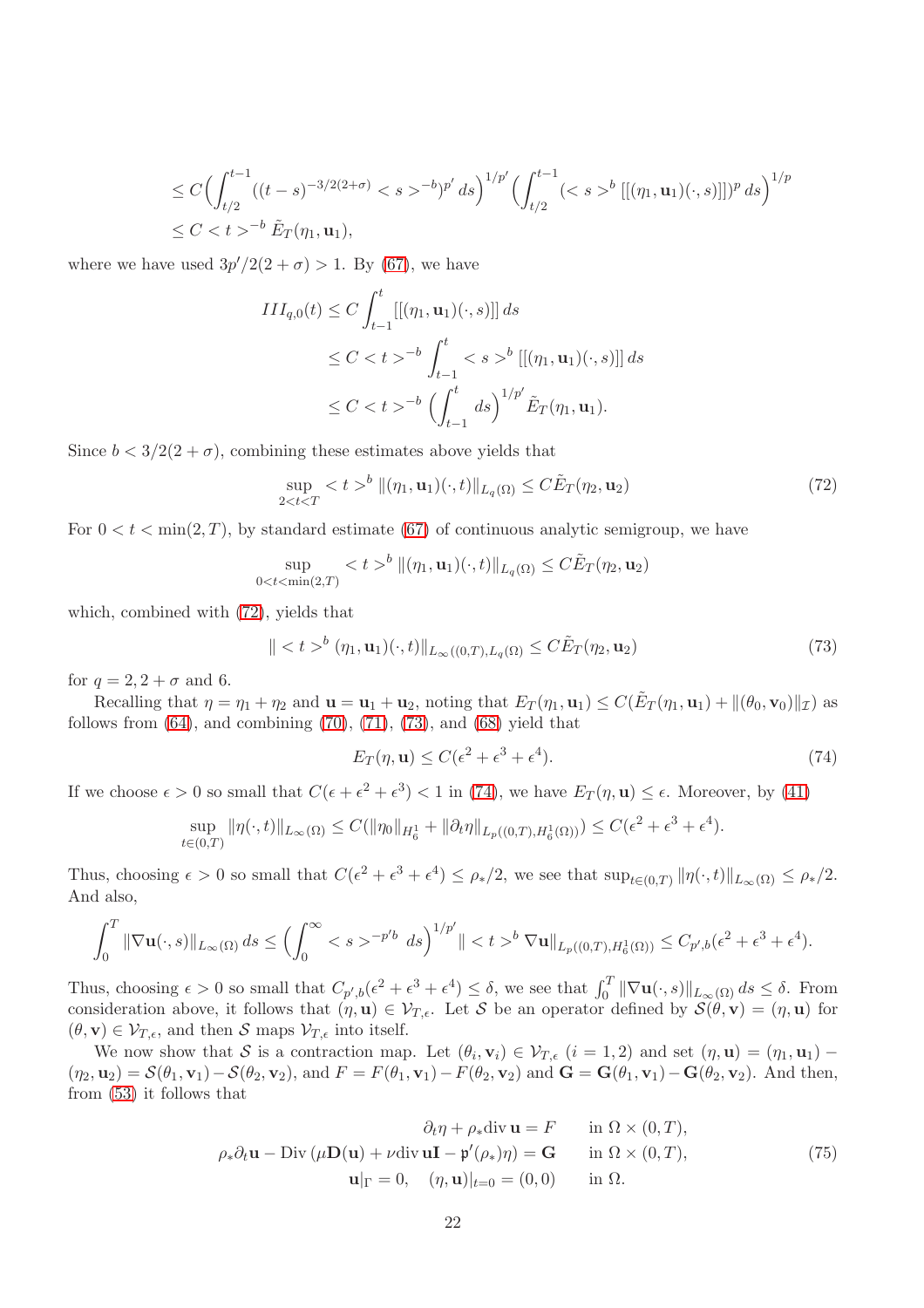By  $(43)$ ,  $(45)$ ,  $(50)$ , and  $(52)$ , we have

$$
\|(F,\mathbf{G})\|_{L_p((0,T),H_r^{1,0}(\Omega))}+\sum_{q=2,2+\sigma,6}\|(F,\mathbf{G})\|_{L_p((0,T),H_q^{1,0}(\Omega))}\leq C(\epsilon+\epsilon^2+\epsilon^3)E_T((\theta_1,\mathbf{v}_1)-(\theta_2,\mathbf{v}_2)).
$$

Applying the same argument as in proving [\(74\)](#page-21-2) to equations [\(75\)](#page-21-3) and recalling  $(\eta, \mathbf{u}) = \mathcal{S}(\theta_1, \mathbf{v}_1)$  –  $S(\theta_2, \mathbf{v}_2)$ , we have

$$
E_T(\mathcal{S}(\theta_1, \mathbf{v}_1) - S(\theta_2, \mathbf{v}_2)) \le C(\epsilon + \epsilon^2 + \epsilon^3) E_T((\theta_1, \mathbf{v}_1) - (\theta_2, \mathbf{v}_2)),
$$

for some constant C independent of  $\epsilon$  and T. Thus, choosing  $\epsilon > 0$  so small that  $C(\epsilon + \epsilon^2 + \epsilon^3) < 1$ , we have that S is a contraction map on  $V_{T,\epsilon}$ , which proves Theorem [6.](#page-5-4) Since the contraction mapping principle yields the uniqueness of solutions in  $V_{T,\epsilon}$ , we have completed the proof of Theorem [6.](#page-5-4)

### 6 A proof of Theorem [3](#page-2-0)

We shall prove Theorem [3](#page-2-0) with the help of Theorem [6.](#page-5-4) In what follows, let b and p be the constants given in Theorem [6,](#page-5-4) and  $q = 2, 2 + \sigma$  and 6. As was stated in Sect. 2, the Lagrange transform [\(5\)](#page-4-0) gives a  $C^{1+\omega}$  ( $\omega \in (0,1/2)$ ) diffeomorphism on  $\Omega$  and  $dx = \det(\mathbf{I} + \mathbf{k}) dy$ , where  $\{x\}$  and  $\{y\}$  denote respective Euler coordinates and Lagrange coordinates on  $\Omega$  and  $\mathbf{k} = \int_0^t \nabla \mathbf{u}(\cdot, s) ds$ . By [\(6\)](#page-4-2),  $\|\mathbf{k}\|_{L_\infty(\Omega)} \le \delta < 1$ . In particular, choosing  $\delta > 0$  smaller if necessary, we may assume that  $C^{-1} \le \det(\mathbf{I} + \int_0^t \nabla \mathbf{u}(\cdot, s) ds) \le C$ with some constant  $C > 0$  for any  $(x, t) \in \Omega \times (0, T)$ . Let  $y = X_t(x)$  be an inverse map of Lagrange transform [\(5\)](#page-4-0), and set  $\theta(x,t) = \eta(X_t(x), t)$  and  $\mathbf{v}(x,t) = \mathbf{u}(X_t(x), t)$ . We have

$$
\|(\theta,\mathbf{v})\|_{L_q(\Omega)} \leq C \|(\eta,\mathbf{u})\|_{L_q(\Omega)}.
$$

Noting that  $(\eta, \mathbf{u})(y, t) = (\theta, \mathbf{v})(y + \int_0^t \mathbf{u}(y, s) ds, t)$ , the chain rule of composite functions yields that

$$
\|(\nabla(\theta,\mathbf{v})\|_{L_q(\Omega)} \leq C(1-\|\mathbf{k}\|_{L_\infty(\Omega)})^{-1}\|\nabla(\eta,\mathbf{u})\|_{L_q(\Omega)};
$$
  

$$
\|\nabla^2\mathbf{v}\|_{L_q(\Omega)} \leq C(1-\|\mathbf{k}\|_{L_\infty(\Omega)})^{-2}\|\nabla^2\mathbf{u}\|_{L_q(\Omega)} + (1-\|\mathbf{k}\|_{L_\infty(\Omega)})^{-1}\|\nabla\mathbf{k}\|_{L_q(\Omega)}\|\nabla\mathbf{u}\|_{L_\infty(\Omega)}.
$$

Thus, using  $\|\nabla \mathbf{k}\|_{L_q(\Omega)} \leq C \|\langle t \rangle^b \nabla^2 \mathbf{u}\|_{L_p((0,T),L_q(\Omega))}$  and  $\|\nabla \mathbf{u}\|_{L_\infty(\Omega)} \leq C \|\nabla \mathbf{u}\|_{H_6^1(\Omega)}$ , we have

$$
\| ^{b} \nabla(\theta, \mathbf{v}) \|_{L_{\infty}((0,T),L_{2}(\Omega) \cap L_{6}(\Omega))} \leq C \| ^{b} \nabla(\theta, \mathbf{v}) \|_{L_{\infty}((0,T),L_{2}(\Omega) \cap L_{6}(\Omega))};
$$
  
\n
$$
\| ^{b} (\theta, \mathbf{v}) \|_{L_{p}((0,T),L_{6}(\Omega))} \leq C \| ^{b} (\theta, \mathbf{v}) \|_{L_{p}((0,T),L_{6}(\Omega))};
$$
  
\n
$$
\| ^{b} (\theta, \mathbf{v}) \|_{L_{\infty}((0,T),L_{2}(\Omega) \cap L_{6}(\Omega))} \leq C \| ^{b} (\theta, \mathbf{v}) \|_{L_{p}((0,T),L_{2}(\Omega) \cap L_{6}(\Omega))};
$$
  
\n
$$
\| ^{b} \nabla^{2} \mathbf{v} \|_{L_{p}((0,T),L_{2}(\Omega) \cap L_{6}(\Omega))} \leq C (\| ^{b} \nabla^{2} \mathbf{u} \|_{L_{p}((0,T),L_{2}(\Omega) \cap L_{6}(\Omega))} + \|\langle ^{b} \nabla^{2} \mathbf{u} \|_{L_{p}((0,T),L_{q}(\Omega))} \| < t>^{b} \nabla \mathbf{u} \|_{L_{p}((0,T),H_{6}^{1}(\Omega))}).
$$

Since 
$$
\partial_t(\eta, \mathbf{u})(y, t) = \partial_t[(\theta, \mathbf{v})(y + \int_0^t \mathbf{u}(y, s) ds, t)] = \partial_t(\theta, \mathbf{v})(x, t) + \mathbf{u} \cdot \nabla(\theta, \mathbf{v})(x, t)
$$
, we have  

$$
\|\partial_t(\theta, \mathbf{v})\|_{L_q(\Omega)} \le C \|\partial_t(\eta, \mathbf{u})\|_{L_q(\Omega)} + \|\mathbf{u}\|_{L_\infty(\Omega)} \|\nabla \eta\|_{L_q(\Omega)} + \|\mathbf{u}\|_{L_q(\Omega)} \|\nabla \mathbf{u}\|_{L_\infty(\Omega)}.
$$

Since  $\|\nabla \eta\|_{L_{\infty}((0,T),L_q(\Omega))} \leq \|\nabla \theta_0\|_{L_q(\Omega)} + C \| < t >^b \partial_t \eta \|_{L_p((0,T),H_q^1(\Omega))}$ , we have

$$
\| ^{b} \partial_{t}(\theta, \mathbf{v}) \|_{L_{p}((0,T),L_{q}(\Omega))} \leq C(\| ^{b} \partial_{t}(\eta, \mathbf{u}) \|_{L_{p}((0,T),L_{q}(\Omega))}
$$
  
+  $(\|\nabla \theta_{0}\|_{L_{q}(\Omega)} + \| ^{b} \partial_{t}\eta \|_{L_{p}((0,T),H_{q}^{1}(\Omega))}) \| ^{b} \mathbf{u} \|_{L_{p}((0,T),H_{6}^{1}(\Omega))}$   
+  $\| ^{b} \mathbf{u} \|_{L_{\infty}((0,T),L_{q}(\Omega))} \| ^{b} \nabla \mathbf{u} \|_{L_{p}((0,T),H_{6}^{1}(\Omega))}).$ 

By Theorem [6](#page-5-4) we see that there exists a small constant  $\epsilon > 0$  such that if initial data  $(\theta_0, \mathbf{v}_0) \in \mathcal{I}$  satisifes the compatibility condition:  $\mathbf{v}_0|_{\Gamma} = 0$  and the smallness condition:  $\|(\theta_0, \mathbf{v}_0)\|_{\mathcal{I}} \leq \epsilon^2$  then problem [\(1\)](#page-1-1) admits unique solutions  $\rho = \rho_* + \theta$  and v satisfying the regularity conditions [\(3\)](#page-2-1) and  $\mathcal{E}(\theta, \mathbf{v}) \leq \epsilon$ . This completes the proof of Theorem [3.](#page-2-0)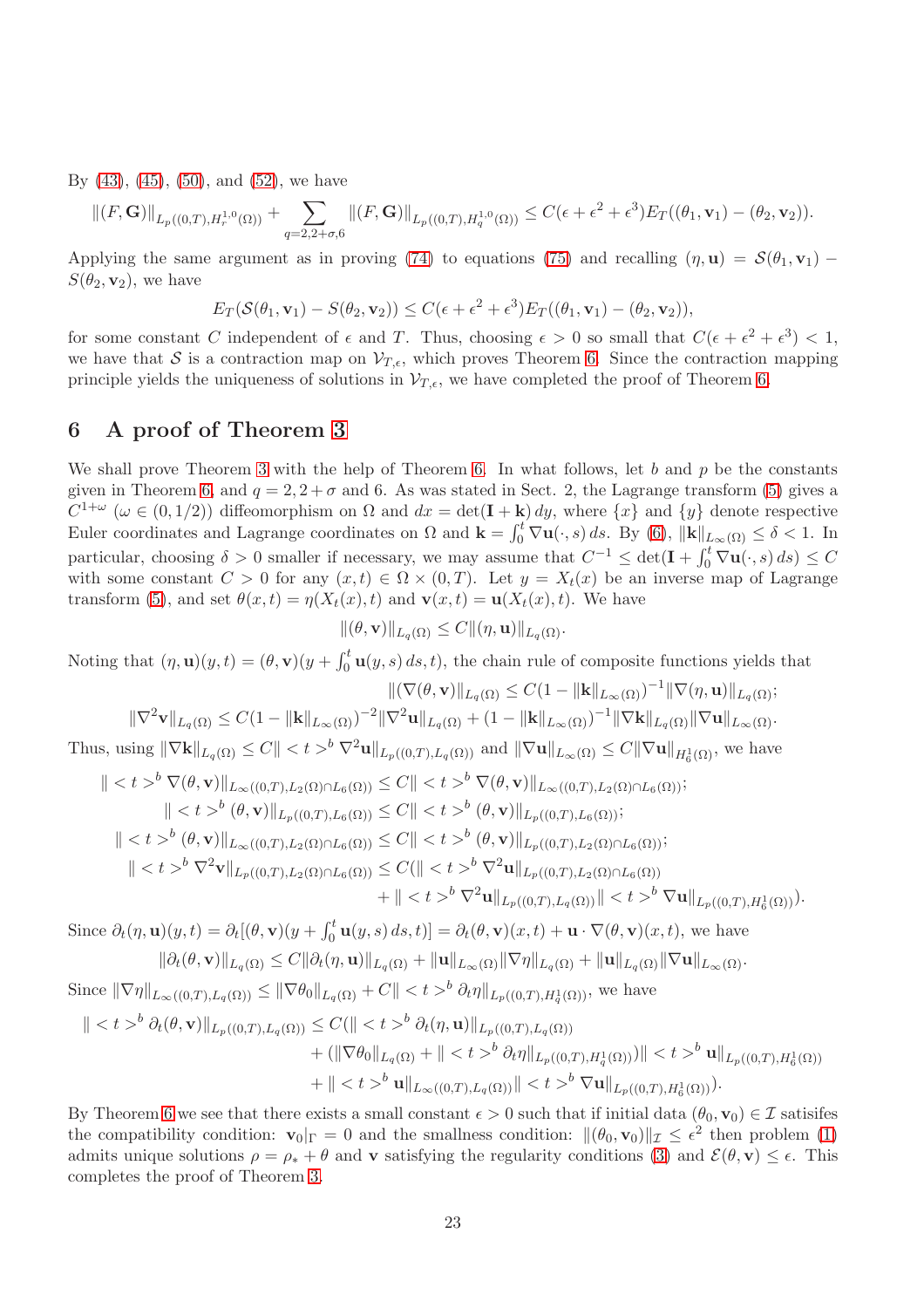#### 7 Comment on the proof

Let  $N \geq 3$  and  $\Omega$  be an exterior domain in  $\mathbb{R}^N$ . Assume that  $L_p-L_q$  decay estmates for  $C_0$  analytic semigroup like [\(66\)](#page-18-1) are valid. We choose  $q_1 = 2$ ,  $q_2 = 2 + \sigma$ , and  $q_3$  in such a way that  $q_3 > N$  and

$$
\frac{1}{2} + \frac{N}{2(2+\sigma)} \le \frac{N}{2} \Big( \frac{1}{2} + \frac{1}{2+\sigma} - \frac{1}{q_3} \Big).
$$

Namely,  $q_3 = 6$  ( $N = 3$ ) and  $q_3 > N \ge 2N/(N-2)$  for  $N \ge 4$ . If  $L_1$  in space estimates hold, then the global well-posedness is established with  $q_1 = q_2 = 2$ . But, so far  $L_1$  in space estimates does not hold, and so we have chosen  $q_1 = 2$  and  $q_2 = 2 + \sigma$ . Let p and b be chosen in such a way that

$$
\left(\frac{1}{2} + \frac{N}{2(2+\sigma)} - b\right)p > 1, \quad bp' > 1.
$$

If we write equations as

$$
\partial_t u - Au = f
$$
,  $Bu = g$   $(t > 0)$ ,  $u|_{t=0} = u_0$ .

Here,  $Bu = q$  is corresponding to boundary conditions, and f and q are corresponding to nonlinear terms. The first reduction is that  $u_1$  is a solution to equations:

$$
\partial_t u_1 + \lambda_1 u_1 - Au_1 = f
$$
,  $Bu_1 = g$   $(t > 0)$ ,  $u_1|_{t=0} = u_0$ .

Then,  $u_1$  has the same decay properties as nonlinear terms f and g have. If  $u_1$  does not belong to the domain of the operator  $(A, B)$  (free boundary conditions or slip boundary conditions cases)), in addition we choose  $u_2$  as a solution of equations:

$$
\partial_t u_2 + \lambda_1 u_2 - Au_2 = \lambda_1 u_1, \quad Bu_2 = 0 \quad (t > 0), \quad u_2|_{t=0} = 0,
$$

with very large constant  $\lambda_1 > 0$ . Since  $u_2$  belongs to the domain of operator A for any  $t > 0$ , we choose  $u_3$  as a solution of equations:

$$
\partial_t u_3 - Au_3 = \lambda_1 u_2
$$
,  $Bu_3 = 0$   $(t > 0)$ ,  $u_3|_{t=0} = 0$ .

And then, by the Duhamel principle, we have

$$
u_3 = \lambda_1 \int_0^t T(t-s)u_2(s) ds,
$$

and we use [\(66\)](#page-18-1) estimate for  $0 < s < t - 1$  and a standard semigroup estimate for  $t - 1 < s < t$ , that is  $||T(t - s)u_2(s)||_{D(A)} \leq C||u(s)||_{D(A)}$  for  $t - 1 < s < t$ , where  $|| \cdot ||_{D(A)}$  is a domain norm.

When  $N = 2$ , the method above is fail, because

$$
\frac{1}{2}+\frac{2}{2(2+\sigma)}<1.
$$

And so, Matsumura-Nishida method seems to be only the way to prove the global wellposedness in a two dimensiona exterior domain.